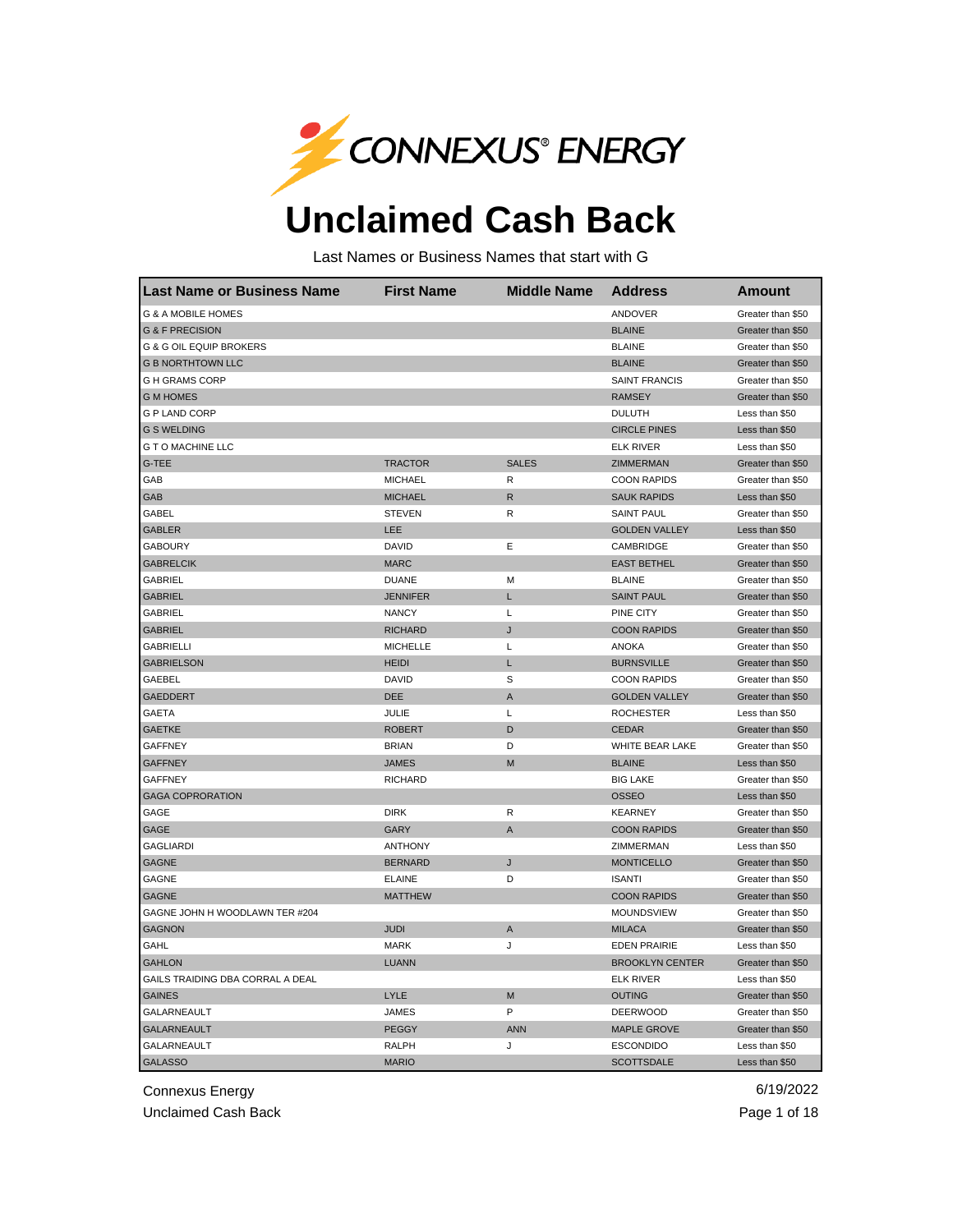| <b>Last Name or Business Name</b> | <b>First Name</b> | <b>Middle Name</b> | <b>Address</b>       | Amount            |
|-----------------------------------|-------------------|--------------------|----------------------|-------------------|
| <b>GALAWAY</b>                    | ANDY              |                    | <b>LAS VEGAS</b>     | Less than \$50    |
| <b>GALAY</b>                      | <b>WALTER</b>     |                    | <b>MINNEAPOLIS</b>   | Greater than \$50 |
| GALBA                             | <b>EUGENE</b>     | R                  | <b>OGILVIE</b>       | Less than \$50    |
| <b>GALBRAITH</b>                  | <b>JOSEPH</b>     |                    | <b>DEERWOOD</b>      | Greater than \$50 |
| <b>GALDICK</b>                    | <b>DAVID</b>      | Ε                  | WHITE BEAR LAKE      | Greater than \$50 |
| <b>GALE</b>                       | <b>STEVEN</b>     | L                  | AMERY                | Less than \$50    |
| GALE                              | <b>THOMAS</b>     | J                  | <b>COON RAPIDS</b>   | Greater than \$50 |
| <b>GALECKI</b>                    | <b>TADEUSZ</b>    |                    | <b>FRIDLEY</b>       | Greater than \$50 |
| <b>GALISTO</b>                    | <b>SOPHIE</b>     | М                  | SAINT CLOUD          | Greater than \$50 |
| GALL                              | <b>ARDEN</b>      |                    | <b>SAINT CLOUD</b>   | Less than \$50    |
| GALLAGHER                         | DAVID             |                    | <b>FOREST LAKE</b>   | Greater than \$50 |
| <b>GALLAGHER</b>                  | <b>DELORES</b>    |                    | <b>ROCHESTER</b>     | Less than \$50    |
| GALLAGHER                         | <b>ELMER</b>      | W                  | <b>BLAINE</b>        | Greater than \$50 |
| <b>GALLAGHER</b>                  | <b>JEFF</b>       | P                  | <b>COON RAPIDS</b>   | Greater than \$50 |
| GALLAGHER                         | <b>JOYCE</b>      |                    | <b>CERES</b>         | Greater than \$50 |
| <b>GALLAGHER</b>                  | <b>MICHAEL</b>    | M                  | <b>ANOKA</b>         | Greater than \$50 |
| GALLAGHER                         | <b>PATTIE</b>     | κ                  | <b>COON RAPIDS</b>   | Greater than \$50 |
| <b>GALLAGHER</b>                  | <b>ROBERT</b>     | R                  | <b>WYOMING</b>       | Less than \$50    |
| GALLAGHER                         | <b>ROLAND</b>     |                    | <b>FOREST LAKE</b>   | Greater than \$50 |
| <b>GALLAGHER</b>                  | <b>STACI</b>      | Ε                  | <b>PRINCETON</b>     | Less than \$50    |
| GALLAGHER                         | <b>THOMAS</b>     | M                  | <b>ANOKA</b>         | Less than \$50    |
| <b>GALLATI</b>                    | <b>JEFFREY</b>    | J                  | <b>SAINT CLOUD</b>   | Greater than \$50 |
| GALLATI                           | <b>JERRY</b>      |                    | <b>CUSHING</b>       | Greater than \$50 |
| <b>GALLE</b>                      | <b>JOHN</b>       | L                  | <b>SCANDIA</b>       | Greater than \$50 |
| GALLENBERG                        | <b>DENNIS</b>     | J                  | <b>ELK RIVER</b>     | Less than \$50    |
| <b>GALLES</b>                     | <b>MARK</b>       |                    | <b>BLAINE</b>        | Greater than \$50 |
| <b>GALLICK</b>                    | PAMELA            | J                  | <b>COON RAPIDS</b>   | Greater than \$50 |
| <b>GALLION</b>                    | <b>JANICE</b>     | С                  | <b>BLAINE</b>        | Less than \$50    |
| <b>GALLION</b>                    | <b>RONALD</b>     | н                  | <b>ISLE</b>          | Less than \$50    |
| <b>GALLIPO</b>                    | KEVIN             | D                  | <b>COON RAPIDS</b>   | Greater than \$50 |
| <b>GALLIPO</b>                    | <b>KEVIN</b>      | D                  | <b>RAMSEY</b>        | Greater than \$50 |
| <b>GALLIPO</b>                    | <b>KRIS</b>       | D                  | <b>SAINT FRANCIS</b> | Greater than \$50 |
| <b>GALLMEIER</b>                  | <b>BRUCE</b>      |                    | <b>PRINCETON</b>     | Greater than \$50 |
| <b>GALLUCCI</b>                   | <b>CHRISTA</b>    | Κ                  | <b>ANOKA</b>         | Less than \$50    |
| <b>GALLUP</b>                     | <b>CURTIS</b>     | R                  | <b>BLAINE</b>        | Greater than \$50 |
| <b>GALLUP</b>                     | <b>LEONARD</b>    | R                  | <b>BLAINE</b>        | Greater than \$50 |
| <b>GALLUS</b>                     | CAREY             |                    | <b>BIG LAKE</b>      | Greater than \$50 |
|                                   |                   | М                  |                      |                   |
| <b>GALLUS</b><br><b>GALVAN</b>    | STAN              |                    | <b>SAINT CLOUD</b>   | Greater than \$50 |
| <b>GALVIN</b>                     | <b>SHIRLEY</b>    | М                  | <b>BLAINE</b>        | Greater than \$50 |
|                                   | <b>DENNIS</b>     |                    | <b>ANOKA</b>         | Greater than \$50 |
| GALVIN                            | WILLIAM           |                    | SAINT PAUL           | Greater than \$50 |
| <b>GAMACHE</b>                    | <b>BONNIE</b>     | L                  | <b>COON RAPIDS</b>   | Greater than \$50 |
| <b>GAMACHE</b>                    | <b>ROBERTA</b>    |                    | <b>BLAINE</b>        | Greater than \$50 |
| <b>GAMAYUNOV</b>                  | OLEG              | A                  | RAMSEY               | Less than \$50    |
| GAMAYUNOV                         | PETR              |                    | MINNEAPOLIS          | Less than \$50    |
| <b>GAMBONI</b>                    | DALE              |                    | ANOKA                | Greater than \$50 |
| <b>GAMBONI</b>                    | ROSE              | М                  | <b>COON RAPIDS</b>   | Greater than \$50 |
| <b>GAMBONI</b>                    | <b>THOMAS</b>     | M                  | WHITE BEAR LAKE      | Greater than \$50 |
| GAMELIN                           | <b>STEPHANIE</b>  | Κ                  | <b>COON RAPIDS</b>   | Greater than \$50 |
| <b>GAMER</b>                      | <b>SHELLY</b>     | A                  | <b>ROSEVILLE</b>     | Greater than \$50 |
| GAMM                              | <b>DARWIN</b>     |                    | SAINT FRANCIS        | Greater than \$50 |
| GAMM                              | LAURA             |                    | <b>SAINT FRANCIS</b> | Less than \$50    |
| GAMMON                            | LAURIE            |                    | ELK RIVER            | Greater than \$50 |
| <b>GAMMON</b>                     | ROBERT            | L                  | <b>ROGERS</b>        | Greater than \$50 |
| GAMS                              | JENNIFER          | Α                  | <b>BLAINE</b>        | Less than \$50    |
| <b>GANGL</b>                      | KEVIN             |                    | <b>ANOKA</b>         | Greater than \$50 |

Unclaimed Cash Back **Page 2 of 18**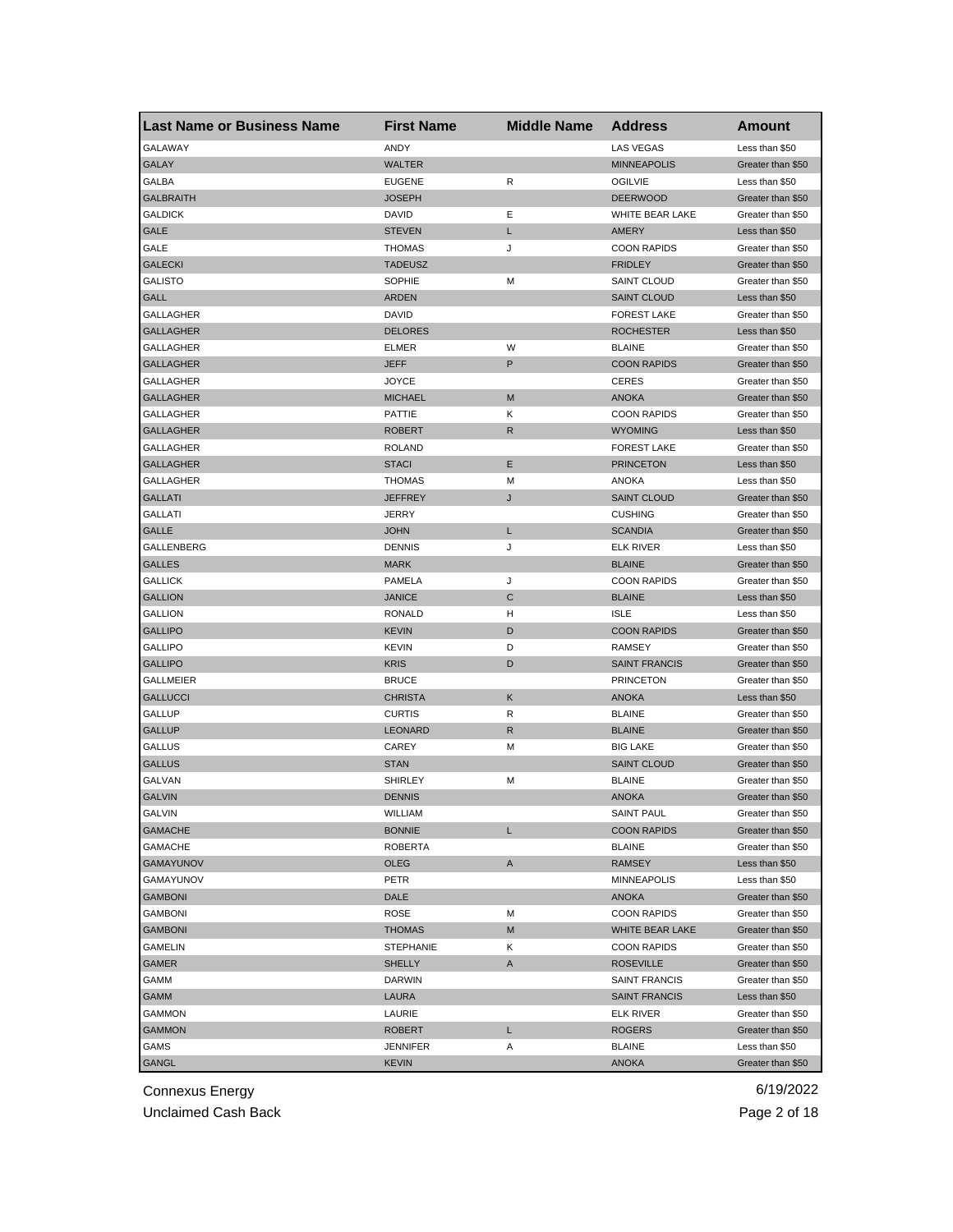| <b>Last Name or Business Name</b>         | <b>First Name</b> | <b>Middle Name</b> | <b>Address</b>         | <b>Amount</b>     |
|-------------------------------------------|-------------------|--------------------|------------------------|-------------------|
| GANGL                                     | <b>MARK</b>       | J                  | <b>SAINT PAUL</b>      | Greater than \$50 |
| <b>GANGL</b>                              | <b>MARK</b>       | W                  | <b>COON RAPIDS</b>     | Greater than \$50 |
| GANGLE                                    | <b>THOMAS</b>     | J                  | <b>CLEARWATER</b>      | Less than \$50    |
| <b>GANNON</b>                             | <b>DAVID</b>      | G                  | <b>OMAHA</b>           | Greater than \$50 |
| GANSER                                    | LEO               | R                  | SIMPSONVILLE           | Greater than \$50 |
| <b>GANUZA</b>                             | <b>ARNLODO</b>    |                    | <b>HOPKINS</b>         | Greater than \$50 |
| GANUZA                                    | <b>ARNOLDO</b>    |                    | PONTE VEDRA            | Greater than \$50 |
| GANZ                                      | В                 | Т                  | <b>BLAINE</b>          | Greater than \$50 |
| GANZ                                      | <b>ROBERT</b>     | Г                  | <b>ANOKA</b>           | Greater than \$50 |
| GANZ                                      | <b>TODD</b>       |                    | <b>WYOMING</b>         | Greater than \$50 |
| <b>GAPINSKE</b>                           | <b>TOM</b>        |                    | WHITE BEAR LAKE        | Greater than \$50 |
| <b>GAR-JAC</b>                            | <b>CONST</b>      |                    | <b>ANOKA</b>           | Greater than \$50 |
| GAR-JAC CONST CO                          |                   |                    | ANOKA                  | Greater than \$50 |
| <b>GARAFFA</b>                            | CARL              | J                  | <b>COON RAPIDS</b>     | Greater than \$50 |
| GARBACZ                                   | <b>EDWARD</b>     |                    | <b>SAINT FRANCIS</b>   | Greater than \$50 |
| <b>GARBACZ</b>                            | <b>JON</b>        | G                  | <b>MINNEAPOLIS</b>     | Less than \$50    |
| GARBE                                     | <b>RONALD</b>     | G                  | <b>BLAINE</b>          | Greater than \$50 |
| GARBE                                     | <b>RONALD</b>     | $\mathbb S$        | <b>RUSH CITY</b>       | Greater than \$50 |
| GARBERG                                   | GARY              | R                  | <b>COON RAPIDS</b>     | Greater than \$50 |
| <b>GARBETT</b>                            | <b>JOHN</b>       | J                  | <b>ROBBINSDALE</b>     | Less than \$50    |
| GARCEAU                                   | DAVID             |                    | <b>VADNAIS HEIGHTS</b> | Greater than \$50 |
| <b>GARCIA</b>                             | <b>ALEJANDRO</b>  | C                  | <b>ANOKA</b>           | Less than \$50    |
| <b>GARCIA</b>                             | ANGELA            | Α                  | <b>BLOOMINGTON</b>     | Greater than \$50 |
| <b>GARCIA</b>                             | <b>ANNA</b>       |                    | <b>FOREST LAKE</b>     | Less than \$50    |
| <b>GARCIA</b>                             | <b>EDUARGO</b>    |                    | <b>COON RAPIDS</b>     | Less than \$50    |
| <b>GARCIA</b>                             | GIL               |                    | <b>ISANTI</b>          | Greater than \$50 |
| <b>GARCIA</b>                             | GILL              |                    | <b>BROOKLYN PARK</b>   | Greater than \$50 |
| <b>GARCIA</b>                             | <b>IDANIA</b>     |                    | <b>COON RAPIDS</b>     | Greater than \$50 |
| <b>GARCIA</b>                             | LOY               |                    | ALBERTVILLE            | Greater than \$50 |
| <b>GARDAS</b>                             | <b>HENRY</b>      | A                  | <b>CEDAR</b>           | Greater than \$50 |
| <b>GARDEN FARME</b>                       |                   |                    | <b>RAMSEY</b>          | Greater than \$50 |
| <b>GARDENS</b>                            | OF                | <b>CAMELOT</b>     | <b>CEDAR</b>           | Greater than \$50 |
| <b>GARDINER</b>                           | <b>BARBARA</b>    | J                  | <b>WYOMING</b>         | Greater than \$50 |
| <b>GARDING</b>                            | <b>MARYANN</b>    | L                  | ANDOVER                | Less than \$50    |
| <b>GARDINIER</b>                          | <b>ALMA</b>       | Г                  | <b>ELK RIVER</b>       | Less than \$50    |
| <b>GARDINIER</b>                          | <b>MARY</b>       | A                  | <b>COINJOCK</b>        | Greater than \$50 |
| <b>GARDINIER</b>                          | <b>TONIA</b>      | M                  | ZIMMERMAN              | Less than \$50    |
| <b>GARDNER</b>                            | <b>BRIAN</b>      | R                  | <b>ELK RIVER</b>       | Less than \$50    |
| GARDNER                                   | DEAN              | W                  | <b>WYOMING</b>         | Greater than \$50 |
| <b>GARDNER</b>                            | <b>JAMES</b>      | D                  | <b>MINNETONKA</b>      | Greater than \$50 |
| GARDNER                                   | LEONARD           | L                  | ANOKA                  | Greater than \$50 |
| GARDNER                                   | <b>MARY</b>       | С                  | <b>SAINT FRANCIS</b>   | Greater than \$50 |
| GARDNER                                   | <b>MERLIN</b>     |                    | <b>BLAINE</b>          | Greater than \$50 |
| GARDNER                                   | <b>RUTH</b>       | M                  | <b>MINNEAPOLIS</b>     | Greater than \$50 |
| GARDNER BROS CONST INC                    |                   |                    | LITTLE CANADA          | Greater than \$50 |
| <b>GARDNER BROS CONST INC</b>             |                   |                    | <b>LITTLE CANADA</b>   | Greater than \$50 |
| GARGANO                                   | <b>DENNIS</b>     |                    | <b>ELKO NEW MARKET</b> | Greater than \$50 |
| <b>GARGULAK</b>                           |                   |                    | <b>BLOOMINGTON</b>     |                   |
|                                           | <b>FRANCIS</b>    | T.                 |                        | Greater than \$50 |
| GARIN                                     | <b>MAUREEN</b>    |                    | <b>BROOKLYN PK</b>     | Greater than \$50 |
| <b>GARIVAY</b>                            | <b>MICHAEL</b>    | C                  | <b>BROOKLYN CENTER</b> | Less than \$50    |
| <b>GARLICK</b>                            | DAVID             | J                  | <b>BLOOMINGTON</b>     | Greater than \$50 |
| <b>GARMAN</b>                             | <b>DENNIS</b>     |                    | <b>BLAINE</b>          | Greater than \$50 |
| GARNER                                    | DAVE              | Ε                  | <b>BLAINE</b>          | Greater than \$50 |
| <b>GARNESS</b>                            | <b>DARCEE</b>     |                    | <b>BLAINE</b>          | Greater than \$50 |
| & ENNENGS GAYL<br><b>GARNESS DARCEE A</b> |                   |                    | <b>MINNEAPOLIS</b>     | Greater than \$50 |
| <b>GARRETSON</b>                          | <b>THOMAS</b>     | C                  | <b>GOLDEN VALLEY</b>   | Greater than \$50 |

Unclaimed Cash Back **Page 3 of 18**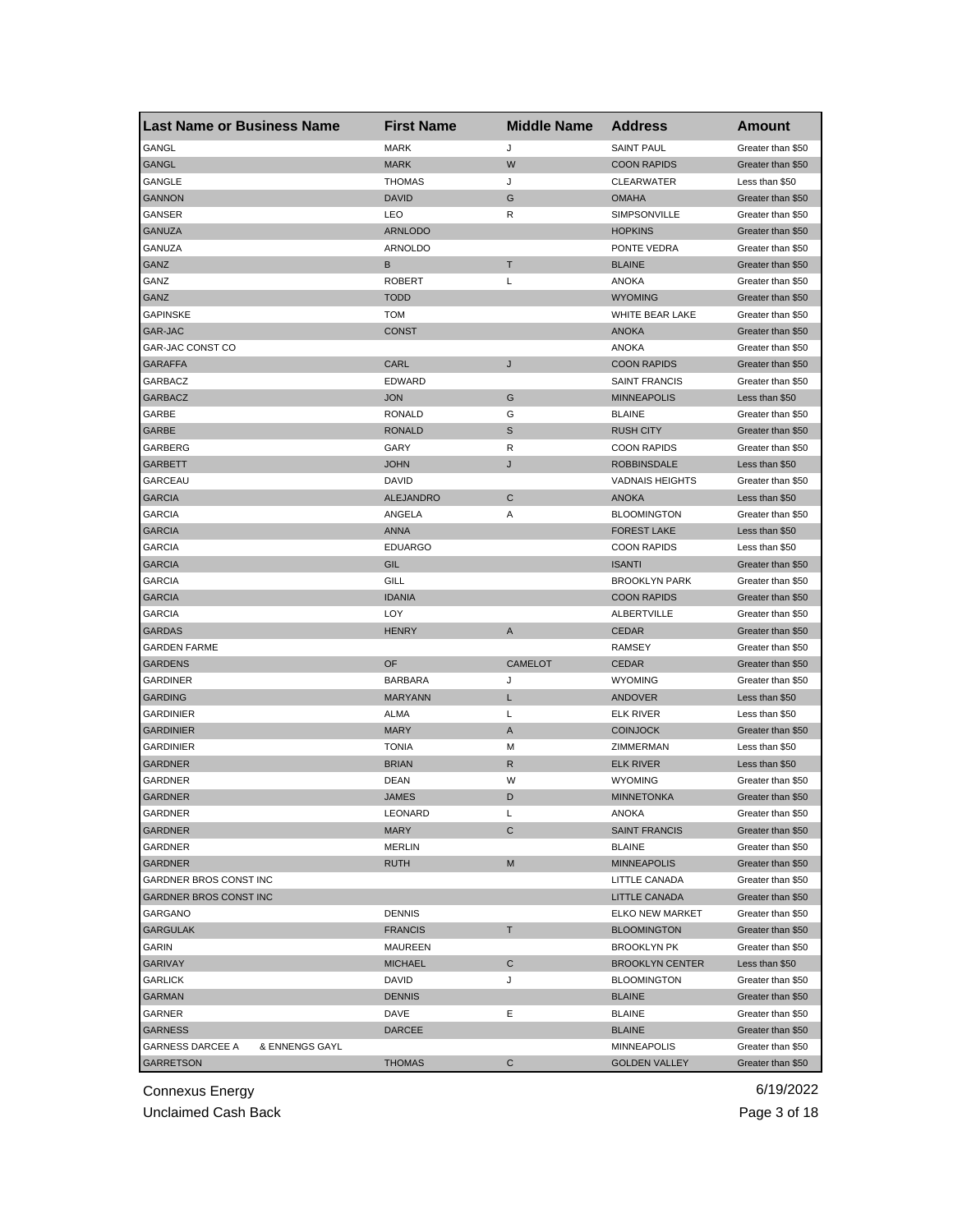| <b>Last Name or Business Name</b> | <b>First Name</b> | <b>Middle Name</b> | <b>Address</b>         | <b>Amount</b>     |
|-----------------------------------|-------------------|--------------------|------------------------|-------------------|
| GARRETT                           | <b>DAVID</b>      | в                  | OAKDALE                | Greater than \$50 |
| <b>GARRISON</b>                   | <b>DONNA</b>      | M                  | <b>COON RAPIDS</b>     | Greater than \$50 |
| <b>GARRISON</b>                   | <b>JERRY</b>      |                    | <b>RAMSEY</b>          | Greater than \$50 |
| <b>GARRITY</b>                    | <b>PATRICK</b>    | J                  | <b>SOMERSET</b>        | Greater than \$50 |
| GARTMANN                          | <b>RICHARD</b>    | J                  | <b>COON RAPIDS</b>     | Greater than \$50 |
| <b>GARTNER</b>                    | <b>GERALD</b>     | J                  | <b>COON RAPIDS</b>     | Greater than \$50 |
| GARVEY                            | DAVID             | J                  | ANDOVER                | Greater than \$50 |
| <b>GARVEY</b>                     | <b>JEFF</b>       |                    | <b>BROOKLYN CENTER</b> | Less than \$50    |
| GARY                              | RAFAEL            |                    | <b>NEW BRIGHTON</b>    | Less than \$50    |
| <b>GARYS HOME VIDEO</b>           |                   |                    | <b>BLAINE</b>          | Greater than \$50 |
| <b>GAS AUTOMOTIVE</b>             |                   |                    | ANDOVER                | Greater than \$50 |
| <b>GASPER</b>                     | <b>TIM</b>        |                    | <b>ELK RIVER</b>       | Greater than \$50 |
| <b>GASPERS</b>                    | LORI              | Α                  | <b>PRINCETON</b>       | Greater than \$50 |
| <b>GASS</b>                       | <b>BRETT</b>      |                    | <b>FOREST LAKE</b>     | Greater than \$50 |
| <b>GASSLER</b>                    | <b>RAYMOND</b>    |                    | <b>WYOMING</b>         | Greater than \$50 |
| GAST                              | <b>STEVEN</b>     | L                  | <b>HAM LAKE</b>        | Greater than \$50 |
| GASTON                            | RAY               | Α                  | WINDERMERE             | Greater than \$50 |
| GATES                             | <b>JAMES</b>      | A                  | PUEBLO WEST            | Greater than \$50 |
| GATES                             | <b>JUDIE</b>      | Α                  | ANDOVER                | Less than \$50    |
| <b>GATES</b>                      | <b>WILLIAM</b>    | M                  | <b>MINNEAPOLIS</b>     | Greater than \$50 |
| <b>GATEWAY AERO</b>               |                   |                    | ANOKA                  | Greater than \$50 |
| <b>GATEWAY CENTER</b>             |                   |                    | <b>ELK RIVER</b>       | Greater than \$50 |
| GATEWAY MECHANICAL INC            |                   |                    | <b>NEW BRIGHTON</b>    | Less than \$50    |
| GATZ                              | <b>ALVIN</b>      |                    | <b>CAMBRIDGE</b>       | Greater than \$50 |
| GATZ                              | <b>SHANE</b>      | D                  | LAKEVILLE              | Less than \$50    |
| <b>GATZKE</b>                     | <b>MYRTLE</b>     | A                  | <b>COON RAPIDS</b>     | Greater than \$50 |
| <b>GAUDETTE</b>                   | JAMES             |                    | <b>BLAINE</b>          | Greater than \$50 |
| <b>GAUDETTE</b>                   | <b>JEFFERRY</b>   | L                  | <b>CEDAR</b>           | Greater than \$50 |
| GAUDETTE                          | RICHARD           | т                  | <b>BLAINE</b>          | Greater than \$50 |
| <b>GAUDIAN</b>                    | <b>RANDY</b>      | L                  | <b>BELLA VISTA</b>     | Greater than \$50 |
| GAUDREAU                          | <b>DONALD</b>     | L                  | ZIMMERMAN              | Greater than \$50 |
| <b>GAUGER</b>                     | <b>KATHY</b>      | A                  | <b>WOODBURY</b>        | Greater than \$50 |
| GAUGHAN                           | <b>PATRICK</b>    |                    | <b>COON RAPIDS</b>     | Greater than \$50 |
| <b>GAUGHAN</b>                    | <b>PATRICK</b>    | Τ                  | <b>CORPUS CHRISTI</b>  | Greater than \$50 |
| GAUL                              | <b>JIM</b>        | в                  | <b>HAYWARD</b>         | Less than \$50    |
| <b>GAULKE</b>                     | <b>JASON</b>      | L                  | <b>SAINT MICHAEL</b>   | Greater than \$50 |
| GAUSTAD                           | <b>CONNIE</b>     | L                  | <b>TYLER</b>           | Greater than \$50 |
| <b>GAUSTAD</b>                    | <b>GREGORY</b>    | D                  | <b>BLAINE</b>          | Greater than \$50 |
| GAUTHIER                          | <b>DOUG</b>       |                    | <b>HAM LAKE</b>        | Greater than \$50 |
| <b>GAUTHIER</b>                   | <b>EILEEN</b>     | M                  | <b>ANOKA</b>           | Greater than \$50 |
| GAVENDA                           | DAVID             |                    | <b>COON RAPIDS</b>     | Less than \$50    |
| <b>GAVIC</b>                      | <b>TOM</b>        |                    | <b>FRIDLEY</b>         | Greater than \$50 |
| GAVIN                             | <b>BRUCE</b>      | W                  | <b>SAINT PAUL</b>      | Greater than \$50 |
| GAY                               | <b>RICHARD</b>    |                    | ANOKA                  | Greater than \$50 |
| GAY                               | WILLIAM           | J                  | <b>REDMOND</b>         | Less than \$50    |
| <b>GAYDA</b>                      | <b>AGNES</b>      | Е                  | <b>COON RAPIDS</b>     | Greater than \$50 |
| GAYLOR                            | ALBERT            | W                  | <b>CIRCLE PINES</b>    | Greater than \$50 |
| <b>GE CAPITAL MORTGAGE</b>        |                   |                    | <b>SAN BERNARDINO</b>  | Less than \$50    |
| GEAREY                            | GREG              | С                  | <b>CROSS LAKE</b>      | Greater than \$50 |
| <b>GEAREY</b>                     | <b>JONATHAN</b>   | D                  | <b>CIRCLE PINES</b>    | Less than \$50    |
| GEARHART                          | <b>FUNERAL</b>    | CHAPE              | <b>COON RAPIDS</b>     | Greater than \$50 |
| <b>GEARHART</b>                   | <b>JEANNE</b>     | F                  | <b>COON RAPIDS</b>     | Less than \$50    |
| GEARY                             | JUDY              |                    | <b>BLAINE</b>          | Greater than \$50 |
| <b>GEBBIE</b>                     | KATHY             | M                  | <b>MINNEAPOLIS</b>     | Greater than \$50 |
| GEBEL                             | GERI              | М                  | RAMSEY                 | Less than \$50    |
| <b>GEBHARDT</b>                   | <b>RICHARD</b>    | Е                  | <b>NEW BRIGHTON</b>    | Less than \$50    |
|                                   |                   |                    |                        |                   |

Unclaimed Cash Back **Page 4 of 18**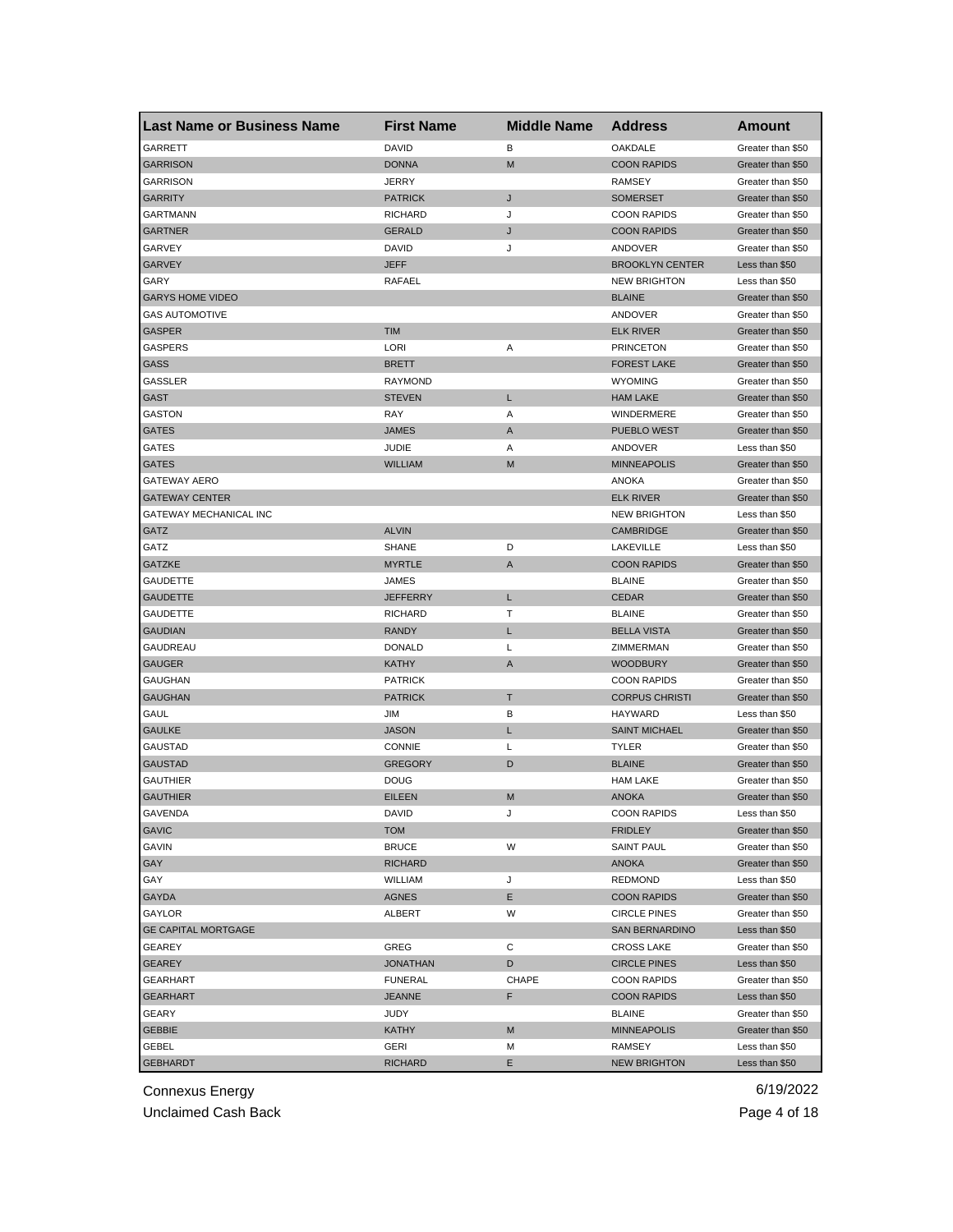| <b>GEGEN</b><br><b>PATRICK</b><br><b>ANOKA</b><br>J<br>Greater than \$50<br>J<br><b>GEHEREN</b><br><b>MICHAEL</b><br><b>COON RAPIDS</b><br>Greater than \$50<br><b>GEHLING</b><br><b>MINNEAPOLIS</b><br>Greater than \$50<br>EDWARD<br>Α<br><b>GEHLING</b><br>A<br><b>COON RAPIDS</b><br><b>KENNETH</b><br>Greater than \$50<br><b>GEHRIG</b><br>DELAYNE<br>J<br><b>ANOKA</b><br>Less than \$50<br><b>GEHRIG</b><br><b>KARLEEN</b><br><b>COON RAPIDS</b><br>Greater than \$50<br><b>GEHRIG</b><br>SHEILA<br>R<br><b>COON RAPIDS</b><br>Greater than \$50<br><b>GEHRKE</b><br><b>CHRISTINA</b><br><b>MINNEAPOLIS</b><br>A<br>Greater than \$50<br><b>GEHRKE</b><br><b>GENE</b><br>OAK GROVE<br>Greater than \$50<br><b>GEIDL</b><br><b>DAN</b><br><b>NEW BRIGHTON</b><br>Less than \$50<br><b>GEIDL</b><br>DEBBIE<br>Κ<br><b>RIVERVIEW</b><br>Greater than \$50<br><b>GEIGER</b><br><b>EVELYN</b><br>L<br><b>MINNEAPOLIS</b><br>Greater than \$50<br>GEIS<br><b>DEAN</b><br><b>ISANTI</b><br>Greater than \$50<br>B<br>ALEXANDRIA<br><b>GEIS</b><br><b>MARY</b><br>Greater than \$50<br>F<br>GEIS<br><b>SYLVIA</b><br><b>COON RAPIDS</b><br>Greater than \$50<br><b>GEISELHART</b><br><b>DENNIS</b><br>J<br><b>OSSEO</b><br>Greater than \$50<br>GEISEN<br><b>CRISTINE</b><br>Α<br><b>FRIDLEY</b><br>Greater than \$50<br><b>GEISSLER</b><br><b>WALTER</b><br>A<br><b>ALBERT LEA</b><br>Less than \$50<br><b>MINNEAPOLIS</b><br><b>GEIST</b><br>ALBERTA<br>М<br>Greater than \$50<br><b>GEIST</b><br><b>FRED</b><br>R<br><b>ISANTI</b><br>Greater than \$50<br>GEIST<br>LIZA<br><b>COON RAPIDS</b><br>Greater than \$50<br>GEIST<br><b>ROBERT</b><br>N<br><b>MINNEAPOLIS</b><br>Less than \$50<br>GELENEAU<br><b>BRIAN</b><br>Г<br><b>COON RAPIDS</b><br>Greater than \$50<br><b>GELKING</b><br><b>JEFFREY</b><br><b>SAINT PAUL</b><br>Less than \$50<br>GENDREAU<br><b>DUANE</b><br>R<br><b>COON RAPIDS</b><br>Greater than \$50<br>GENERAL FOODS OF MN INC<br><b>MINNEAPOLIS</b><br>Greater than \$50<br><b>GENERATION HOMES</b><br>RAMSEY<br>Greater than \$50<br><b>GENES AUTO SUPPLY</b><br><b>SURPRISE</b><br>Less than \$50<br><b>GENIE PRO SALES CENTER</b><br><b>SAINT PAUL</b><br>Greater than \$50<br>W<br><b>GENIN</b><br><b>ROBERT</b><br><b>NORTH BRANCH</b><br>Less than \$50<br>GENIZ<br><b>DELFINA</b><br><b>MINNEAPOLIS</b><br>Greater than \$50<br>J<br><b>GENNARO</b><br><b>JESSICA</b><br><b>SAINT FRANCIS</b><br>Less than \$50<br><b>GENOCH</b><br><b>MARK</b><br>т<br><b>SAINT FRANCIS</b><br>Greater than \$50<br><b>GENOSKY</b><br><b>RICHARD</b><br>ANDOVER<br>Greater than \$50<br><b>GENOVA</b><br><b>MICHAEL</b><br><b>COON RAPIDS</b><br>Greater than \$50<br>$\mathsf{R}$<br><b>GENTHON</b><br><b>ROBERT</b><br><b>ANOKA</b><br>Greater than \$50<br><b>GENTNER</b><br><b>STEVE</b><br>G<br><b>SAINT PAUL</b><br>Greater than \$50<br><b>GENTRY</b><br><b>MARY</b><br><b>SAINT FRANCIS</b><br>Greater than \$50<br><b>GENTRY</b><br><b>ROBERT</b><br><b>BLUE SPRINGS</b><br>N<br>Greater than \$50<br><b>GENZ</b><br><b>JANELL</b><br>Κ<br><b>MOUNTAIN LAKE</b><br>Less than \$50<br>GENZ<br><b>ROY</b><br>Е<br><b>BROOKLYN PK</b><br>Greater than \$50<br><b>GEORGACAS</b><br>P<br><b>SAINT PAUL</b><br><b>CHRISTOPHER</b><br>Greater than \$50<br><b>GEORGE</b><br><b>BRET</b><br>W<br><b>RAMSEY</b><br>Greater than \$50<br><b>GEORGE</b><br>C<br><b>RIGGS</b><br><b>BLAINE</b><br>Greater than \$50<br>GEORGE<br>CHAD<br><b>ISANTI</b><br>Less than \$50<br>Α<br><b>GEORGE</b><br><b>DAVID</b><br><b>COON RAPIDS</b><br>Greater than \$50<br><b>GEORGE</b><br>EDWARD<br><b>BLAINE</b><br>Greater than \$50<br><b>GEORGE</b><br>M<br><b>STACY</b><br><b>JOSEPH</b><br>Greater than \$50<br><b>GEORGE</b><br>D<br><b>SAINT CLOUD</b><br>Greater than \$50<br>LESTER<br><b>GEORGE</b><br><b>MARK</b><br>A<br><b>BLAINE</b><br>Less than \$50<br>GEORGE<br><b>MICHAEL</b><br>Α<br><b>MONTICELLO</b><br>Greater than \$50<br><b>GEORGE</b><br><b>SARA</b><br>т<br><b>BLAINE</b><br>Less than \$50<br>GEORGE<br>WILLIAM<br>Е<br>MINNEAPOLIS<br>Less than \$50<br><b>GEORGES</b><br><b>KEVIN</b><br><b>SISTERS</b><br>Greater than \$50<br>GEORGES<br><b>RONALD</b><br>М<br><b>ELK RIVER</b><br>Less than \$50<br><b>GEOTHERMAL HEATING</b><br><b>GOLDEN VALLEY</b><br>Greater than \$50 | <b>Last Name or Business Name</b> | <b>First Name</b> | <b>Middle Name</b> | <b>Address</b> | Amount |
|----------------------------------------------------------------------------------------------------------------------------------------------------------------------------------------------------------------------------------------------------------------------------------------------------------------------------------------------------------------------------------------------------------------------------------------------------------------------------------------------------------------------------------------------------------------------------------------------------------------------------------------------------------------------------------------------------------------------------------------------------------------------------------------------------------------------------------------------------------------------------------------------------------------------------------------------------------------------------------------------------------------------------------------------------------------------------------------------------------------------------------------------------------------------------------------------------------------------------------------------------------------------------------------------------------------------------------------------------------------------------------------------------------------------------------------------------------------------------------------------------------------------------------------------------------------------------------------------------------------------------------------------------------------------------------------------------------------------------------------------------------------------------------------------------------------------------------------------------------------------------------------------------------------------------------------------------------------------------------------------------------------------------------------------------------------------------------------------------------------------------------------------------------------------------------------------------------------------------------------------------------------------------------------------------------------------------------------------------------------------------------------------------------------------------------------------------------------------------------------------------------------------------------------------------------------------------------------------------------------------------------------------------------------------------------------------------------------------------------------------------------------------------------------------------------------------------------------------------------------------------------------------------------------------------------------------------------------------------------------------------------------------------------------------------------------------------------------------------------------------------------------------------------------------------------------------------------------------------------------------------------------------------------------------------------------------------------------------------------------------------------------------------------------------------------------------------------------------------------------------------------------------------------------------------------------------------------------------------------------------------------------------------------------------------------------------------------------------------------------------------------------------------------------------------------------------------------------------------------------------------------------------------------------------------------------------------------------------------------------------------------------------------------------------------------------------------------------------------------------------------------------------------------------------------------------------------------------------------------------------------------------------------------------------------------------------|-----------------------------------|-------------------|--------------------|----------------|--------|
|                                                                                                                                                                                                                                                                                                                                                                                                                                                                                                                                                                                                                                                                                                                                                                                                                                                                                                                                                                                                                                                                                                                                                                                                                                                                                                                                                                                                                                                                                                                                                                                                                                                                                                                                                                                                                                                                                                                                                                                                                                                                                                                                                                                                                                                                                                                                                                                                                                                                                                                                                                                                                                                                                                                                                                                                                                                                                                                                                                                                                                                                                                                                                                                                                                                                                                                                                                                                                                                                                                                                                                                                                                                                                                                                                                                                                                                                                                                                                                                                                                                                                                                                                                                                                                                                                                                      |                                   |                   |                    |                |        |
|                                                                                                                                                                                                                                                                                                                                                                                                                                                                                                                                                                                                                                                                                                                                                                                                                                                                                                                                                                                                                                                                                                                                                                                                                                                                                                                                                                                                                                                                                                                                                                                                                                                                                                                                                                                                                                                                                                                                                                                                                                                                                                                                                                                                                                                                                                                                                                                                                                                                                                                                                                                                                                                                                                                                                                                                                                                                                                                                                                                                                                                                                                                                                                                                                                                                                                                                                                                                                                                                                                                                                                                                                                                                                                                                                                                                                                                                                                                                                                                                                                                                                                                                                                                                                                                                                                                      |                                   |                   |                    |                |        |
|                                                                                                                                                                                                                                                                                                                                                                                                                                                                                                                                                                                                                                                                                                                                                                                                                                                                                                                                                                                                                                                                                                                                                                                                                                                                                                                                                                                                                                                                                                                                                                                                                                                                                                                                                                                                                                                                                                                                                                                                                                                                                                                                                                                                                                                                                                                                                                                                                                                                                                                                                                                                                                                                                                                                                                                                                                                                                                                                                                                                                                                                                                                                                                                                                                                                                                                                                                                                                                                                                                                                                                                                                                                                                                                                                                                                                                                                                                                                                                                                                                                                                                                                                                                                                                                                                                                      |                                   |                   |                    |                |        |
|                                                                                                                                                                                                                                                                                                                                                                                                                                                                                                                                                                                                                                                                                                                                                                                                                                                                                                                                                                                                                                                                                                                                                                                                                                                                                                                                                                                                                                                                                                                                                                                                                                                                                                                                                                                                                                                                                                                                                                                                                                                                                                                                                                                                                                                                                                                                                                                                                                                                                                                                                                                                                                                                                                                                                                                                                                                                                                                                                                                                                                                                                                                                                                                                                                                                                                                                                                                                                                                                                                                                                                                                                                                                                                                                                                                                                                                                                                                                                                                                                                                                                                                                                                                                                                                                                                                      |                                   |                   |                    |                |        |
|                                                                                                                                                                                                                                                                                                                                                                                                                                                                                                                                                                                                                                                                                                                                                                                                                                                                                                                                                                                                                                                                                                                                                                                                                                                                                                                                                                                                                                                                                                                                                                                                                                                                                                                                                                                                                                                                                                                                                                                                                                                                                                                                                                                                                                                                                                                                                                                                                                                                                                                                                                                                                                                                                                                                                                                                                                                                                                                                                                                                                                                                                                                                                                                                                                                                                                                                                                                                                                                                                                                                                                                                                                                                                                                                                                                                                                                                                                                                                                                                                                                                                                                                                                                                                                                                                                                      |                                   |                   |                    |                |        |
|                                                                                                                                                                                                                                                                                                                                                                                                                                                                                                                                                                                                                                                                                                                                                                                                                                                                                                                                                                                                                                                                                                                                                                                                                                                                                                                                                                                                                                                                                                                                                                                                                                                                                                                                                                                                                                                                                                                                                                                                                                                                                                                                                                                                                                                                                                                                                                                                                                                                                                                                                                                                                                                                                                                                                                                                                                                                                                                                                                                                                                                                                                                                                                                                                                                                                                                                                                                                                                                                                                                                                                                                                                                                                                                                                                                                                                                                                                                                                                                                                                                                                                                                                                                                                                                                                                                      |                                   |                   |                    |                |        |
|                                                                                                                                                                                                                                                                                                                                                                                                                                                                                                                                                                                                                                                                                                                                                                                                                                                                                                                                                                                                                                                                                                                                                                                                                                                                                                                                                                                                                                                                                                                                                                                                                                                                                                                                                                                                                                                                                                                                                                                                                                                                                                                                                                                                                                                                                                                                                                                                                                                                                                                                                                                                                                                                                                                                                                                                                                                                                                                                                                                                                                                                                                                                                                                                                                                                                                                                                                                                                                                                                                                                                                                                                                                                                                                                                                                                                                                                                                                                                                                                                                                                                                                                                                                                                                                                                                                      |                                   |                   |                    |                |        |
|                                                                                                                                                                                                                                                                                                                                                                                                                                                                                                                                                                                                                                                                                                                                                                                                                                                                                                                                                                                                                                                                                                                                                                                                                                                                                                                                                                                                                                                                                                                                                                                                                                                                                                                                                                                                                                                                                                                                                                                                                                                                                                                                                                                                                                                                                                                                                                                                                                                                                                                                                                                                                                                                                                                                                                                                                                                                                                                                                                                                                                                                                                                                                                                                                                                                                                                                                                                                                                                                                                                                                                                                                                                                                                                                                                                                                                                                                                                                                                                                                                                                                                                                                                                                                                                                                                                      |                                   |                   |                    |                |        |
|                                                                                                                                                                                                                                                                                                                                                                                                                                                                                                                                                                                                                                                                                                                                                                                                                                                                                                                                                                                                                                                                                                                                                                                                                                                                                                                                                                                                                                                                                                                                                                                                                                                                                                                                                                                                                                                                                                                                                                                                                                                                                                                                                                                                                                                                                                                                                                                                                                                                                                                                                                                                                                                                                                                                                                                                                                                                                                                                                                                                                                                                                                                                                                                                                                                                                                                                                                                                                                                                                                                                                                                                                                                                                                                                                                                                                                                                                                                                                                                                                                                                                                                                                                                                                                                                                                                      |                                   |                   |                    |                |        |
|                                                                                                                                                                                                                                                                                                                                                                                                                                                                                                                                                                                                                                                                                                                                                                                                                                                                                                                                                                                                                                                                                                                                                                                                                                                                                                                                                                                                                                                                                                                                                                                                                                                                                                                                                                                                                                                                                                                                                                                                                                                                                                                                                                                                                                                                                                                                                                                                                                                                                                                                                                                                                                                                                                                                                                                                                                                                                                                                                                                                                                                                                                                                                                                                                                                                                                                                                                                                                                                                                                                                                                                                                                                                                                                                                                                                                                                                                                                                                                                                                                                                                                                                                                                                                                                                                                                      |                                   |                   |                    |                |        |
|                                                                                                                                                                                                                                                                                                                                                                                                                                                                                                                                                                                                                                                                                                                                                                                                                                                                                                                                                                                                                                                                                                                                                                                                                                                                                                                                                                                                                                                                                                                                                                                                                                                                                                                                                                                                                                                                                                                                                                                                                                                                                                                                                                                                                                                                                                                                                                                                                                                                                                                                                                                                                                                                                                                                                                                                                                                                                                                                                                                                                                                                                                                                                                                                                                                                                                                                                                                                                                                                                                                                                                                                                                                                                                                                                                                                                                                                                                                                                                                                                                                                                                                                                                                                                                                                                                                      |                                   |                   |                    |                |        |
|                                                                                                                                                                                                                                                                                                                                                                                                                                                                                                                                                                                                                                                                                                                                                                                                                                                                                                                                                                                                                                                                                                                                                                                                                                                                                                                                                                                                                                                                                                                                                                                                                                                                                                                                                                                                                                                                                                                                                                                                                                                                                                                                                                                                                                                                                                                                                                                                                                                                                                                                                                                                                                                                                                                                                                                                                                                                                                                                                                                                                                                                                                                                                                                                                                                                                                                                                                                                                                                                                                                                                                                                                                                                                                                                                                                                                                                                                                                                                                                                                                                                                                                                                                                                                                                                                                                      |                                   |                   |                    |                |        |
|                                                                                                                                                                                                                                                                                                                                                                                                                                                                                                                                                                                                                                                                                                                                                                                                                                                                                                                                                                                                                                                                                                                                                                                                                                                                                                                                                                                                                                                                                                                                                                                                                                                                                                                                                                                                                                                                                                                                                                                                                                                                                                                                                                                                                                                                                                                                                                                                                                                                                                                                                                                                                                                                                                                                                                                                                                                                                                                                                                                                                                                                                                                                                                                                                                                                                                                                                                                                                                                                                                                                                                                                                                                                                                                                                                                                                                                                                                                                                                                                                                                                                                                                                                                                                                                                                                                      |                                   |                   |                    |                |        |
|                                                                                                                                                                                                                                                                                                                                                                                                                                                                                                                                                                                                                                                                                                                                                                                                                                                                                                                                                                                                                                                                                                                                                                                                                                                                                                                                                                                                                                                                                                                                                                                                                                                                                                                                                                                                                                                                                                                                                                                                                                                                                                                                                                                                                                                                                                                                                                                                                                                                                                                                                                                                                                                                                                                                                                                                                                                                                                                                                                                                                                                                                                                                                                                                                                                                                                                                                                                                                                                                                                                                                                                                                                                                                                                                                                                                                                                                                                                                                                                                                                                                                                                                                                                                                                                                                                                      |                                   |                   |                    |                |        |
|                                                                                                                                                                                                                                                                                                                                                                                                                                                                                                                                                                                                                                                                                                                                                                                                                                                                                                                                                                                                                                                                                                                                                                                                                                                                                                                                                                                                                                                                                                                                                                                                                                                                                                                                                                                                                                                                                                                                                                                                                                                                                                                                                                                                                                                                                                                                                                                                                                                                                                                                                                                                                                                                                                                                                                                                                                                                                                                                                                                                                                                                                                                                                                                                                                                                                                                                                                                                                                                                                                                                                                                                                                                                                                                                                                                                                                                                                                                                                                                                                                                                                                                                                                                                                                                                                                                      |                                   |                   |                    |                |        |
|                                                                                                                                                                                                                                                                                                                                                                                                                                                                                                                                                                                                                                                                                                                                                                                                                                                                                                                                                                                                                                                                                                                                                                                                                                                                                                                                                                                                                                                                                                                                                                                                                                                                                                                                                                                                                                                                                                                                                                                                                                                                                                                                                                                                                                                                                                                                                                                                                                                                                                                                                                                                                                                                                                                                                                                                                                                                                                                                                                                                                                                                                                                                                                                                                                                                                                                                                                                                                                                                                                                                                                                                                                                                                                                                                                                                                                                                                                                                                                                                                                                                                                                                                                                                                                                                                                                      |                                   |                   |                    |                |        |
|                                                                                                                                                                                                                                                                                                                                                                                                                                                                                                                                                                                                                                                                                                                                                                                                                                                                                                                                                                                                                                                                                                                                                                                                                                                                                                                                                                                                                                                                                                                                                                                                                                                                                                                                                                                                                                                                                                                                                                                                                                                                                                                                                                                                                                                                                                                                                                                                                                                                                                                                                                                                                                                                                                                                                                                                                                                                                                                                                                                                                                                                                                                                                                                                                                                                                                                                                                                                                                                                                                                                                                                                                                                                                                                                                                                                                                                                                                                                                                                                                                                                                                                                                                                                                                                                                                                      |                                   |                   |                    |                |        |
|                                                                                                                                                                                                                                                                                                                                                                                                                                                                                                                                                                                                                                                                                                                                                                                                                                                                                                                                                                                                                                                                                                                                                                                                                                                                                                                                                                                                                                                                                                                                                                                                                                                                                                                                                                                                                                                                                                                                                                                                                                                                                                                                                                                                                                                                                                                                                                                                                                                                                                                                                                                                                                                                                                                                                                                                                                                                                                                                                                                                                                                                                                                                                                                                                                                                                                                                                                                                                                                                                                                                                                                                                                                                                                                                                                                                                                                                                                                                                                                                                                                                                                                                                                                                                                                                                                                      |                                   |                   |                    |                |        |
|                                                                                                                                                                                                                                                                                                                                                                                                                                                                                                                                                                                                                                                                                                                                                                                                                                                                                                                                                                                                                                                                                                                                                                                                                                                                                                                                                                                                                                                                                                                                                                                                                                                                                                                                                                                                                                                                                                                                                                                                                                                                                                                                                                                                                                                                                                                                                                                                                                                                                                                                                                                                                                                                                                                                                                                                                                                                                                                                                                                                                                                                                                                                                                                                                                                                                                                                                                                                                                                                                                                                                                                                                                                                                                                                                                                                                                                                                                                                                                                                                                                                                                                                                                                                                                                                                                                      |                                   |                   |                    |                |        |
|                                                                                                                                                                                                                                                                                                                                                                                                                                                                                                                                                                                                                                                                                                                                                                                                                                                                                                                                                                                                                                                                                                                                                                                                                                                                                                                                                                                                                                                                                                                                                                                                                                                                                                                                                                                                                                                                                                                                                                                                                                                                                                                                                                                                                                                                                                                                                                                                                                                                                                                                                                                                                                                                                                                                                                                                                                                                                                                                                                                                                                                                                                                                                                                                                                                                                                                                                                                                                                                                                                                                                                                                                                                                                                                                                                                                                                                                                                                                                                                                                                                                                                                                                                                                                                                                                                                      |                                   |                   |                    |                |        |
|                                                                                                                                                                                                                                                                                                                                                                                                                                                                                                                                                                                                                                                                                                                                                                                                                                                                                                                                                                                                                                                                                                                                                                                                                                                                                                                                                                                                                                                                                                                                                                                                                                                                                                                                                                                                                                                                                                                                                                                                                                                                                                                                                                                                                                                                                                                                                                                                                                                                                                                                                                                                                                                                                                                                                                                                                                                                                                                                                                                                                                                                                                                                                                                                                                                                                                                                                                                                                                                                                                                                                                                                                                                                                                                                                                                                                                                                                                                                                                                                                                                                                                                                                                                                                                                                                                                      |                                   |                   |                    |                |        |
|                                                                                                                                                                                                                                                                                                                                                                                                                                                                                                                                                                                                                                                                                                                                                                                                                                                                                                                                                                                                                                                                                                                                                                                                                                                                                                                                                                                                                                                                                                                                                                                                                                                                                                                                                                                                                                                                                                                                                                                                                                                                                                                                                                                                                                                                                                                                                                                                                                                                                                                                                                                                                                                                                                                                                                                                                                                                                                                                                                                                                                                                                                                                                                                                                                                                                                                                                                                                                                                                                                                                                                                                                                                                                                                                                                                                                                                                                                                                                                                                                                                                                                                                                                                                                                                                                                                      |                                   |                   |                    |                |        |
|                                                                                                                                                                                                                                                                                                                                                                                                                                                                                                                                                                                                                                                                                                                                                                                                                                                                                                                                                                                                                                                                                                                                                                                                                                                                                                                                                                                                                                                                                                                                                                                                                                                                                                                                                                                                                                                                                                                                                                                                                                                                                                                                                                                                                                                                                                                                                                                                                                                                                                                                                                                                                                                                                                                                                                                                                                                                                                                                                                                                                                                                                                                                                                                                                                                                                                                                                                                                                                                                                                                                                                                                                                                                                                                                                                                                                                                                                                                                                                                                                                                                                                                                                                                                                                                                                                                      |                                   |                   |                    |                |        |
|                                                                                                                                                                                                                                                                                                                                                                                                                                                                                                                                                                                                                                                                                                                                                                                                                                                                                                                                                                                                                                                                                                                                                                                                                                                                                                                                                                                                                                                                                                                                                                                                                                                                                                                                                                                                                                                                                                                                                                                                                                                                                                                                                                                                                                                                                                                                                                                                                                                                                                                                                                                                                                                                                                                                                                                                                                                                                                                                                                                                                                                                                                                                                                                                                                                                                                                                                                                                                                                                                                                                                                                                                                                                                                                                                                                                                                                                                                                                                                                                                                                                                                                                                                                                                                                                                                                      |                                   |                   |                    |                |        |
|                                                                                                                                                                                                                                                                                                                                                                                                                                                                                                                                                                                                                                                                                                                                                                                                                                                                                                                                                                                                                                                                                                                                                                                                                                                                                                                                                                                                                                                                                                                                                                                                                                                                                                                                                                                                                                                                                                                                                                                                                                                                                                                                                                                                                                                                                                                                                                                                                                                                                                                                                                                                                                                                                                                                                                                                                                                                                                                                                                                                                                                                                                                                                                                                                                                                                                                                                                                                                                                                                                                                                                                                                                                                                                                                                                                                                                                                                                                                                                                                                                                                                                                                                                                                                                                                                                                      |                                   |                   |                    |                |        |
|                                                                                                                                                                                                                                                                                                                                                                                                                                                                                                                                                                                                                                                                                                                                                                                                                                                                                                                                                                                                                                                                                                                                                                                                                                                                                                                                                                                                                                                                                                                                                                                                                                                                                                                                                                                                                                                                                                                                                                                                                                                                                                                                                                                                                                                                                                                                                                                                                                                                                                                                                                                                                                                                                                                                                                                                                                                                                                                                                                                                                                                                                                                                                                                                                                                                                                                                                                                                                                                                                                                                                                                                                                                                                                                                                                                                                                                                                                                                                                                                                                                                                                                                                                                                                                                                                                                      |                                   |                   |                    |                |        |
|                                                                                                                                                                                                                                                                                                                                                                                                                                                                                                                                                                                                                                                                                                                                                                                                                                                                                                                                                                                                                                                                                                                                                                                                                                                                                                                                                                                                                                                                                                                                                                                                                                                                                                                                                                                                                                                                                                                                                                                                                                                                                                                                                                                                                                                                                                                                                                                                                                                                                                                                                                                                                                                                                                                                                                                                                                                                                                                                                                                                                                                                                                                                                                                                                                                                                                                                                                                                                                                                                                                                                                                                                                                                                                                                                                                                                                                                                                                                                                                                                                                                                                                                                                                                                                                                                                                      |                                   |                   |                    |                |        |
|                                                                                                                                                                                                                                                                                                                                                                                                                                                                                                                                                                                                                                                                                                                                                                                                                                                                                                                                                                                                                                                                                                                                                                                                                                                                                                                                                                                                                                                                                                                                                                                                                                                                                                                                                                                                                                                                                                                                                                                                                                                                                                                                                                                                                                                                                                                                                                                                                                                                                                                                                                                                                                                                                                                                                                                                                                                                                                                                                                                                                                                                                                                                                                                                                                                                                                                                                                                                                                                                                                                                                                                                                                                                                                                                                                                                                                                                                                                                                                                                                                                                                                                                                                                                                                                                                                                      |                                   |                   |                    |                |        |
|                                                                                                                                                                                                                                                                                                                                                                                                                                                                                                                                                                                                                                                                                                                                                                                                                                                                                                                                                                                                                                                                                                                                                                                                                                                                                                                                                                                                                                                                                                                                                                                                                                                                                                                                                                                                                                                                                                                                                                                                                                                                                                                                                                                                                                                                                                                                                                                                                                                                                                                                                                                                                                                                                                                                                                                                                                                                                                                                                                                                                                                                                                                                                                                                                                                                                                                                                                                                                                                                                                                                                                                                                                                                                                                                                                                                                                                                                                                                                                                                                                                                                                                                                                                                                                                                                                                      |                                   |                   |                    |                |        |
|                                                                                                                                                                                                                                                                                                                                                                                                                                                                                                                                                                                                                                                                                                                                                                                                                                                                                                                                                                                                                                                                                                                                                                                                                                                                                                                                                                                                                                                                                                                                                                                                                                                                                                                                                                                                                                                                                                                                                                                                                                                                                                                                                                                                                                                                                                                                                                                                                                                                                                                                                                                                                                                                                                                                                                                                                                                                                                                                                                                                                                                                                                                                                                                                                                                                                                                                                                                                                                                                                                                                                                                                                                                                                                                                                                                                                                                                                                                                                                                                                                                                                                                                                                                                                                                                                                                      |                                   |                   |                    |                |        |
|                                                                                                                                                                                                                                                                                                                                                                                                                                                                                                                                                                                                                                                                                                                                                                                                                                                                                                                                                                                                                                                                                                                                                                                                                                                                                                                                                                                                                                                                                                                                                                                                                                                                                                                                                                                                                                                                                                                                                                                                                                                                                                                                                                                                                                                                                                                                                                                                                                                                                                                                                                                                                                                                                                                                                                                                                                                                                                                                                                                                                                                                                                                                                                                                                                                                                                                                                                                                                                                                                                                                                                                                                                                                                                                                                                                                                                                                                                                                                                                                                                                                                                                                                                                                                                                                                                                      |                                   |                   |                    |                |        |
|                                                                                                                                                                                                                                                                                                                                                                                                                                                                                                                                                                                                                                                                                                                                                                                                                                                                                                                                                                                                                                                                                                                                                                                                                                                                                                                                                                                                                                                                                                                                                                                                                                                                                                                                                                                                                                                                                                                                                                                                                                                                                                                                                                                                                                                                                                                                                                                                                                                                                                                                                                                                                                                                                                                                                                                                                                                                                                                                                                                                                                                                                                                                                                                                                                                                                                                                                                                                                                                                                                                                                                                                                                                                                                                                                                                                                                                                                                                                                                                                                                                                                                                                                                                                                                                                                                                      |                                   |                   |                    |                |        |
|                                                                                                                                                                                                                                                                                                                                                                                                                                                                                                                                                                                                                                                                                                                                                                                                                                                                                                                                                                                                                                                                                                                                                                                                                                                                                                                                                                                                                                                                                                                                                                                                                                                                                                                                                                                                                                                                                                                                                                                                                                                                                                                                                                                                                                                                                                                                                                                                                                                                                                                                                                                                                                                                                                                                                                                                                                                                                                                                                                                                                                                                                                                                                                                                                                                                                                                                                                                                                                                                                                                                                                                                                                                                                                                                                                                                                                                                                                                                                                                                                                                                                                                                                                                                                                                                                                                      |                                   |                   |                    |                |        |
|                                                                                                                                                                                                                                                                                                                                                                                                                                                                                                                                                                                                                                                                                                                                                                                                                                                                                                                                                                                                                                                                                                                                                                                                                                                                                                                                                                                                                                                                                                                                                                                                                                                                                                                                                                                                                                                                                                                                                                                                                                                                                                                                                                                                                                                                                                                                                                                                                                                                                                                                                                                                                                                                                                                                                                                                                                                                                                                                                                                                                                                                                                                                                                                                                                                                                                                                                                                                                                                                                                                                                                                                                                                                                                                                                                                                                                                                                                                                                                                                                                                                                                                                                                                                                                                                                                                      |                                   |                   |                    |                |        |
|                                                                                                                                                                                                                                                                                                                                                                                                                                                                                                                                                                                                                                                                                                                                                                                                                                                                                                                                                                                                                                                                                                                                                                                                                                                                                                                                                                                                                                                                                                                                                                                                                                                                                                                                                                                                                                                                                                                                                                                                                                                                                                                                                                                                                                                                                                                                                                                                                                                                                                                                                                                                                                                                                                                                                                                                                                                                                                                                                                                                                                                                                                                                                                                                                                                                                                                                                                                                                                                                                                                                                                                                                                                                                                                                                                                                                                                                                                                                                                                                                                                                                                                                                                                                                                                                                                                      |                                   |                   |                    |                |        |
|                                                                                                                                                                                                                                                                                                                                                                                                                                                                                                                                                                                                                                                                                                                                                                                                                                                                                                                                                                                                                                                                                                                                                                                                                                                                                                                                                                                                                                                                                                                                                                                                                                                                                                                                                                                                                                                                                                                                                                                                                                                                                                                                                                                                                                                                                                                                                                                                                                                                                                                                                                                                                                                                                                                                                                                                                                                                                                                                                                                                                                                                                                                                                                                                                                                                                                                                                                                                                                                                                                                                                                                                                                                                                                                                                                                                                                                                                                                                                                                                                                                                                                                                                                                                                                                                                                                      |                                   |                   |                    |                |        |
|                                                                                                                                                                                                                                                                                                                                                                                                                                                                                                                                                                                                                                                                                                                                                                                                                                                                                                                                                                                                                                                                                                                                                                                                                                                                                                                                                                                                                                                                                                                                                                                                                                                                                                                                                                                                                                                                                                                                                                                                                                                                                                                                                                                                                                                                                                                                                                                                                                                                                                                                                                                                                                                                                                                                                                                                                                                                                                                                                                                                                                                                                                                                                                                                                                                                                                                                                                                                                                                                                                                                                                                                                                                                                                                                                                                                                                                                                                                                                                                                                                                                                                                                                                                                                                                                                                                      |                                   |                   |                    |                |        |
|                                                                                                                                                                                                                                                                                                                                                                                                                                                                                                                                                                                                                                                                                                                                                                                                                                                                                                                                                                                                                                                                                                                                                                                                                                                                                                                                                                                                                                                                                                                                                                                                                                                                                                                                                                                                                                                                                                                                                                                                                                                                                                                                                                                                                                                                                                                                                                                                                                                                                                                                                                                                                                                                                                                                                                                                                                                                                                                                                                                                                                                                                                                                                                                                                                                                                                                                                                                                                                                                                                                                                                                                                                                                                                                                                                                                                                                                                                                                                                                                                                                                                                                                                                                                                                                                                                                      |                                   |                   |                    |                |        |
|                                                                                                                                                                                                                                                                                                                                                                                                                                                                                                                                                                                                                                                                                                                                                                                                                                                                                                                                                                                                                                                                                                                                                                                                                                                                                                                                                                                                                                                                                                                                                                                                                                                                                                                                                                                                                                                                                                                                                                                                                                                                                                                                                                                                                                                                                                                                                                                                                                                                                                                                                                                                                                                                                                                                                                                                                                                                                                                                                                                                                                                                                                                                                                                                                                                                                                                                                                                                                                                                                                                                                                                                                                                                                                                                                                                                                                                                                                                                                                                                                                                                                                                                                                                                                                                                                                                      |                                   |                   |                    |                |        |
|                                                                                                                                                                                                                                                                                                                                                                                                                                                                                                                                                                                                                                                                                                                                                                                                                                                                                                                                                                                                                                                                                                                                                                                                                                                                                                                                                                                                                                                                                                                                                                                                                                                                                                                                                                                                                                                                                                                                                                                                                                                                                                                                                                                                                                                                                                                                                                                                                                                                                                                                                                                                                                                                                                                                                                                                                                                                                                                                                                                                                                                                                                                                                                                                                                                                                                                                                                                                                                                                                                                                                                                                                                                                                                                                                                                                                                                                                                                                                                                                                                                                                                                                                                                                                                                                                                                      |                                   |                   |                    |                |        |
|                                                                                                                                                                                                                                                                                                                                                                                                                                                                                                                                                                                                                                                                                                                                                                                                                                                                                                                                                                                                                                                                                                                                                                                                                                                                                                                                                                                                                                                                                                                                                                                                                                                                                                                                                                                                                                                                                                                                                                                                                                                                                                                                                                                                                                                                                                                                                                                                                                                                                                                                                                                                                                                                                                                                                                                                                                                                                                                                                                                                                                                                                                                                                                                                                                                                                                                                                                                                                                                                                                                                                                                                                                                                                                                                                                                                                                                                                                                                                                                                                                                                                                                                                                                                                                                                                                                      |                                   |                   |                    |                |        |
|                                                                                                                                                                                                                                                                                                                                                                                                                                                                                                                                                                                                                                                                                                                                                                                                                                                                                                                                                                                                                                                                                                                                                                                                                                                                                                                                                                                                                                                                                                                                                                                                                                                                                                                                                                                                                                                                                                                                                                                                                                                                                                                                                                                                                                                                                                                                                                                                                                                                                                                                                                                                                                                                                                                                                                                                                                                                                                                                                                                                                                                                                                                                                                                                                                                                                                                                                                                                                                                                                                                                                                                                                                                                                                                                                                                                                                                                                                                                                                                                                                                                                                                                                                                                                                                                                                                      |                                   |                   |                    |                |        |
|                                                                                                                                                                                                                                                                                                                                                                                                                                                                                                                                                                                                                                                                                                                                                                                                                                                                                                                                                                                                                                                                                                                                                                                                                                                                                                                                                                                                                                                                                                                                                                                                                                                                                                                                                                                                                                                                                                                                                                                                                                                                                                                                                                                                                                                                                                                                                                                                                                                                                                                                                                                                                                                                                                                                                                                                                                                                                                                                                                                                                                                                                                                                                                                                                                                                                                                                                                                                                                                                                                                                                                                                                                                                                                                                                                                                                                                                                                                                                                                                                                                                                                                                                                                                                                                                                                                      |                                   |                   |                    |                |        |
|                                                                                                                                                                                                                                                                                                                                                                                                                                                                                                                                                                                                                                                                                                                                                                                                                                                                                                                                                                                                                                                                                                                                                                                                                                                                                                                                                                                                                                                                                                                                                                                                                                                                                                                                                                                                                                                                                                                                                                                                                                                                                                                                                                                                                                                                                                                                                                                                                                                                                                                                                                                                                                                                                                                                                                                                                                                                                                                                                                                                                                                                                                                                                                                                                                                                                                                                                                                                                                                                                                                                                                                                                                                                                                                                                                                                                                                                                                                                                                                                                                                                                                                                                                                                                                                                                                                      |                                   |                   |                    |                |        |
|                                                                                                                                                                                                                                                                                                                                                                                                                                                                                                                                                                                                                                                                                                                                                                                                                                                                                                                                                                                                                                                                                                                                                                                                                                                                                                                                                                                                                                                                                                                                                                                                                                                                                                                                                                                                                                                                                                                                                                                                                                                                                                                                                                                                                                                                                                                                                                                                                                                                                                                                                                                                                                                                                                                                                                                                                                                                                                                                                                                                                                                                                                                                                                                                                                                                                                                                                                                                                                                                                                                                                                                                                                                                                                                                                                                                                                                                                                                                                                                                                                                                                                                                                                                                                                                                                                                      |                                   |                   |                    |                |        |
|                                                                                                                                                                                                                                                                                                                                                                                                                                                                                                                                                                                                                                                                                                                                                                                                                                                                                                                                                                                                                                                                                                                                                                                                                                                                                                                                                                                                                                                                                                                                                                                                                                                                                                                                                                                                                                                                                                                                                                                                                                                                                                                                                                                                                                                                                                                                                                                                                                                                                                                                                                                                                                                                                                                                                                                                                                                                                                                                                                                                                                                                                                                                                                                                                                                                                                                                                                                                                                                                                                                                                                                                                                                                                                                                                                                                                                                                                                                                                                                                                                                                                                                                                                                                                                                                                                                      |                                   |                   |                    |                |        |
|                                                                                                                                                                                                                                                                                                                                                                                                                                                                                                                                                                                                                                                                                                                                                                                                                                                                                                                                                                                                                                                                                                                                                                                                                                                                                                                                                                                                                                                                                                                                                                                                                                                                                                                                                                                                                                                                                                                                                                                                                                                                                                                                                                                                                                                                                                                                                                                                                                                                                                                                                                                                                                                                                                                                                                                                                                                                                                                                                                                                                                                                                                                                                                                                                                                                                                                                                                                                                                                                                                                                                                                                                                                                                                                                                                                                                                                                                                                                                                                                                                                                                                                                                                                                                                                                                                                      |                                   |                   |                    |                |        |
|                                                                                                                                                                                                                                                                                                                                                                                                                                                                                                                                                                                                                                                                                                                                                                                                                                                                                                                                                                                                                                                                                                                                                                                                                                                                                                                                                                                                                                                                                                                                                                                                                                                                                                                                                                                                                                                                                                                                                                                                                                                                                                                                                                                                                                                                                                                                                                                                                                                                                                                                                                                                                                                                                                                                                                                                                                                                                                                                                                                                                                                                                                                                                                                                                                                                                                                                                                                                                                                                                                                                                                                                                                                                                                                                                                                                                                                                                                                                                                                                                                                                                                                                                                                                                                                                                                                      |                                   |                   |                    |                |        |
|                                                                                                                                                                                                                                                                                                                                                                                                                                                                                                                                                                                                                                                                                                                                                                                                                                                                                                                                                                                                                                                                                                                                                                                                                                                                                                                                                                                                                                                                                                                                                                                                                                                                                                                                                                                                                                                                                                                                                                                                                                                                                                                                                                                                                                                                                                                                                                                                                                                                                                                                                                                                                                                                                                                                                                                                                                                                                                                                                                                                                                                                                                                                                                                                                                                                                                                                                                                                                                                                                                                                                                                                                                                                                                                                                                                                                                                                                                                                                                                                                                                                                                                                                                                                                                                                                                                      |                                   |                   |                    |                |        |
|                                                                                                                                                                                                                                                                                                                                                                                                                                                                                                                                                                                                                                                                                                                                                                                                                                                                                                                                                                                                                                                                                                                                                                                                                                                                                                                                                                                                                                                                                                                                                                                                                                                                                                                                                                                                                                                                                                                                                                                                                                                                                                                                                                                                                                                                                                                                                                                                                                                                                                                                                                                                                                                                                                                                                                                                                                                                                                                                                                                                                                                                                                                                                                                                                                                                                                                                                                                                                                                                                                                                                                                                                                                                                                                                                                                                                                                                                                                                                                                                                                                                                                                                                                                                                                                                                                                      |                                   |                   |                    |                |        |
|                                                                                                                                                                                                                                                                                                                                                                                                                                                                                                                                                                                                                                                                                                                                                                                                                                                                                                                                                                                                                                                                                                                                                                                                                                                                                                                                                                                                                                                                                                                                                                                                                                                                                                                                                                                                                                                                                                                                                                                                                                                                                                                                                                                                                                                                                                                                                                                                                                                                                                                                                                                                                                                                                                                                                                                                                                                                                                                                                                                                                                                                                                                                                                                                                                                                                                                                                                                                                                                                                                                                                                                                                                                                                                                                                                                                                                                                                                                                                                                                                                                                                                                                                                                                                                                                                                                      |                                   |                   |                    |                |        |
|                                                                                                                                                                                                                                                                                                                                                                                                                                                                                                                                                                                                                                                                                                                                                                                                                                                                                                                                                                                                                                                                                                                                                                                                                                                                                                                                                                                                                                                                                                                                                                                                                                                                                                                                                                                                                                                                                                                                                                                                                                                                                                                                                                                                                                                                                                                                                                                                                                                                                                                                                                                                                                                                                                                                                                                                                                                                                                                                                                                                                                                                                                                                                                                                                                                                                                                                                                                                                                                                                                                                                                                                                                                                                                                                                                                                                                                                                                                                                                                                                                                                                                                                                                                                                                                                                                                      |                                   |                   |                    |                |        |
|                                                                                                                                                                                                                                                                                                                                                                                                                                                                                                                                                                                                                                                                                                                                                                                                                                                                                                                                                                                                                                                                                                                                                                                                                                                                                                                                                                                                                                                                                                                                                                                                                                                                                                                                                                                                                                                                                                                                                                                                                                                                                                                                                                                                                                                                                                                                                                                                                                                                                                                                                                                                                                                                                                                                                                                                                                                                                                                                                                                                                                                                                                                                                                                                                                                                                                                                                                                                                                                                                                                                                                                                                                                                                                                                                                                                                                                                                                                                                                                                                                                                                                                                                                                                                                                                                                                      |                                   |                   |                    |                |        |
|                                                                                                                                                                                                                                                                                                                                                                                                                                                                                                                                                                                                                                                                                                                                                                                                                                                                                                                                                                                                                                                                                                                                                                                                                                                                                                                                                                                                                                                                                                                                                                                                                                                                                                                                                                                                                                                                                                                                                                                                                                                                                                                                                                                                                                                                                                                                                                                                                                                                                                                                                                                                                                                                                                                                                                                                                                                                                                                                                                                                                                                                                                                                                                                                                                                                                                                                                                                                                                                                                                                                                                                                                                                                                                                                                                                                                                                                                                                                                                                                                                                                                                                                                                                                                                                                                                                      |                                   |                   |                    |                |        |
|                                                                                                                                                                                                                                                                                                                                                                                                                                                                                                                                                                                                                                                                                                                                                                                                                                                                                                                                                                                                                                                                                                                                                                                                                                                                                                                                                                                                                                                                                                                                                                                                                                                                                                                                                                                                                                                                                                                                                                                                                                                                                                                                                                                                                                                                                                                                                                                                                                                                                                                                                                                                                                                                                                                                                                                                                                                                                                                                                                                                                                                                                                                                                                                                                                                                                                                                                                                                                                                                                                                                                                                                                                                                                                                                                                                                                                                                                                                                                                                                                                                                                                                                                                                                                                                                                                                      |                                   |                   |                    |                |        |
|                                                                                                                                                                                                                                                                                                                                                                                                                                                                                                                                                                                                                                                                                                                                                                                                                                                                                                                                                                                                                                                                                                                                                                                                                                                                                                                                                                                                                                                                                                                                                                                                                                                                                                                                                                                                                                                                                                                                                                                                                                                                                                                                                                                                                                                                                                                                                                                                                                                                                                                                                                                                                                                                                                                                                                                                                                                                                                                                                                                                                                                                                                                                                                                                                                                                                                                                                                                                                                                                                                                                                                                                                                                                                                                                                                                                                                                                                                                                                                                                                                                                                                                                                                                                                                                                                                                      |                                   |                   |                    |                |        |

Unclaimed Cash Back **Page 5 of 18**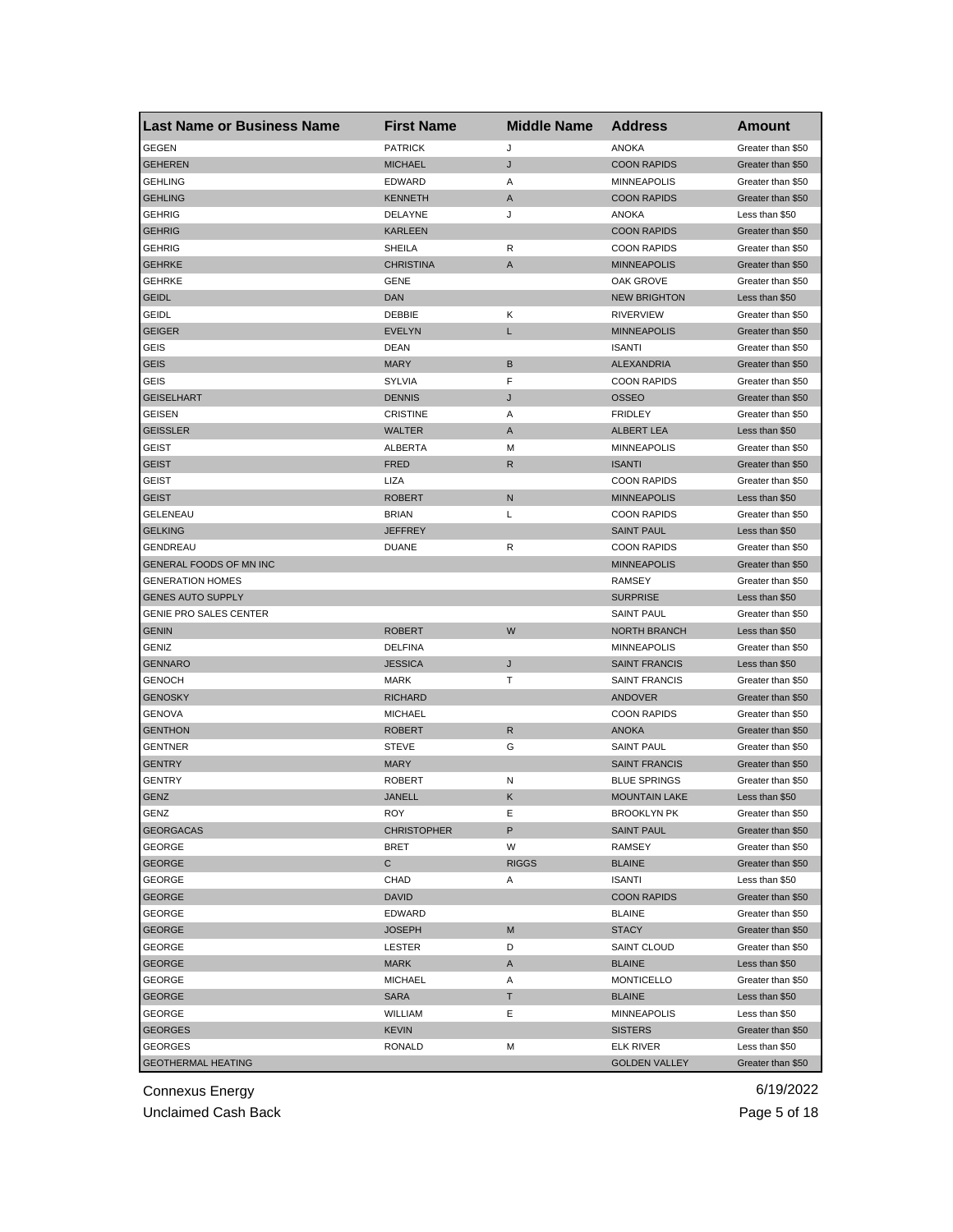| <b>Last Name or Business Name</b> | <b>First Name</b> | <b>Middle Name</b> | <b>Address</b>          | <b>Amount</b>     |
|-----------------------------------|-------------------|--------------------|-------------------------|-------------------|
| <b>GEPHART</b>                    | <b>SCOTT</b>      |                    | <b>SAINT PAUL</b>       | Greater than \$50 |
| <b>GERADS</b>                     | KEITH             |                    | <b>BLAINE</b>           | Greater than \$50 |
| <b>GERAGHTY</b>                   | DANIEL            |                    | MAPLEWOOD               | Greater than \$50 |
| <b>GERAGHTY</b>                   | <b>PATRICK</b>    |                    | <b>DULUTH</b>           | Less than \$50    |
| GERARD                            | CATHERINE         |                    | <b>PLYMOUTH</b>         | Less than \$50    |
| <b>GERARD</b>                     | <b>JOSEE</b>      |                    | <b>FOREST LAKE</b>      | Greater than \$50 |
| GERARD                            | <b>KAREN</b>      |                    | <b>CHAMPLIN</b>         | Less than \$50    |
| <b>GERARD</b>                     | <b>SANDRA</b>     | J                  | <b>CHAMPLIN</b>         | Greater than \$50 |
| GERARD                            | <b>STEVEN</b>     | С                  | <b>COLUMBIA HEIGHTS</b> | Greater than \$50 |
| <b>GERARD</b>                     | <b>VICKI</b>      | L                  | <b>BETHEL</b>           | Greater than \$50 |
| GERARD                            | <b>VICKY</b>      |                    | <b>CHAMPLIN</b>         | Greater than \$50 |
| <b>GERBER</b>                     | <b>KELLY</b>      | A                  | <b>SAINT FRANCIS</b>    | Greater than \$50 |
| GERDES                            | <b>BRETT</b>      | R                  | <b>COON RAPIDS</b>      | Less than \$50    |
| <b>GERDTS</b>                     | DALE              | Е                  | <b>MINNEAPOLIS</b>      | Greater than \$50 |
| <b>GERGEN</b>                     | WAYNE             |                    | <b>COON RAPIDS</b>      | Greater than \$50 |
| <b>GERHARDSON</b>                 | JAMES             | D                  | <b>ANOKA</b>            | Greater than \$50 |
| <b>GERINGER</b>                   | <b>STEVEN</b>     | С                  | <b>BLAINE</b>           | Greater than \$50 |
| <b>GERKEN</b>                     | PETER             |                    | <b>MINNEAPOLIS</b>      | Less than \$50    |
| GERL                              | WILLIAM           |                    | <b>CLEARWATER</b>       | Less than \$50    |
| <b>GERLACH</b>                    | <b>DERRALD</b>    | N                  | <b>FORT MYERS</b>       | Greater than \$50 |
| <b>GERLACH</b>                    | <b>JOHN</b>       | М                  | <b>FRIDLEY</b>          | Greater than \$50 |
| <b>GERMAIN</b>                    | <b>PETER</b>      | D                  | <b>COON RAPIDS</b>      | Less than \$50    |
| <b>GERMAN</b>                     | WAYNE             | Т                  | <b>BLAINE</b>           | Greater than \$50 |
| <b>GERMAN</b>                     | <b>WAYNE</b>      | т                  | <b>HAM LAKE</b>         | Greater than \$50 |
| <b>GERMUNDSEN</b>                 | <b>RICHARD</b>    | Α                  | <b>BLAINE</b>           | Less than \$50    |
| <b>GERMUNDSON</b>                 | <b>MARK</b>       |                    | <b>BLAINE</b>           | Less than \$50    |
| GEROLD                            | <b>JACK</b>       |                    | <b>STILLWATER</b>       | Greater than \$50 |
| <b>GERRICH</b>                    | <b>ROBERT</b>     |                    | <b>ROGERS</b>           | Less than \$50    |
| <b>GERSHONE</b>                   | PAUL              | В                  | <b>MINNEAPOLIS</b>      | Greater than \$50 |
| <b>GERTMAN</b>                    | <b>MECHANICAL</b> |                    | <b>SAINT PAUL</b>       | Greater than \$50 |
| <b>GERTZ</b>                      | ADAM              |                    | <b>SAINT PAUL</b>       | Less than \$50    |
| <b>GERTZ</b>                      | <b>CHRISTINE</b>  | Ε                  | <b>MINNEAPOLIS</b>      | Greater than \$50 |
| <b>GERVAIS</b>                    | <b>DAVID</b>      |                    | ANOKA                   | Less than \$50    |
| <b>GESCH</b>                      | <b>JUDITH</b>     | A                  | <b>ELK RIVER</b>        | Greater than \$50 |
| <b>GESCHWIND</b>                  | CAROLYNN          | ANN                | <b>MINNEAPOLIS</b>      | Less than \$50    |
| <b>GESLER</b>                     | GREGORY           | J                  | <b>BLOOMER</b>          | Greater than \$50 |
| <b>GESLIN</b>                     | <b>JOANN</b>      |                    | <b>BLAINE</b>           | Greater than \$50 |
| <b>GESLIN</b>                     | <b>ORVILLE</b>    | D                  | <b>BLAINE</b>           | Greater than \$50 |
| GESS                              | ANDREW            |                    | <b>LINO LAKES</b>       | Less than \$50    |
| <b>GETTY</b>                      | MARGARET          |                    | <b>MINNEAPOLIS</b>      | Greater than \$50 |
| GEVING                            | CHARLOTTE         | Α                  | CAMBRIDGE               | Greater than \$50 |
| <b>GEVING</b>                     | DANEL             |                    | <b>ISANTI</b>           | Greater than \$50 |
| <b>GEVING</b>                     | <b>RICKY</b>      | Α                  | <b>ISANTI</b>           | Greater than \$50 |
| GEVING ZANE C & MARSH SUNNI T #56 |                   |                    | <b>WYOMING</b>          | Greater than \$50 |
| <b>GHINTER</b>                    | <b>BRAD</b>       | J                  | <b>MAPLE GROVE</b>      | Greater than \$50 |
| <b>GHNEIM</b>                     | <b>KHALED</b>     | Ζ                  | <b>SAINT PAUL</b>       | Greater than \$50 |
| <b>GHOSTLEY</b>                   | <b>JEANNE</b>     | Е                  | ANOKA                   | Greater than \$50 |
| <b>GHOSTLEY</b>                   | <b>JESSE</b>      | L.                 | <b>ROCKFORD</b>         | Less than \$50    |
| GIANCOLA                          | MARK              |                    | CHANHASSEN              | Less than \$50    |
| <b>GIBBONS</b>                    | <b>JERIMIA</b>    |                    | <b>NORTHFIELD</b>       | Greater than \$50 |
| GIBBS                             | <b>CORRINE</b>    |                    | STACY                   | Less than \$50    |
| <b>GIBBS</b>                      | <b>MARY</b>       | С                  | <b>CLAYTON</b>          | Less than \$50    |
| GIBBS                             | PAT               |                    | <b>COON RAPIDS</b>      | Greater than \$50 |
| <b>GIBBS</b>                      | STANLEY           |                    | <b>COON RAPIDS</b>      | Greater than \$50 |
| <b>GIBSON</b>                     | EDWARD            | Α                  | <b>FRIDLEY</b>          | Greater than \$50 |
| <b>GIBSON</b>                     | <b>EILEEN</b>     | A                  | WHITE BEAR LAKE         | Greater than \$50 |
|                                   |                   |                    |                         |                   |

Unclaimed Cash Back **Page 6 of 18**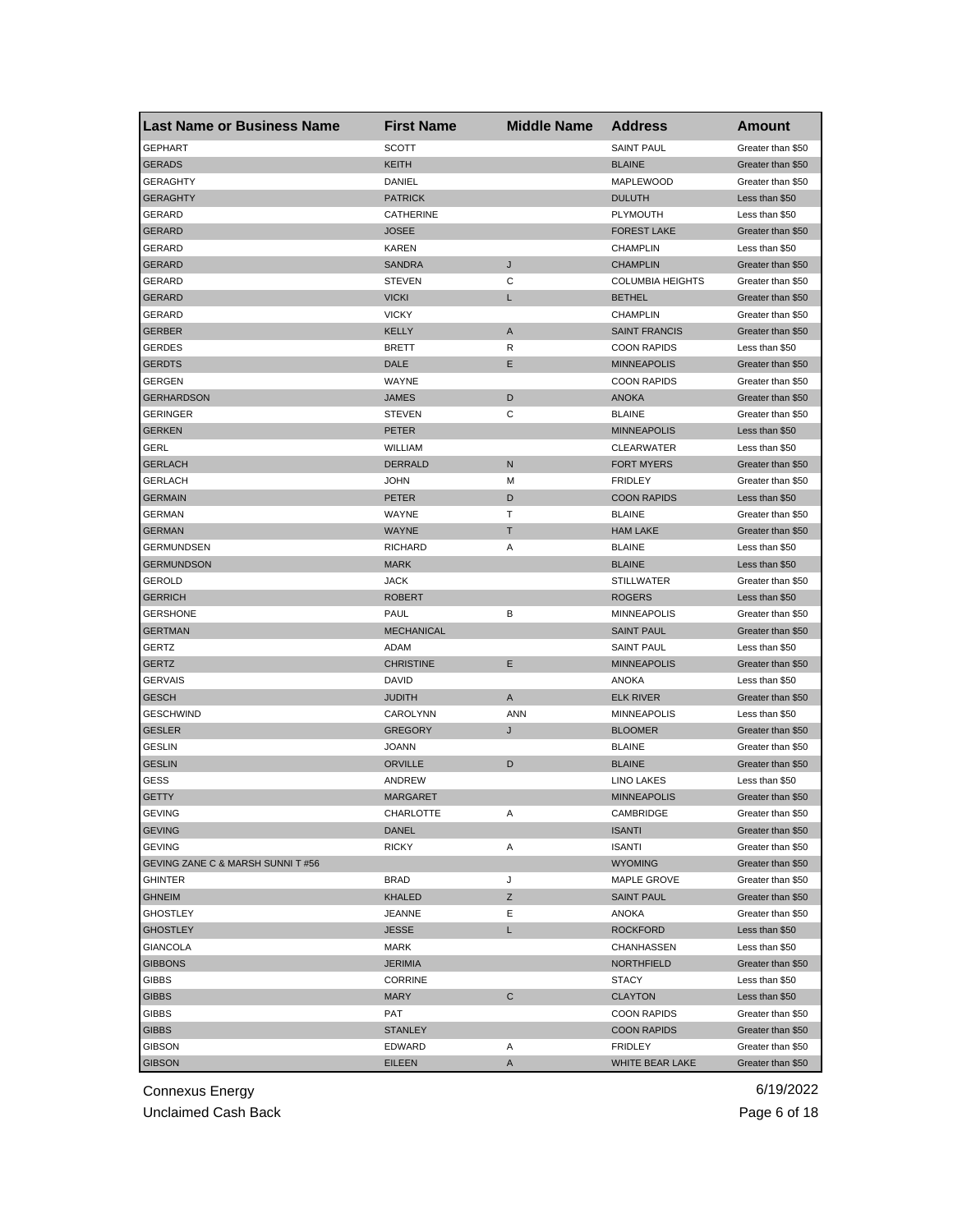| <b>Last Name or Business Name</b> | <b>First Name</b> | <b>Middle Name</b> | <b>Address</b>            | Amount            |
|-----------------------------------|-------------------|--------------------|---------------------------|-------------------|
| <b>GIBSON</b>                     | <b>JAMES</b>      | D                  | <b>CIRCLE PINES</b>       | Less than \$50    |
| <b>GIBSON</b>                     | JOSH              | J                  | <b>BLOOMFIELD HILLS</b>   | Less than \$50    |
| <b>GIBSON</b>                     | <b>JUNE</b>       | Ε                  | <b>BLAINE</b>             | Greater than \$50 |
| <b>GIBSON</b>                     | <b>MICHELLE</b>   |                    | <b>COON RAPIDS</b>        | Less than \$50    |
| <b>GIBSON</b>                     | <b>ROBERT</b>     | Α                  | <b>BLOOMINGTON</b>        | Greater than \$50 |
| <b>GIBSON</b>                     | <b>STEVE</b>      |                    | WHITE BEAR LAKE           | Greater than \$50 |
| GIELEN                            | LEROY             | С                  | SAINT CLOUD               | Greater than \$50 |
| <b>GIEM</b>                       | TERRANCE          | J                  | <b>MOOSE LAKE</b>         | Greater than \$50 |
| <b>GIERKE</b>                     | <b>HAROLD</b>     |                    | <b>COON RAPIDS</b>        | Greater than \$50 |
| <b>GIERL</b>                      | <b>CINDY</b>      | Κ                  | <b>EDEN PRAIRIE</b>       | Greater than \$50 |
| <b>GIERNET</b>                    | JAMES             |                    | <b>SHOREVIEW</b>          | Greater than \$50 |
| <b>GIESE</b>                      | <b>DUANE</b>      |                    | <b>COON RAPIDS</b>        | Greater than \$50 |
| GIESE THEODORE A III              |                   |                    | <b>DAYTON</b>             | Greater than \$50 |
| <b>GIESIE</b>                     | <b>RALPH</b>      |                    | <b>NORTH FORT MYERS</b>   | Greater than \$50 |
| <b>GIESKE</b>                     | <b>CHARLES</b>    |                    | <b>ST FRAINCE</b>         | Greater than \$50 |
| <b>GIFFORD</b>                    | <b>NICHOLAS</b>   |                    | <b>COON RAPIDS</b>        | Less than \$50    |
| <b>GIFFORD</b>                    | PAUL              |                    | <b>ROCHESTER</b>          | Greater than \$50 |
| <b>GIHL</b>                       | <b>EDWARD</b>     | E                  | <b>RAMSEY</b>             | Greater than \$50 |
| GILBERT                           | <b>ALISHA</b>     | Α                  | <b>MINNEAPOLIS</b>        | Less than \$50    |
| <b>GILBERT</b>                    | <b>BETTY</b>      | <b>ANN</b>         | <b>COON RAPIDS</b>        | Greater than \$50 |
| GILBERT                           | DALE              | M                  | <b>MAPLE GROVE</b>        | Greater than \$50 |
| <b>GILBERT</b>                    | <b>DONALD</b>     | R                  | <b>COON RAPIDS</b>        | Greater than \$50 |
| <b>GILBERT</b>                    | <b>PATRICIA</b>   | Α                  | <b>HAM LAKE</b>           | Greater than \$50 |
| <b>GILBERT</b>                    | <b>RAY</b>        |                    | <b>MOUNDSVIEW</b>         | Greater than \$50 |
| <b>GILBERT III</b>                | WILLIAM           |                    | <b>PRINCETON</b>          | Greater than \$50 |
| <b>GILBERTSON</b>                 | <b>KEVIN</b>      |                    | <b>CEDAR</b>              | Greater than \$50 |
| GILBERTSON                        | <b>MICHELLE</b>   | м                  | <b>ELK RIVER</b>          | Less than \$50    |
| <b>GILBERTSON</b>                 | ROBERT            | A                  | <b>BLAINE</b>             | Greater than \$50 |
| GILE                              | <b>TRUCKING</b>   |                    | <b>RAMSEY</b>             | Less than \$50    |
| <b>GILES</b>                      | <b>TIMOTHY</b>    | R                  | <b>CEDAR</b>              | Greater than \$50 |
| <b>GILGENBACH</b>                 | <b>ANTHONY</b>    | D                  | ANDOVER                   | Greater than \$50 |
| <b>GILGENBACH</b>                 | <b>URSALA</b>     |                    | <b>COON RAPIDS</b>        | Greater than \$50 |
| <b>GILKAY</b>                     | AMY               | М                  | <b>MINNETONKA</b>         | Less than \$50    |
| <b>GILL</b>                       | <b>ANDREW</b>     | Е                  | <b>RICHMOND</b>           | Greater than \$50 |
| GILL                              | <b>BRIAN</b>      | R                  | <b>COON RAPIDS</b>        | Greater than \$50 |
| GILLAN DAVID LIONS PARK APTS      |                   |                    | <b>ELK RIVER</b>          | Greater than \$50 |
|                                   | JAMES             |                    |                           | Greater than \$50 |
| GILLEN                            |                   | J                  | <b>ELK RIVER</b><br>CEDAR |                   |
| <b>GILLEN</b>                     | <b>JOE</b>        |                    | WHITE BEAR LAKE           | Greater than \$50 |
| <b>GILLEN</b>                     | PETER             | J                  |                           | Greater than \$50 |
| <b>GILLES</b>                     | JANE              | F                  | <b>CIRCLE PINES</b>       | Greater than \$50 |
| GILLES                            | MARK              | E                  | BIG LAKE                  | Greater than \$50 |
| <b>GILLESPIE</b>                  | CHARLES           |                    | <b>BLAINE</b>             | Greater than \$50 |
| <b>GILLESPIE</b>                  | JANICE            |                    | <b>SAINT PAUL</b>         | Less than \$50    |
| <b>GILLESPIE</b>                  | STEVEN            |                    | <b>FRIDLEY</b>            | Less than \$50    |
| <b>GILLESPIE</b>                  | WILLIAM           | Α                  | <b>SAINT PAUL</b>         | Less than \$50    |
| <b>GILLESPIE D R DR</b>           |                   |                    | <b>MAPLEWOOD</b>          | Greater than \$50 |
| <b>GILLETTE</b>                   | EARL              |                    | <b>PRINCETON</b>          | Greater than \$50 |
| GILLETTE KATHLEEN & RT 3 BOX 232  |                   |                    | <b>PRINCETON</b>          | Greater than \$50 |
| <b>GILLILAND</b>                  | SHARON            | Κ                  | <b>BROOKLYN PARK</b>      | Greater than \$50 |
| <b>GILLIS</b>                     | <b>DEBORAH</b>    |                    | <b>ANDOVER</b>            | Less than \$50    |
| <b>GILLITZER</b>                  | KAREN             | F                  | <b>HAM LAKE</b>           | Greater than \$50 |
| <b>GILLITZER</b>                  | <b>NATHAN</b>     | J                  | <b>FOREST LAKE</b>        | Less than \$50    |
| GILMER                            | DARREN            | L                  | <b>SAINT FRANCIS</b>      | Greater than \$50 |
| <b>GILMORE</b>                    | <b>CHRIS</b>      | G                  | <b>CEDAR</b>              | Less than \$50    |
| <b>GILMORE</b>                    | <b>CHRIS</b>      | G                  | ANDOVER                   | Greater than \$50 |
| <b>GILMORE</b>                    | <b>DIETRA</b>     | M                  | <b>COON RAPIDS</b>        | Greater than \$50 |

Unclaimed Cash Back **Page 7 of 18**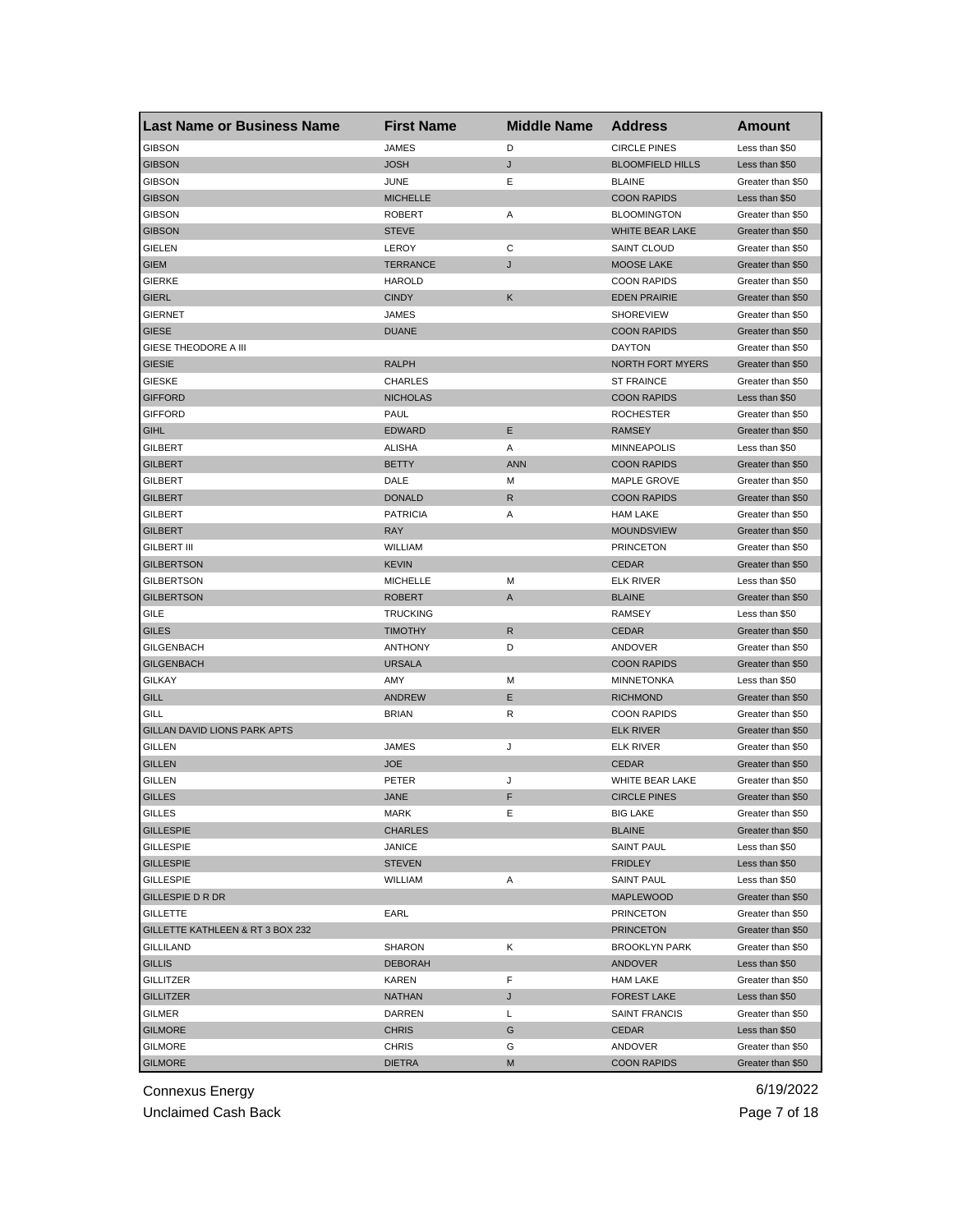| <b>Last Name or Business Name</b> | <b>First Name</b> | <b>Middle Name</b> | <b>Address</b>          | <b>Amount</b>                          |
|-----------------------------------|-------------------|--------------------|-------------------------|----------------------------------------|
| <b>GILMORE</b>                    | JULIE             | Α                  | <b>HAM LAKE</b>         | Greater than \$50                      |
| <b>GILMORE</b>                    | <b>MARK</b>       | A                  | <b>ISANTI</b>           | Less than \$50                         |
| <b>GILQUIST</b>                   | <b>MARK</b>       |                    | <b>RAMSEY</b>           | Greater than \$50                      |
| <b>GILSON</b>                     | <b>MARYJO</b>     |                    | <b>CHAMPLIN</b>         | Greater than \$50                      |
| <b>GILSTAD</b>                    | <b>NANCY</b>      | G                  | WHITE BEAR LAKE         | Greater than \$50                      |
| <b>GILYARD</b>                    | LEE               |                    | <b>CLEAR LAKE</b>       | Greater than \$50                      |
| GIMBEL                            | <b>MONTE</b>      | Е                  | WEATHERFORD             | Greater than \$50                      |
| <b>GIMPL</b>                      | JEFFREY           |                    | <b>CIRCLE PINES</b>     | Less than \$50                         |
| <b>GINN</b>                       | <b>RONALD</b>     | Α                  | <b>MINNEAPOLIS</b>      | Greater than \$50                      |
| <b>GINTER</b>                     | JANIS             | M                  | <b>NOKOMIS</b>          | Greater than \$50                      |
| GINTER                            | <b>PATRICK</b>    |                    | <b>SAINT PAUL</b>       | Less than \$50                         |
| <b>GIORGIO</b>                    | GERALD            |                    | <b>COON RAPIDS</b>      | Greater than \$50                      |
| GIRARD                            | DAVE              | F                  | RAMSEY                  | Greater than \$50                      |
| <b>GIRARD</b>                     | <b>ROBERT</b>     |                    | <b>ELK RIVER</b>        | Less than \$50                         |
| <b>GIRARD</b>                     | WILLIAM           |                    | <b>ELK RIVER</b>        | Greater than \$50                      |
| <b>GIROUX</b>                     | JOSEPH            |                    | <b>ELK RIVER</b>        | Greater than \$50                      |
| <b>GIROUX</b>                     | <b>RHONDA</b>     | R                  | ZIMMERMAN               | Greater than \$50                      |
| <b>GIRSSIN</b>                    | <b>ANDREA</b>     | A                  | ZIMMERMAN               | Less than \$50                         |
| GIRTZ                             | <b>MARK</b>       | W                  | <b>PRINCETON</b>        | Greater than \$50                      |
| <b>GISBORNE</b>                   | <b>TIMOTHY</b>    | A                  | ANDOVER                 | Greater than \$50                      |
| GISH                              | PAMELA            | J                  | ANOKA                   | Greater than \$50                      |
| <b>GISLASON</b>                   | <b>COREY</b>      |                    | <b>SAINT FRANCIS</b>    | Greater than \$50                      |
| <b>GISLASON</b>                   | DARRYL            | Κ                  | <b>ISANTI</b>           | Greater than \$50                      |
| <b>GISLER</b>                     | <b>JOHN</b>       | G                  | <b>ROSEVILLE</b>        | Less than \$50                         |
| <b>GJELHAUG</b>                   | <b>CECIL</b>      | W                  | <b>BRAHAM</b>           | Greater than \$50                      |
| <b>GJERDAHL</b>                   | KHRISTINE         | L                  | <b>COLUMBIA HEIGHTS</b> | Less than \$50                         |
| GJERDAHL                          | <b>MICHAEL</b>    | С                  | <b>MINNEAPOLIS</b>      | Greater than \$50                      |
| <b>GJERDAHL</b>                   | ROBERT            |                    | <b>BLAINE</b>           | Greater than \$50                      |
| GJERSTAD                          | <b>BYRON</b>      |                    | WADENA                  | Greater than \$50                      |
| <b>GJERTVIG</b>                   | <b>DAWN</b>       | M                  | <b>SAINT FRANCIS</b>    | Greater than \$50                      |
| <b>GJORAAS</b>                    | DAROLD            | Κ                  | <b>MINNEAPOLIS</b>      | Greater than \$50                      |
| <b>GLAD</b>                       | <b>ARNOLD</b>     |                    | <b>OSSEO</b>            | Less than \$50                         |
| GLAD                              | <b>SUE</b>        | M                  | <b>COON RAPIDS</b>      | Greater than \$50                      |
| <b>GLADBACK</b>                   | <b>PATRICIA</b>   | J                  | <b>FOREST LAKE</b>      | Greater than \$50                      |
| GLADER                            | <b>PATRICIA</b>   | Α                  | <b>ELK RIVER</b>        | Greater than \$50                      |
| <b>GLADER</b>                     | <b>TIMOTHY</b>    | G                  | <b>HUGO</b>             | Less than \$50                         |
| <b>GLADKE</b>                     | JOSEPH            |                    | <b>CIRCLE PINES</b>     | Greater than \$50                      |
| <b>GLANTZ</b>                     | <b>CELESTE</b>    | L                  | <b>COLUMBIA</b>         | Less than \$50                         |
| <b>GLASER</b>                     | <b>CLARK</b>      | O                  | MARINE ON ST CROIX      | Greater than \$50                      |
| <b>GLASER</b>                     | GREG              |                    | <b>CIRCLE PINES</b>     | Less than \$50                         |
|                                   | JOHN              |                    | <b>MINNEAPOLIS</b>      |                                        |
| GLASER<br><b>GLASOW</b>           | JEFFREY           | т                  | <b>WOODBURY</b>         | Greater than \$50<br>Greater than \$50 |
| <b>GLASRUD</b>                    | TED               |                    | <b>VADNAIS HEIGHTS</b>  | Greater than \$50                      |
| <b>GLASS</b>                      | <b>BEVERLY</b>    | J                  | <b>LINO LAKES</b>       | Greater than \$50                      |
| GLASS                             | <b>BRIDGET</b>    | М                  |                         | Less than \$50                         |
| <b>GLASS</b>                      | KRISTI            | L.                 | <b>HUGO</b>             | Greater than \$50                      |
|                                   |                   |                    |                         |                                        |
| <b>GLASS</b>                      | TIFFANY           | Г                  | MAPLE GROVE             | Greater than \$50                      |
| <b>GLASS</b>                      | <b>VERNON</b>     |                    | <b>COLUMBIA HEIGHTS</b> | Greater than \$50                      |
| <b>GLASS MAGIC INC</b>            |                   |                    | <b>MINNEAPOLIS</b>      | Less than \$50                         |
| GLAZE                             | RICHARD           | C                  | <b>FOLEY</b>            | Less than \$50                         |
| <b>GLEB</b>                       | IDA               | М                  | <b>MANKATO</b>          | Less than \$50                         |
| <b>GLENDENNING</b>                | <b>JEFFREY</b>    | D                  | <b>GOLDEN VALLEY</b>    | Less than \$50                         |
| GLENN REHBEIN EXCAV INC           |                   |                    | <b>CIRCLE PINES</b>     | Greater than \$50                      |
| GLENNA JOSEPH M RT 3 BOX T99      |                   |                    | NORTH BRANCH            | Greater than \$50                      |
| <b>GLIDDEN</b>                    | TOM               | Α                  | <b>LAS CRUCES</b>       | Greater than \$50                      |
| <b>GLIDDON</b>                    | <b>ALFRED</b>     | J                  | <b>ROGERS</b>           | Less than \$50                         |

Unclaimed Cash Back **Page 8 of 18**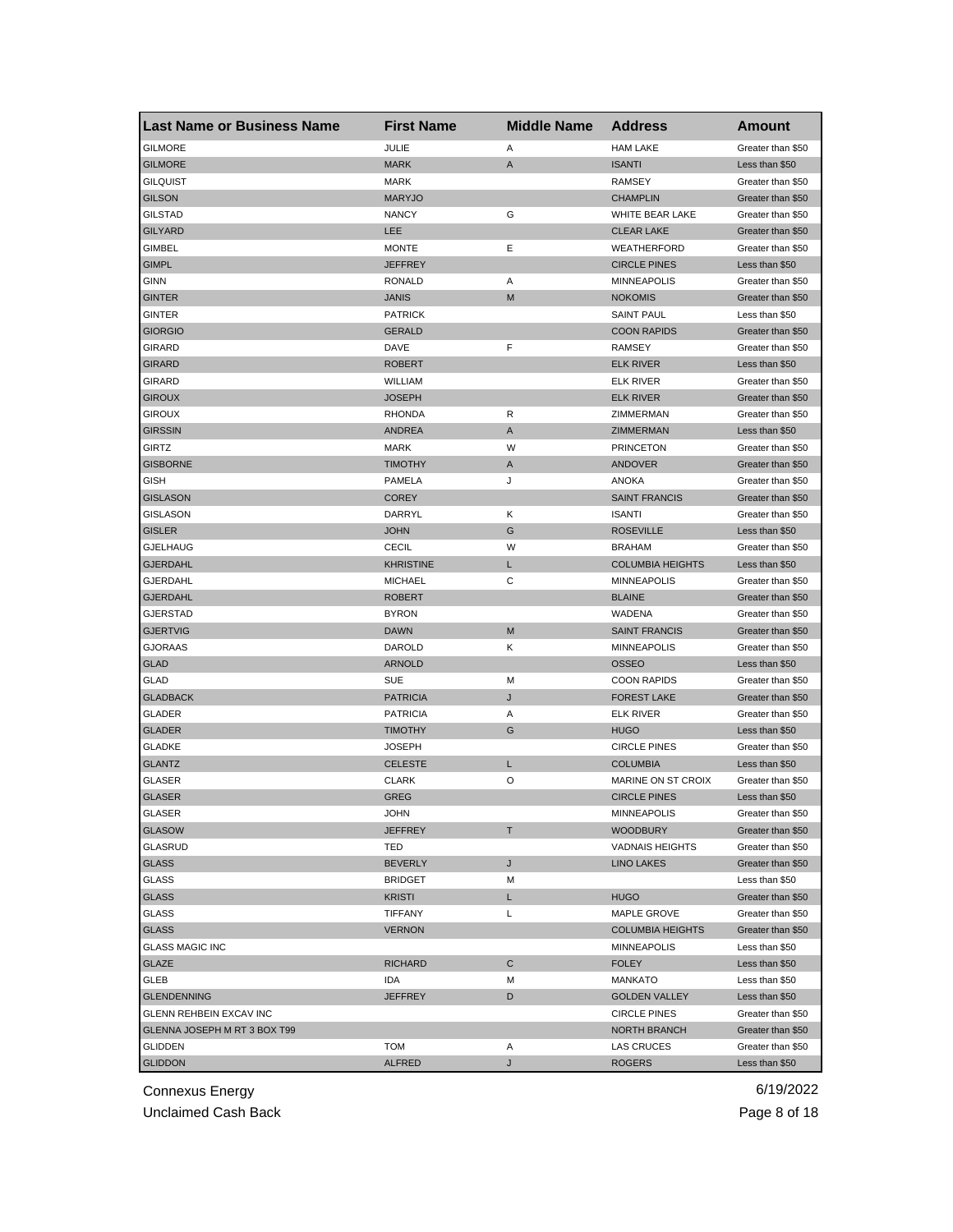| <b>Last Name or Business Name</b> | <b>First Name</b> | <b>Middle Name</b> | <b>Address</b>       | <b>Amount</b>     |
|-----------------------------------|-------------------|--------------------|----------------------|-------------------|
| <b>GLIDDON</b>                    | <b>SCOTT</b>      | Α                  | <b>COON RAPIDS</b>   | Greater than \$50 |
| <b>GLIME</b>                      | <b>LEAH</b>       |                    | <b>ELK RIVER</b>     | Greater than \$50 |
| <b>GLINES</b>                     | <b>SHIRLEY</b>    | J                  | <b>BLAINE</b>        | Greater than \$50 |
| <b>GLOBE</b>                      | <b>TRAVEL</b>     |                    | <b>ROSEVILLE</b>     | Greater than \$50 |
| <b>GLOCKE</b>                     | <b>TARA</b>       | М                  | <b>BECKER</b>        | Less than \$50    |
| <b>GLOTZBACH</b>                  | <b>JON</b>        | Κ                  | <b>HARRIS</b>        | Greater than \$50 |
| <b>GLOUDEMANS</b>                 | <b>TRACIA</b>     | L                  | <b>PRINCETON</b>     | Less than \$50    |
| <b>GLOVER</b>                     | DARREL            | R                  | <b>BIG LAKE</b>      | Greater than \$50 |
| GLOVER                            | <b>DAVID</b>      | S                  | PALM BEACH GARDENS   | Greater than \$50 |
| <b>GLOVER</b>                     | G                 | <b>MICHAEL</b>     | <b>RAMSEY</b>        | Greater than \$50 |
| GLOVER                            | LANA              | М                  | <b>HASBROUCK HTS</b> | Greater than \$50 |
| <b>GLOWACKI</b>                   | <b>DONALD</b>     | L                  | <b>ELK RIVER</b>     | Greater than \$50 |
| <b>GLOWASKI</b>                   | <b>JOE</b>        | 1                  | AUGUSTA              | Less than \$50    |
| <b>GLOWATZKE</b>                  | <b>JUANITA</b>    | Κ                  | <b>SAINT CLOUD</b>   | Greater than \$50 |
| <b>GLUNZ</b>                      | <b>KAREN</b>      |                    | <b>PRINCETON</b>     | Greater than \$50 |
| <b>GLUNZ</b>                      | R                 | W                  | <b>CORCORAN</b>      | Greater than \$50 |
| <b>GLUSICA</b>                    | <b>EUGENE</b>     | Ε                  | <b>BLAINE</b>        | Less than \$50    |
| <b>GLYNN</b>                      | <b>IRA</b>        | J                  | <b>RAMSEY</b>        | Greater than \$50 |
| <b>GMAC MORTGAGE CORP</b>         |                   |                    | <b>WATERLOO</b>      | Greater than \$50 |
| <b>GO FOR IT GAS</b>              |                   |                    | <b>BLAINE</b>        | Greater than \$50 |
| GO-WEST COMMERICAL*               |                   |                    | ANDOVER              | Less than \$50    |
| <b>GOAD</b>                       | DARREL            |                    | <b>BLAINE</b>        | Greater than \$50 |
| <b>GOBENA</b>                     | <b>DESSU</b>      | в                  | MOUNDSVIEW           | Less than \$50    |
| <b>GOBLE</b>                      | <b>MERLIN</b>     | J                  | WHITE BEAR LAKE      | Greater than \$50 |
| GOBLE                             | <b>RICHARD</b>    | L                  | ANDOVER              | Greater than \$50 |
| <b>GODDE</b>                      | <b>CHARLES</b>    | Т                  | <b>GALESBURG</b>     | Greater than \$50 |
| <b>GODEJOHN</b>                   | <b>TERESA</b>     | Κ                  | <b>PHOENIX</b>       | Greater than \$50 |
| <b>GODFREY</b>                    | GARY              | $\circ$            | ANDOVER              | Greater than \$50 |
| <b>GODFREY</b>                    | <b>NEAL</b>       | D                  | PILLAGER             | Greater than \$50 |
| <b>GODIN</b>                      | <b>NICOLE</b>     |                    | <b>LINO LAKES</b>    | Less than \$50    |
| GODSIL                            | <b>TIMOTHY</b>    | J                  | NORTH RICHLAND HILLS | Greater than \$50 |
| <b>GOEDDERZ</b>                   | <b>DEANNA</b>     |                    | <b>COON RAPIDS</b>   | Greater than \$50 |
| <b>GOEHRING</b>                   | <b>ELIZABETH</b>  |                    | <b>SAINT PAUL</b>    | Greater than \$50 |
| <b>GOEHRING</b>                   | <b>SAMUEL</b>     | F                  | <b>BLAINE</b>        | Less than \$50    |
| <b>GOEHRINGER</b>                 | JAMES             | D                  | CEDAR                | Greater than \$50 |
| <b>GOENNER</b>                    | <b>JEFFREY</b>    | J                  | <b>CLEAR LAKE</b>    | Greater than \$50 |
| <b>GOENNER</b>                    | SCOTT             | м                  | <b>BECKER</b>        | Greater than \$50 |
| <b>GOEPFERT</b>                   | <b>THOMAS</b>     |                    | <b>SOMERSET</b>      | Greater than \$50 |
| GOEPPINGER                        | LINDA             | Α                  | OAKDALE              | Greater than \$50 |
| <b>GOERS</b>                      | <b>ARNOLD</b>     | A                  | SOUTH SAINT PAUL     | Less than \$50    |
| GOERIZ                            | ALBER I           | E                  | <b>OMAHA</b>         | Greater than \$50 |
| <b>GOERTZ</b>                     | <b>CORA</b>       | J                  | <b>HUGO</b>          | Greater than \$50 |
| GOERTZ                            | <b>ROCKNE</b>     | J                  | NORTH BRANCH         | Greater than \$50 |
| <b>GOERTZ</b>                     | <b>TIMOTHY</b>    |                    | <b>BLAINE</b>        | Greater than \$50 |
| GOETTL                            | KEITH             | R                  | CAMBRIDGE            | Greater than \$50 |
| GOETZ                             | <b>DONALD</b>     | F                  | <b>BRAINERD</b>      | Greater than \$50 |
| <b>GOETZKE</b>                    | PAULA             | J                  | <b>ISANTI</b>        | Less than \$50    |
| <b>GOFF</b>                       | CARLA             | J                  | <b>ANDOVER</b>       | Greater than \$50 |
| <b>GOFF</b>                       | LAURA             | M                  | <b>BLAINE</b>        | Greater than \$50 |
| <b>GOFF</b>                       | <b>RICHARD</b>    | J                  | <b>BLAINE</b>        | Less than \$50    |
| GOFF                              | TINA              | M                  | <b>EAST BETHEL</b>   | Greater than \$50 |
| <b>GOGERTY</b>                    | <b>ERIC</b>       | G                  | <b>MINNEAPOLIS</b>   | Less than \$50    |
| GOGGLEYE                          | KATHY             | Г                  | LONG BEACH           | Greater than \$50 |
| <b>GOHL</b>                       | <b>DENNIS</b>     |                    | <b>ANDOVER</b>       | Greater than \$50 |
| <b>GOHLMANN</b>                   | JOEL              | С                  | <b>COON RAPIDS</b>   | Greater than \$50 |
| <b>GOHMAN</b>                     | <b>DAVID</b>      |                    |                      | Greater than \$50 |
|                                   |                   | Κ                  | <b>CLEAR LAKE</b>    |                   |

Unclaimed Cash Back **Page 9 of 18**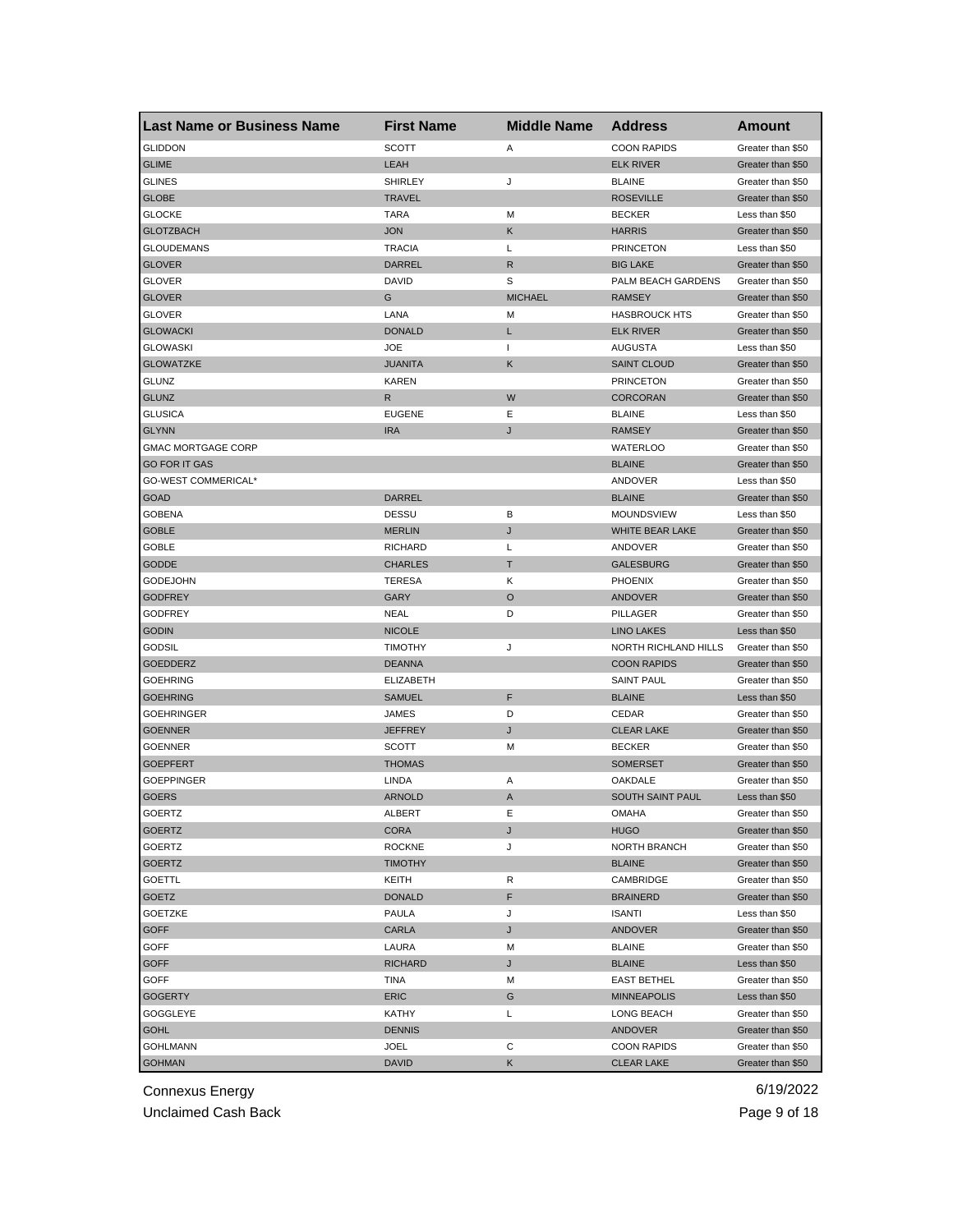| <b>Last Name or Business Name</b> | <b>First Name</b> | <b>Middle Name</b> | <b>Address</b>       | <b>Amount</b>     |
|-----------------------------------|-------------------|--------------------|----------------------|-------------------|
| <b>GOHMAN</b>                     | <b>ROBERT</b>     |                    | SARTELL              | Greater than \$50 |
| <b>GOHMAN</b>                     | <b>SCOTT</b>      | D                  | <b>PLYMOUTH</b>      | Greater than \$50 |
| GOING                             | <b>JACKIE</b>     | Α                  | CEDAR                | Less than \$50    |
| <b>GOINGS</b>                     | <b>JAMES</b>      | W                  | <b>RAMSEY</b>        | Greater than \$50 |
| GOINS                             | N                 | WALTER             | <b>MINNETONKA</b>    | Greater than \$50 |
| <b>GOLD DUST HOMES INC</b>        |                   |                    | <b>COON RAPIDS</b>   | Less than \$50    |
| <b>GOLD LABEL INC</b>             |                   |                    | <b>ANOKA</b>         | Greater than \$50 |
| <b>GOLD LABEL INC</b>             |                   |                    | <b>ANOKA</b>         | Greater than \$50 |
| <b>GOLD STAR BLDRS INC</b>        |                   |                    | <b>BLAINE</b>        | Greater than \$50 |
| <b>GOLD STAR MOULDING</b>         |                   |                    | WHITE BEAR LAKE      | Greater than \$50 |
| <b>GOLDEN</b>                     | <b>BARBARA</b>    |                    | <b>RAMSEY</b>        | Greater than \$50 |
| <b>GOLDEN</b>                     | <b>BARBARA</b>    |                    | <b>COON RAPIDS</b>   | Less than \$50    |
| GOLDEN                            | <b>RONDA</b>      | Κ                  | CEDAR                | Greater than \$50 |
| <b>GOLDEN</b>                     | <b>STEVEN</b>     |                    | <b>FRIDLEY</b>       | Greater than \$50 |
| GOLDEN                            | <b>TONY</b>       | J                  | CAMBRIDGE            | Greater than \$50 |
| <b>GOLDEN</b>                     | <b>WILLIAM</b>    | A                  | <b>ANOKA</b>         | Greater than \$50 |
| <b>GOLDEN CRUST INC</b>           | DBA \$5 PIZZA     |                    | <b>BLAINE</b>        | Greater than \$50 |
| <b>GOLDEN CRUST INC</b>           | DBA \$5 PIZZA     |                    | <b>BLAINE</b>        | Greater than \$50 |
| GOLDEN RAYZ TANNING               |                   |                    | <b>COON RAPIDS</b>   | Less than \$50    |
| <b>GOLDENMAN</b>                  | <b>ERNEST</b>     | Ε                  | ZIMMERMAN            | Less than \$50    |
| GOLDER                            | ZEB               |                    | ALBANY               | Less than \$50    |
| <b>GOLDIN</b>                     | <b>BARBARA</b>    | Α                  | <b>STACY</b>         | Greater than \$50 |
| GOLDMAN                           | <b>RONALD</b>     | Ν                  | WATERLOU             | Greater than \$50 |
| <b>GOLDSMITH</b>                  | <b>MATTHEW</b>    | п                  | <b>SHOREVIEW</b>     | Greater than \$50 |
| <b>GOLDSMITH</b>                  | PETER             | Α                  | <b>HUGO</b>          | Greater than \$50 |
| <b>GOLDSMITH</b>                  | <b>ROSS</b>       | S                  | <b>CAMBRIDGE</b>     | Greater than \$50 |
| GOLDSTAR                          | AMUSEMENT         |                    | <b>COON RAPIDS</b>   | Greater than \$50 |
| GOLDSTEIN                         | <b>MITCH</b>      | L                  | <b>BRAINERD</b>      | Greater than \$50 |
| GOLEMBECK                         | PEGGY             | J                  | <b>MINNEAPOLIS</b>   | Less than \$50    |
| <b>GOLEN</b>                      | <b>MICHAEL</b>    | J                  | <b>BLAINE</b>        | Greater than \$50 |
|                                   |                   |                    |                      |                   |
| <b>GOLLA</b>                      | <b>KIM</b>        | F                  | <b>BIG LAKE</b>      | Less than \$50    |
| <b>GOLNICK</b>                    | <b>JUDY</b>       |                    | <b>ELK RIVER</b>     | Less than \$50    |
| <b>GOMBOLD</b>                    | KIM               | L                  | LAKE ELMO            | Less than \$50    |
| <b>GOMBOLD</b>                    | <b>WILLIAM</b>    | B                  | <b>CEDAR</b>         | Greater than \$50 |
| GOMEZ                             | <b>ENRIQUE</b>    |                    | <b>WOODBURY</b>      | Greater than \$50 |
| <b>GOMEZ</b>                      | <b>JOE</b>        | L                  | <b>ROSEVILLE</b>     | Less than \$50    |
| <b>GONCHARENKO</b>                | OHLER             |                    | MAPLE GROVE          | Greater than \$50 |
| <b>GONIER</b>                     | <b>GLORIA</b>     |                    | <b>EAST BETHEL</b>   | Greater than \$50 |
| <b>GONSHOROWSKI</b>               | <b>THERESA</b>    | Α                  | <b>COON RAPIDS</b>   | Greater than \$50 |
| <b>GONSIOR</b>                    | <b>DENNIS</b>     |                    | <b>BLAINE</b>        | Greater than \$50 |
| GONYEA                            | KURT              |                    | ANDOVER              | Less than \$50    |
| GONZALEZ                          | ALEJANDRO         | A                  | <b>MINNEAPOLIS</b>   | Less than \$50    |
| GONZALEZ                          | <b>BRENDA</b>     |                    | ANOKA                | Greater than \$50 |
| <b>GONZALEZ</b>                   | <b>CESAR</b>      |                    | <b>EDEN PRAIRE</b>   | Less than \$50    |
| GOOD VALUE HOMES INC              |                   |                    | RAMSEY               | Greater than \$50 |
| <b>GOOD VALUE HOMES INC</b>       |                   |                    | <b>SPRING LK PK</b>  | Greater than \$50 |
| <b>GOODELL</b>                    | <b>ROBERT</b>     | D                  | <b>COON RAPIDS</b>   | Greater than \$50 |
| <b>GOODEN</b>                     | <b>ROBERT</b>     | Е                  | <b>SILVER BAY</b>    | Greater than \$50 |
| <b>GOODERUM</b>                   | <b>ROBIN</b>      | L                  | ANDOVER              | Less than \$50    |
| <b>GOODIN</b>                     | <b>MICHAEL</b>    |                    | <b>ANDOVER</b>       | Greater than \$50 |
| GOODMAN                           | ALLAN             |                    | MARINE ON ST CROIX   | Greater than \$50 |
| <b>GOODMAN</b>                    | <b>GREGORY</b>    | W                  | <b>BLAINE</b>        | Less than \$50    |
| <b>GOODMANSON</b>                 | <b>DON</b>        | A                  | <b>PARK RAPIDS</b>   | Greater than \$50 |
| <b>GOODRICH</b>                   | <b>GREGORY</b>    | J                  | <b>BLAINE</b>        | Greater than \$50 |
| <b>GOODRICH</b>                   | HAROLD            |                    | <b>BIG LAKE</b>      | Greater than \$50 |
| <b>GOODSELL</b>                   | <b>KIMBERLY</b>   | J                  | <b>SAINT ANTHONY</b> | Greater than \$50 |

Unclaimed Cash Back **Page 10 of 18**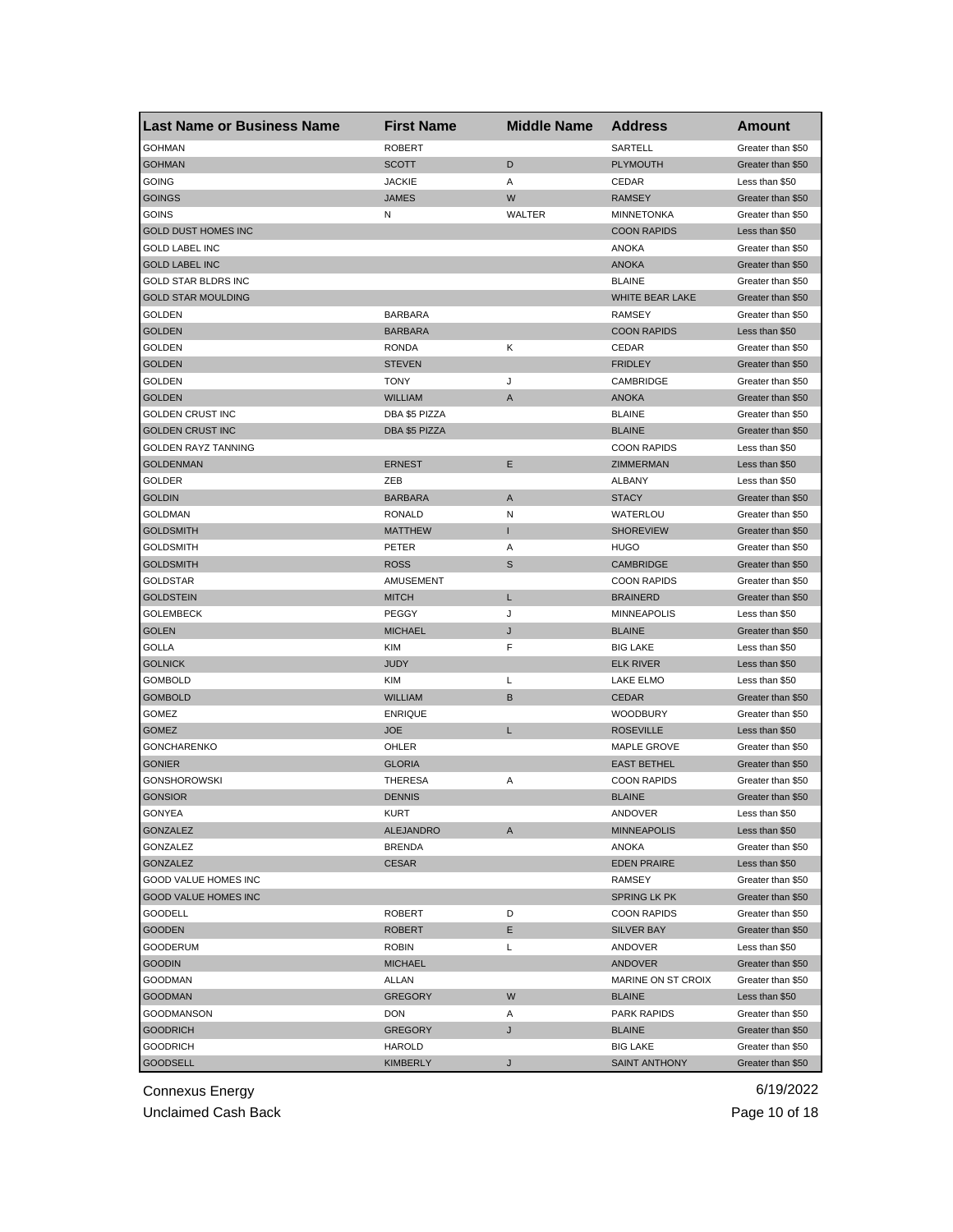| <b>Last Name or Business Name</b> | <b>First Name</b>     | <b>Middle Name</b> | <b>Address</b>          | <b>Amount</b>     |
|-----------------------------------|-----------------------|--------------------|-------------------------|-------------------|
| <b>GOODSKY</b>                    | <b>JORDAN</b>         |                    | <b>HUGO</b>             | Less than \$50    |
| <b>GOODWIN</b>                    | JAY                   | A                  | <b>HAM LAKE</b>         | Greater than \$50 |
| <b>GOODWIN</b>                    | <b>KATHRYN</b>        |                    | <b>HAM LAKE</b>         | Greater than \$50 |
| <b>GOODWIN</b>                    | <b>MARCELLA</b>       | J                  | <b>COON RAPIDS</b>      | Less than \$50    |
| GOODWIN                           | <b>MARK</b>           |                    | <b>HAM LAKE</b>         | Greater than \$50 |
| <b>GOODWIN</b>                    | <b>MEGAN</b>          | R                  | <b>MINNEAPOLIS</b>      | Less than \$50    |
| <b>GOODWIN</b>                    | PAUL                  | D                  | <b>COON RAPIDS</b>      | Greater than \$50 |
| <b>GOODWIN</b>                    | <b>SCOTT</b>          | J                  | <b>BLAINE</b>           | Greater than \$50 |
| <b>GOODWIN</b>                    | <b>VIVIAN</b>         | М                  | <b>CASS LAKE</b>        | Greater than \$50 |
| <b>GOOLEY</b>                     | <b>WILLIAM</b>        | L                  | <b>COLUMBIA HEIGHTS</b> | Greater than \$50 |
| <b>GOPHER CHRISTMAS TREE</b>      |                       |                    | <b>CLEAR LAKE</b>       | Greater than \$50 |
| GOR-EM LLC*                       |                       |                    | <b>ANDOVER</b>          | Less than \$50    |
| <b>GORACKE</b>                    | MARY                  | Α                  | <b>MONTICELLO</b>       | Greater than \$50 |
| <b>GORACZKOWSKI</b>               | WILLIAM               | J                  | <b>CHAMPLIN</b>         | Greater than \$50 |
| <b>GORANSON</b>                   | JEFFREY               | С                  | ANDOVER                 | Greater than \$50 |
| <b>GORDEN</b>                     | <b>SHIRLEY</b>        |                    | <b>ONAMIA</b>           | Greater than \$50 |
| <b>GORDILLO</b>                   | JOSE                  | <b>LUNA</b>        | <b>MONTICELLO</b>       | Greater than \$50 |
| <b>GORDON</b>                     | <b>CINDY</b>          | M                  | <b>FOREST LAKE</b>      | Greater than \$50 |
| <b>GORDON</b>                     | <b>FRITZ</b>          |                    | <b>MINNEAPOLIS</b>      | Greater than \$50 |
| <b>GORDON</b>                     | JAMES                 |                    | <b>ISANTI</b>           | Greater than \$50 |
| GORDON                            | ROBERT                | Α                  | <b>COON RAPIDS</b>      | Greater than \$50 |
| <b>GORDON</b>                     | <b>SCOTT</b>          | A                  | <b>RAMSEY</b>           | Less than \$50    |
| GORDON                            | <b>STEVE</b>          |                    | <b>SAINT FRANCIS</b>    | Less than \$50    |
| <b>GORDON</b>                     | <b>WILLIAM</b>        |                    | <b>MINNEAPOLIS</b>      | Less than \$50    |
| <b>GORECKI</b>                    | <b>CHRIS</b>          | W                  | ZIMMERMAN               | Greater than \$50 |
| <b>GORMAN</b>                     | RICHARD               | J                  | <b>FOREST LAKE</b>      | Greater than \$50 |
| <b>GOROWSKY</b>                   | <b>DONALD</b>         | J                  | WHITE BEAR LAKE         | Greater than \$50 |
| <b>GORSEGNER</b>                  | <b>RICK</b>           | A                  | <b>COON RAPIDS</b>      | Greater than \$50 |
| GORSUCH                           | CRAIG                 |                    | <b>COON RAPIDS</b>      | Greater than \$50 |
| <b>GOSEWISCH</b>                  | KATIE                 |                    | <b>SAINT MICHAEL</b>    | Less than \$50    |
| GOSHY                             | <b>ALLYN</b>          | Ν                  | <b>HOPKINS</b>          | Greater than \$50 |
| <b>GOSSELIN</b>                   | <b>RICHARD</b>        | P                  | <b>CAMBRIDGE</b>        | Greater than \$50 |
| GOSSEN                            | JAMES                 | Α                  | MAPLE GROVE             | Less than \$50    |
| <b>GOSSEN</b>                     | <b>STEPHEN</b>        | J                  | <b>FOREST LAKE</b>      | Greater than \$50 |
| <b>GOSWICK</b>                    | EARL                  | G                  | <b>ANOKA</b>            | Greater than \$50 |
| <b>GOTH</b>                       | <b>RUTH</b>           | A                  | <b>BLAINE</b>           | Greater than \$50 |
| GOTSCH                            | <b>DARRIN</b>         |                    | <b>ARDEN HILLS</b>      | Greater than \$50 |
| <b>GOTTLIEB</b>                   | <b>TONI</b>           | $\mathbb S$        | <b>ANDOVER</b>          | Less than \$50    |
| GOTTSCHALK                        | <b>SUSAN</b>          | (SPAIN)            | <b>COON RAPIDS</b>      | Greater than \$50 |
| <b>GOTTWALDT</b>                  | <b>JAMES</b>          |                    | <b>ANOKA</b>            | Greater than \$50 |
| GOTTWALT                          | JEAN                  |                    | ROSEVILLE               | Greater than \$50 |
| <b>GOTVOLD</b>                    | <b>DENNIS</b>         |                    | ZIMMERMAN               | Greater than \$50 |
| GOTZIAN                           | <b>BERNARD</b>        | s                  | <b>BIG LAKE</b>         | Greater than \$50 |
| <b>GOUDGE</b>                     | <b>BRIAN</b>          |                    | EAGAN                   | Less than \$50    |
| GOULD                             | ANNADELL              |                    | <b>MORGAN</b>           | Less than \$50    |
| <b>GOULD</b>                      | BETH                  | L                  | <b>LITTLE CANADA</b>    | Less than \$50    |
| GOULD                             | <b>JOHN</b>           | J                  | <b>COON RAPIDS</b>      | Greater than \$50 |
| <b>GOULD</b>                      | <b>MICHAEL</b>        | $\mathbb S$        | <b>ANDOVER</b>          | Greater than \$50 |
| GOULD                             | <b>PATRICK</b>        | J                  | <b>ANOKA</b>            | Greater than \$50 |
| <b>GOULD</b>                      | W                     | <b>EDWIN</b>       | ZIMMERMAN               | Greater than \$50 |
| <b>GOULETTE</b>                   | ROCHELLE              |                    | <b>PRINCETON</b>        | Greater than \$50 |
| <b>GOURLEY</b>                    | DALE                  | Κ                  | <b>FOREST LAKE</b>      | Less than \$50    |
| <b>GOVIER</b>                     | <b>DENNIS</b>         | Е                  | <b>COON RAPIDS</b>      | Greater than \$50 |
| GOW                               |                       |                    |                         | Greater than \$50 |
| GOW                               | BETH                  | Α.                 | <b>MONTICELLO</b>       | Greater than \$50 |
| <b>GOWARD</b>                     | GEORGE<br><b>DEAN</b> |                    | PINE CITY               |                   |
|                                   |                       | R                  | <b>ANOKA</b>            | Greater than \$50 |

Unclaimed Cash Back **Page 11 of 18**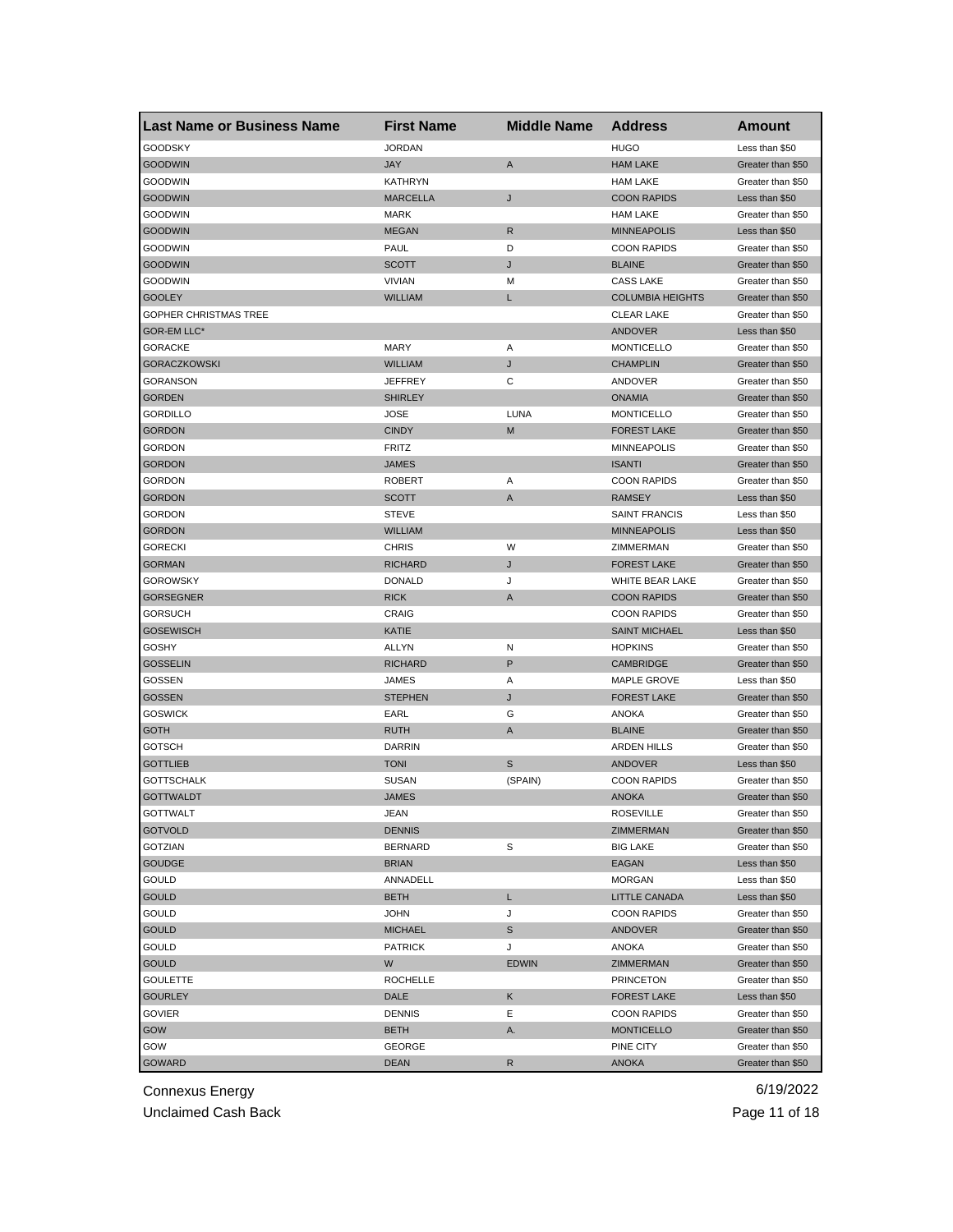| <b>Last Name or Business Name</b> | <b>First Name</b>  | <b>Middle Name</b> | <b>Address</b>       | Amount            |
|-----------------------------------|--------------------|--------------------|----------------------|-------------------|
| GOWDY                             | <b>ROBERT</b>      |                    | <b>CLEAR LAKE</b>    | Greater than \$50 |
| <b>GOWER</b>                      | <b>ALAN</b>        |                    | <b>BIG LAKE</b>      | Greater than \$50 |
| GOYAL                             | R                  | Κ                  | MAPLE GROVE          | Less than \$50    |
| <b>GOYETTE</b>                    | <b>JAMES</b>       | Ε                  | <b>RAMSEY</b>        | Greater than \$50 |
| GRABAU                            | JILL               | L                  | <b>SAINT FRANCIS</b> | Greater than \$50 |
| <b>GRABER</b>                     | <b>BRIAN</b>       | т                  | <b>PLYMOUTH</b>      | Less than \$50    |
| GRABLE                            | <b>JOSEPH</b>      |                    | <b>GLEN ELLYN</b>    | Greater than \$50 |
| <b>GRABOW</b>                     | <b>JAMES</b>       | B                  | <b>BLAINE</b>        | Greater than \$50 |
| <b>GRABOW</b>                     | <b>JERALD</b>      | P                  | <b>ROCHESTER</b>     | Greater than \$50 |
| <b>GRABOW</b>                     | <b>STEPHAN</b>     | C                  | <b>WEBSTER</b>       | Greater than \$50 |
| <b>GRABOW</b>                     | <b>SUSAN</b>       | J                  | WEBSTER              | Greater than \$50 |
| <b>GRABOWSKI</b>                  | <b>BRADLEY</b>     | C                  | <b>ELK RIVER</b>     | Greater than \$50 |
| <b>GRABOWSKI</b>                  | <b>CHRISTINA</b>   |                    | ANOKA                | Less than \$50    |
| <b>GRABOWSKI</b>                  | GARY               |                    | <b>MINNEAPOLIS</b>   | Greater than \$50 |
| GRACE                             | <b>CHRISTOPHER</b> |                    | <b>OGILVIE</b>       | Greater than \$50 |
| <b>GRACE</b>                      | <b>MICHAEL</b>     | J                  | <b>MINNEAPOLIS</b>   | Greater than \$50 |
| <b>GRACE MCNAMARA INC</b>         |                    |                    | <b>SAINT PAUL</b>    | Greater than \$50 |
| <b>GRACHEK</b>                    | <b>BRUCE</b>       | н                  | <b>SHOREVIEW</b>     | Greater than \$50 |
| GRACZYK                           | AMY                | М                  | <b>LINO LAKES</b>    | Greater than \$50 |
| GRADY                             | <b>JOYCE</b>       |                    | <b>DULUTH</b>        | Greater than \$50 |
| GRADY                             | <b>KATHLEEN</b>    | M                  | <b>SHAFER</b>        | Less than \$50    |
| <b>GRAEBER</b>                    | <b>ELLEN</b>       | B                  | <b>BURNSVILLE</b>    | Greater than \$50 |
| GRAEBER                           | <b>JUDY</b>        | Α                  | <b>BURNSVILLE</b>    | Greater than \$50 |
| <b>GRAEN</b>                      | <b>RICHARD</b>     | C                  | <b>MAPLE GROVE</b>   | Greater than \$50 |
| <b>GRAFENSTEIN</b>                | <b>KERMIT</b>      |                    | <b>ANOKA</b>         | Greater than \$50 |
| <b>GRAFF</b>                      | CAROL              |                    | <b>SAINT PAUL</b>    | Greater than \$50 |
| GRAFF                             | <b>CONNIE</b>      | L                  | <b>HAM LAKE</b>      | Less than \$50    |
| <b>GRAFF</b>                      | <b>LISA</b>        | Ε                  | <b>COON RAPIDS</b>   | Greater than \$50 |
| <b>GRAFFUNDER</b>                 | <b>DONNA</b>       |                    | <b>COON RAPIDS</b>   | Greater than \$50 |
| <b>GRAHAM</b>                     | <b>BRIAN</b>       |                    | <b>MORA</b>          | Less than \$50    |
| <b>GRAHAM</b>                     | CAROL              | Α                  | LINO LAKES           | Less than \$50    |
| <b>GRAHAM</b>                     | <b>JAMES</b>       | Ε                  | <b>SURPRISE</b>      | Greater than \$50 |
| <b>GRAHAM</b>                     | JAMES              | Ε                  | CAMBRIDGE            | Greater than \$50 |
| <b>GRAHAM</b>                     | <b>JOANN</b>       | M                  | <b>ELK RIVER</b>     | Greater than \$50 |
| <b>GRAHAM</b>                     | KEITH              | Ε                  | <b>ANOKA</b>         | Greater than \$50 |
| <b>GRAHAM</b>                     | <b>MARTY</b>       | Α                  | <b>OGILVIE</b>       | Greater than \$50 |
| GRAHAM                            | <b>ROBERT</b>      | R                  | FRAZEE               | Less than \$50    |
| <b>GRAHAM</b>                     | <b>WES</b>         |                    | <b>CROOKSTON</b>     | Greater than \$50 |
| GRAHEK                            | <b>DREW</b>        | M                  | <b>COON RAPIDS</b>   | Less than \$50    |
| <b>GRAHEK</b>                     | <b>KEVIN</b>       |                    | <b>FRIDLEY</b>       | Greater than \$50 |
| GRAINGER                          | JULIAN             | R                  | <b>COON RAPIDS</b>   | Greater than \$50 |
| <b>GRALISH</b>                    | <b>GERALD</b>      |                    | <b>STILLWATER</b>    | Greater than \$50 |
| GRAM                              | <b>JEFFREY</b>     | Α                  | MINNEAPOLIS          | Less than \$50    |
| <b>GRAMENZ</b>                    | <b>DARRYL</b>      | A                  | <b>SCANDIA</b>       | Greater than \$50 |
| <b>GRAMS</b>                      | ALICE              |                    | <b>CIRCLE PINES</b>  | Greater than \$50 |
| <b>GRAMS</b>                      | <b>GREGORY</b>     | н                  | <b>SAINT FRANCIS</b> | Greater than \$50 |
| <b>GRAMS</b>                      | JOEL               | D                  | <b>ISANTI</b>        | Greater than \$50 |
| <b>GRAMS</b>                      | <b>MARK</b>        |                    | <b>BIG LAKE</b>      | Greater than \$50 |
| <b>GRAMS</b>                      | RANDY              |                    | <b>TUCSON</b>        | Less than \$50    |
|                                   |                    | Α                  |                      |                   |
| <b>GRAMS</b>                      | <b>ROD</b>         | D                  | <b>WASHINGTON</b>    | Greater than \$50 |
| GRANDALEN                         | <b>MORRIS</b>      |                    | <b>COON RAPIDS</b>   | Greater than \$50 |
| GRANDE                            | <b>DAVID</b>       | L                  | PLYMOUTH             | Greater than \$50 |
| GRANDE                            | MILES              |                    | <b>COON RAPIDS</b>   | Less than \$50    |
| <b>GRANDE AMERICAN BUS SALES</b>  |                    |                    | <b>MINNEAPOLIS</b>   | Less than \$50    |
| GRANDELL                          | KIRK               |                    | <b>BLAINE</b>        | Less than \$50    |
| <b>GRANDPREY</b>                  | <b>ALBERT</b>      |                    | <b>MINNEAPOLIS</b>   | Greater than \$50 |

Unclaimed Cash Back **Page 12 of 18**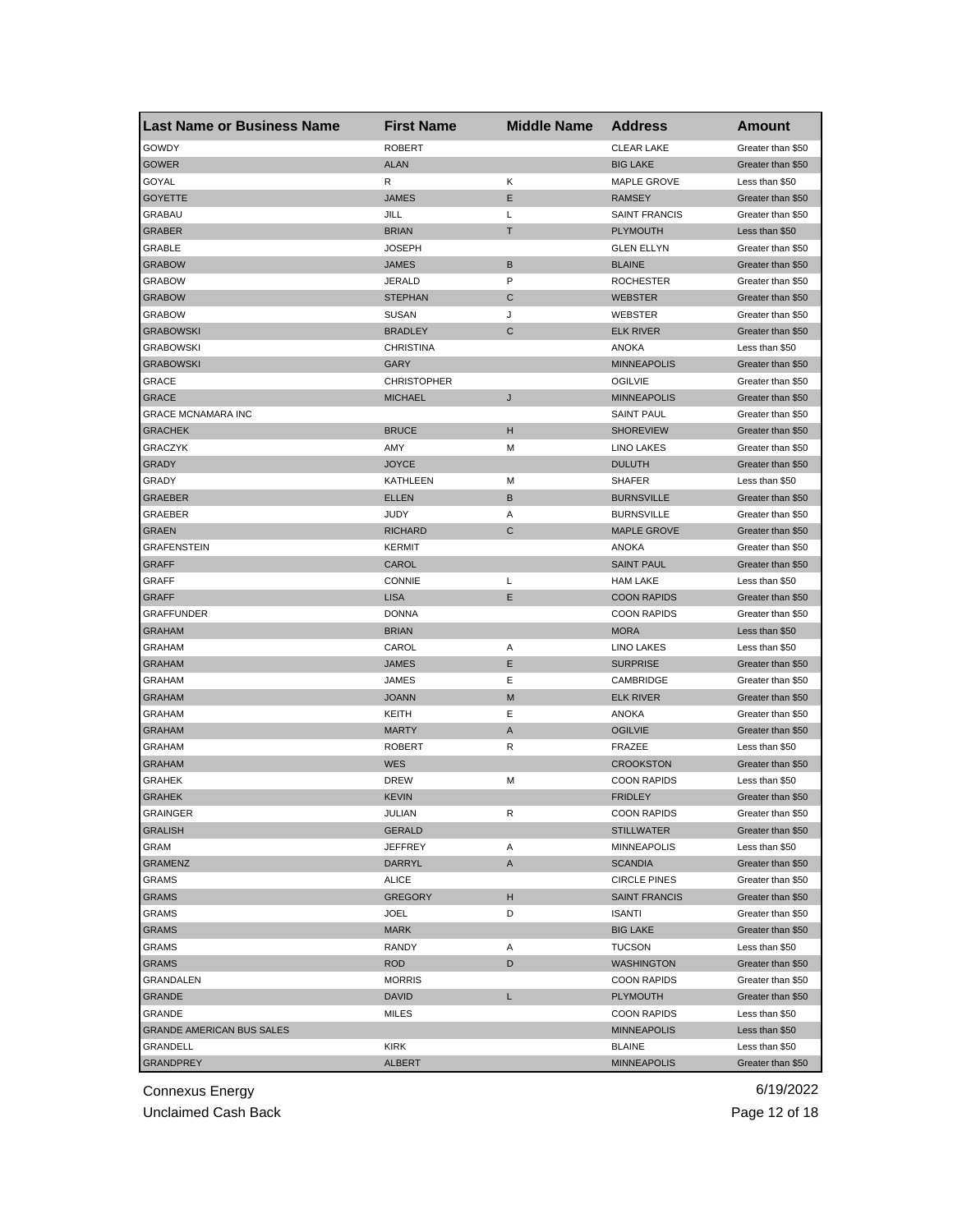| <b>Last Name or Business Name</b> | <b>First Name</b> | <b>Middle Name</b> | <b>Address</b>          | <b>Amount</b>     |
|-----------------------------------|-------------------|--------------------|-------------------------|-------------------|
| <b>GRANDPREY</b>                  | <b>HAROLD</b>     | Α                  | WHITE BEAR LK           | Greater than \$50 |
| <b>GRANDY</b>                     | <b>JANICE</b>     |                    | <b>MINNEAPOLIS</b>      | Greater than \$50 |
| GRANDY                            | <b>MICHAEL</b>    | С                  | <b>BECKER</b>           | Greater than \$50 |
| <b>GRANGER</b>                    | <b>MICHAEL</b>    | Ε                  | WHITE BEAR LAKE         | Greater than \$50 |
| GRANGER                           | <b>RONALD</b>     | M                  | WHITE BEAR LAKE         | Greater than \$50 |
| <b>GRANGRUTH</b>                  | <b>NANCY</b>      |                    | ANDOVER                 | Less than \$50    |
| GRANHEIM                          | <b>HOWARD</b>     |                    | <b>BIG LAKE</b>         | Greater than \$50 |
| <b>GRANLEY</b>                    | <b>MARY</b>       | B                  | WHITE BEAR LAKE         | Greater than \$50 |
| GRANLUND                          | VANETTE           |                    | ZIMMERMAN               | Less than \$50    |
| <b>GRANQUIST</b>                  | <b>RICHARD</b>    | D                  | <b>SAINT PAUL</b>       | Less than \$50    |
| GRANSEE                           | <b>MYRON</b>      | F                  | MOUNDSVIEW              | Less than \$50    |
| <b>GRANSTROM</b>                  | <b>CONNIE</b>     |                    | <b>MINNEAPOLIS</b>      | Less than \$50    |
| GRANT                             | DARLIEAN          | D                  | <b>WYOMING</b>          | Greater than \$50 |
| <b>GRANT</b>                      | <b>EDITH</b>      | н                  | <b>CAMBRIDGE</b>        | Less than \$50    |
| GRANT                             | GARY              | V                  | <b>COON RAPIDS</b>      | Greater than \$50 |
| <b>GRANT</b>                      | <b>HOWARD</b>     |                    | <b>ROSEVILLE</b>        | Greater than \$50 |
| GRANT                             | <b>KERRY</b>      |                    | <b>COON RAPIDS</b>      | Greater than \$50 |
| <b>GRANT</b>                      | <b>MICHAEL</b>    | D                  | <b>COON RAPIDS</b>      | Greater than \$50 |
| <b>GRANT</b>                      | <b>PATRICIA</b>   | Α                  | <b>WYOMING</b>          | Greater than \$50 |
| <b>GRANT</b>                      | <b>ROBIN</b>      | C                  | <b>BLAINE</b>           | Greater than \$50 |
| GRANT                             | SANDRA            | Α                  | <b>BETHEL</b>           | Less than \$50    |
| GRANT                             | <b>WANDA</b>      | L                  | <b>WYOMING</b>          | Greater than \$50 |
| GRAPE                             | <b>MICHAEL</b>    | Ε                  | <b>MINNEAPOLIS</b>      | Less than \$50    |
| <b>GRAPP</b>                      | <b>TAMMY</b>      | Κ                  | <b>BLAINE</b>           | Greater than \$50 |
| GRASER                            | MATT              |                    | <b>ISANTI</b>           | Less than \$50    |
| <b>GRASKE</b>                     | <b>MARIAN</b>     | L                  | <b>MINNEAPOLIS</b>      | Less than \$50    |
| GRASLEWICZ                        | <b>JEFF</b>       |                    | <b>MAHTOMEDI</b>        | Greater than \$50 |
| <b>GRATON</b>                     | JODETTE           |                    | <b>MOUNDSVIEW</b>       | Greater than \$50 |
| GRATTON                           | <b>GREGORY</b>    |                    | <b>COON RAPIDS</b>      |                   |
|                                   |                   |                    | <b>COON RAPIDS</b>      | Greater than \$50 |
| <b>GRAVELIE</b>                   | <b>DOROTHY</b>    |                    |                         | Greater than \$50 |
| GRAVELLE                          | TAL               | В<br>G             | <b>COON RAPIDS</b>      | Greater than \$50 |
| <b>GRAVEN</b>                     | RANDELL           |                    | <b>SAINT FRANCIS</b>    | Less than \$50    |
| GRAVES                            | <b>DEBRA</b>      |                    | <b>BLAINE</b>           | Greater than \$50 |
| <b>GRAVES</b>                     | <b>GERALD</b>     | В                  | <b>SAINT PAUL</b>       | Greater than \$50 |
| GRAVES                            | <b>GORDON</b>     | G                  | <b>COTTAGE GROVE</b>    | Greater than \$50 |
| <b>GRAVES</b>                     | <b>HOWARD</b>     | Ε                  | <b>MINNEAPOLIS</b>      | Greater than \$50 |
| GRAVES                            | <b>JONATHAN</b>   |                    | <b>FOREST LAKE</b>      | Less than \$50    |
| <b>GRAVES</b>                     | <b>MATTHEW</b>    | P                  | <b>COLUMBIA HEIGHTS</b> | Greater than \$50 |
| GRAVESEN                          | <b>DENNIS</b>     | R                  | <b>COON RAPIDS</b>      | Greater than \$50 |
| <b>GRAVLEY</b>                    | <b>DARRELL</b>    |                    | <b>ELK RIVER</b>        | Greater than \$50 |
| <b>GRAVNING</b>                   | SCOTT             | в                  | ELK RIVER               | Greater than \$50 |
| GRAY                              | <b>BRAD</b>       |                    | <b>VADNAIS HEIGHTS</b>  | Greater than \$50 |
| GRAY                              | J                 | <b>MERLE</b>       | <b>MINNEAPOLIS</b>      | Less than \$50    |
| GRAY                              | <b>KRISTEN</b>    |                    | <b>SAINT FRANCIS</b>    | Greater than \$50 |
| GRAY                              | MELANIE           | L                  | PRIOR LAKE              | Less than \$50    |
| GRAY                              | <b>MICHAEL</b>    | N                  | <b>BLAINE</b>           | Less than \$50    |
| GRAY                              | <b>STEVEN</b>     | Α                  | <b>CLITHERALL</b>       | Less than \$50    |
| <b>GREAT NAIL</b>                 |                   |                    | <b>BLAINE</b>           | Less than \$50    |
| <b>GREATER MW MICRO SOURCE</b>    |                   |                    | <b>BLAINE</b>           | Less than \$50    |
| <b>GREATLAND HOMES</b>            |                   |                    | <b>BLOOMINGTON</b>      | Greater than \$50 |
| GREB                              | CHERYL            |                    | <b>BROOKLYN PARK</b>    | Greater than \$50 |
| GREB                              | <b>SCOTT</b>      | W                  | <b>BROOKLYN CENTER</b>  | Greater than \$50 |
| GREEN                             | ALLAN             | G                  | <b>EAST BETHEL</b>      | Greater than \$50 |
| <b>GREEN</b>                      | <b>BRIAN</b>      |                    | <b>ROCHESTER</b>        | Greater than \$50 |
| GREEN                             | CASSANDRA         |                    | COZAD                   | Less than \$50    |
| <b>GREEN</b>                      | <b>DENISE</b>     | M                  | <b>ST PAUL</b>          | Less than \$50    |

Unclaimed Cash Back **Page 13 of 18**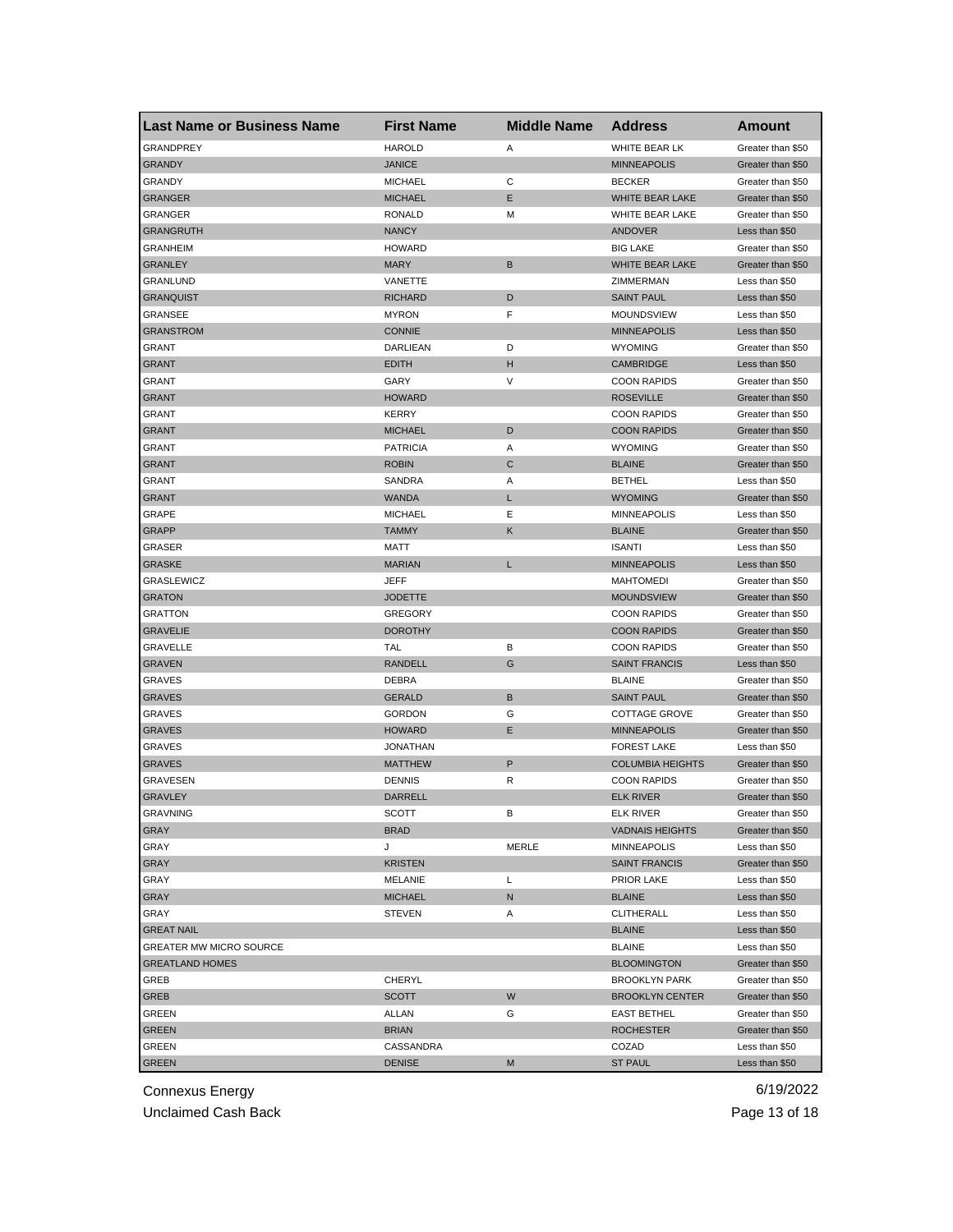| <b>Last Name or Business Name</b>        | <b>First Name</b> | <b>Middle Name</b> | <b>Address</b>      | Amount            |
|------------------------------------------|-------------------|--------------------|---------------------|-------------------|
| <b>GREEN</b>                             | <b>DON</b>        |                    | LEXINGTON           | Greater than \$50 |
| <b>GREEN</b>                             | <b>DONALD</b>     | G                  | <b>BLAINE</b>       | Greater than \$50 |
| GREEN                                    | <b>DONALD</b>     | J                  | <b>COON RAPIDS</b>  | Less than \$50    |
| <b>GREEN</b>                             | <b>EDWARD</b>     | W                  | <b>FOLEY</b>        | Greater than \$50 |
| GREEN                                    | ERIK              |                    | <b>WOODBURY</b>     | Less than \$50    |
| GREEN                                    | <b>FARRELL</b>    | B                  | <b>COON RAPIDS</b>  | Greater than \$50 |
| GREEN                                    | GUY               | G                  | <b>SAINT PAUL</b>   | Greater than \$50 |
| GREEN                                    | <b>JAMES</b>      | V                  | <b>WHEELING</b>     | Less than \$50    |
| GREEN                                    | <b>JESSICA</b>    |                    | <b>BECKER</b>       | Less than \$50    |
| <b>GREEN</b>                             | <b>JOHN</b>       | L                  | <b>ANDOVER</b>      | Greater than \$50 |
| GREEN                                    | <b>JOHN</b>       | W                  | <b>FORT MYERS</b>   | Less than \$50    |
| GREEN                                    | KATIE             |                    | <b>ANOKA</b>        | Less than \$50    |
| GREEN                                    | <b>KEVIN</b>      | D                  | <b>CHASKA</b>       | Greater than \$50 |
| <b>GREEN</b>                             | LEE               | <b>ANN</b>         | <b>SPRING LK PK</b> | Greater than \$50 |
| GREEN                                    | LOREN             |                    | <b>ELK RIVER</b>    | Less than \$50    |
| GREEN                                    | <b>PATRICIA</b>   | <b>ANN</b>         | <b>NEW AUBURN</b>   | Greater than \$50 |
| GREEN                                    | <b>RICHARD</b>    | L                  | <b>PRINCETON</b>    | Greater than \$50 |
| GREEN                                    | <b>ROBERT</b>     | J                  | <b>COON RAPIDS</b>  | Less than \$50    |
| <b>GREEN</b>                             | SALLY             |                    | <b>FRIDLEY</b>      | Greater than \$50 |
| <b>GREEN</b>                             | <b>STANLEY</b>    | N                  | <b>RUSH CITY</b>    | Greater than \$50 |
| GREEN                                    | <b>TAMMY</b>      | Α                  | <b>CORWITH</b>      | Greater than \$50 |
| GREEN                                    | <b>WILLIAM</b>    | F                  | <b>RIO</b>          | Less than \$50    |
| GREENE                                   | <b>GLADYS</b>     | Α                  | <b>FRIDLEY</b>      | Greater than \$50 |
| <b>GREENE</b>                            | <b>GRAYDON</b>    | L                  | <b>BAXTER</b>       | Greater than \$50 |
| GREENE                                   | <b>MARY</b>       |                    | <b>DULUTH</b>       | Less than \$50    |
| <b>GREENE</b>                            | <b>MATTHEW</b>    | P                  | <b>WYOMING</b>      | Greater than \$50 |
| <b>GREENE</b>                            | <b>RICHARD</b>    | Г                  | <b>FOREST LAKE</b>  | Greater than \$50 |
| <b>GREENE</b>                            | <b>SANDRA</b>     | L                  | <b>FOREST LAKE</b>  | Greater than \$50 |
| GREENGARD                                | CAROL             |                    | WHITE BEAR LAKE     | Less than \$50    |
| <b>GREENHOE</b>                          | KAREN             |                    | <b>COON RAPIDS</b>  | Greater than \$50 |
| <b>GREENHOE</b>                          | TERRY             | J                  | YUMA                | Greater than \$50 |
| <b>GREENINGER</b>                        | <b>MELINDA</b>    | Κ                  | <b>WYOMING</b>      | Less than \$50    |
| GREENLUN                                 | JEFF              |                    | ZIMMERMAN           | Greater than \$50 |
| <b>GREENTREE ACCEPTANCE</b>              |                   |                    | <b>SAINT PAUL</b>   | Greater than \$50 |
| GREENWELL                                | <b>THEODORE</b>   | н                  | WHITE BEAR LAKE     | Greater than \$50 |
| <b>GREENWOOD</b>                         | <b>NANCY</b>      | Κ                  | <b>BLAINE</b>       | Greater than \$50 |
| <b>GREENWOOD</b>                         | <b>SUSAN</b>      |                    | CAPE CORAL          | Less than \$50    |
| GREER                                    | EARL              | н                  | <b>ELK RIVER</b>    | Greater than \$50 |
| GREER                                    | <b>PATRICK</b>    | <b>JOHN</b>        | <b>BLAINE</b>       | Greater than \$50 |
| <b>GREER</b>                             | <b>ROBERT</b>     | н                  | WHITE BEAR LAKE     | Less than \$50    |
| GREER                                    | THERESA           | L                  | <b>BLAINE</b>       | Greater than \$50 |
| <b>GREGERSON</b>                         | <b>THOMAS</b>     | R                  | <b>GRASSTON</b>     | Less than \$50    |
| GREGG                                    | <b>DEBORAH</b>    | L                  | MARSHALL            | Greater than \$50 |
| <b>GREGOIRE</b>                          | <b>JOSEPH</b>     |                    | <b>HUGO</b>         | Greater than \$50 |
| <b>GREGORI</b>                           | <b>FRANCES</b>    | М                  | <b>MINNEAPOLIS</b>  | Greater than \$50 |
| <b>GREGORI FRANK L TOWERPOINT RESORT</b> |                   |                    | <b>MESA</b>         | Greater than \$50 |
| <b>GREGORY</b>                           | PAUL              | J                  | <b>BRAINERD</b>     | Greater than \$50 |
| <b>GREHAN</b>                            | <b>BRENDAN</b>    | J                  | <b>HAMEL</b>        | Greater than \$50 |
| <b>GREIG</b>                             | ALEXANDER         | W                  | <b>COON RAPIDS</b>  | Less than \$50    |
| <b>GREIG</b>                             | <b>MICHAEL</b>    | W                  | <b>MINNEAPOLIS</b>  | Greater than \$50 |
| <b>GREINER</b>                           | DAVID             | D                  | STEWART             | Less than \$50    |
| <b>GREINER</b>                           | <b>MICHAEL</b>    | <b>TODD</b>        | <b>BLAINE</b>       | Greater than \$50 |
| GREINER                                  | SUZANNE           |                    | ANOKA               | Greater than \$50 |
| <b>GREISINGER</b>                        | <b>IRENE</b>      | V                  | <b>MINNEAPOLIS</b>  | Less than \$50    |
| GRELL                                    | <b>BRANDY</b>     |                    | <b>MINNEAPOLIS</b>  | Less than \$50    |
|                                          |                   |                    |                     |                   |
| <b>GRELL</b>                             | <b>CHARLES</b>    |                    | <b>BRAHAM</b>       | Greater than \$50 |

Unclaimed Cash Back **Page 14 of 18**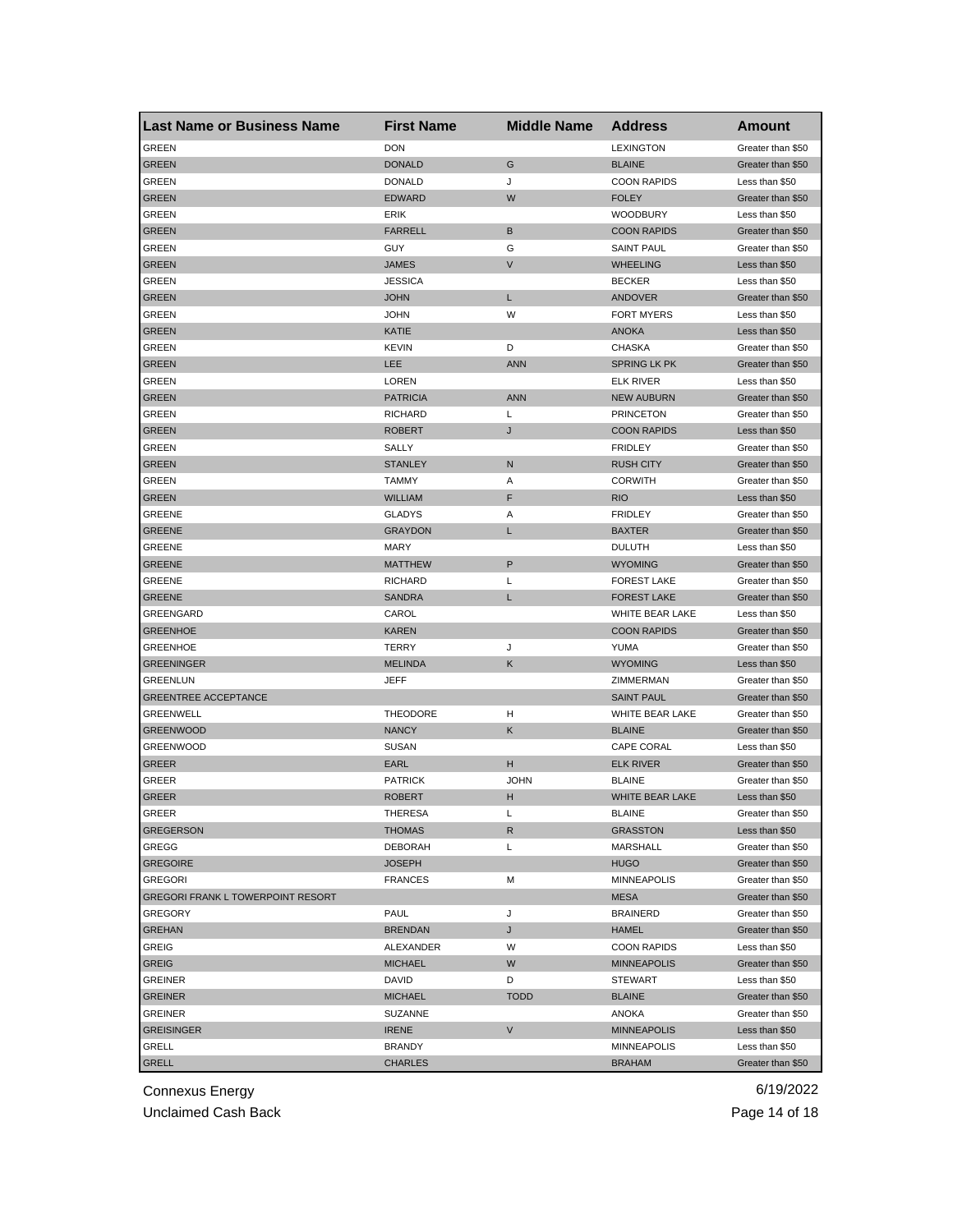| <b>GRELL</b><br><b>KEVIN</b><br>J<br><b>SAINT PAUL</b><br>Less than \$50<br><b>GRELL</b><br>LARRY<br><b>PARK RAPIDS</b><br>Greater than \$50<br>С<br>GRELL<br>SCOTT<br>ANOKA<br>Greater than \$50<br><b>GREMBOWSKI</b><br><b>ALLEN</b><br>D<br><b>ELY</b><br>Less than \$50<br><b>GRENIER</b><br>ANDREW<br>Α<br>WASHINGTON<br>Less than \$50<br><b>GRENIER</b><br><b>FRANCIS</b><br><b>PENNSVILLE</b><br>Greater than \$50<br>GRESBACK<br><b>KATHRYN</b><br><b>ROSEVILLE</b><br>Greater than \$50<br>GRESETH<br><b>ORLYN</b><br>Е<br><b>ELK RIVER</b><br>Greater than \$50<br><b>GRESHIK</b><br><b>ANTHONY</b><br>М<br>AZLE<br>Greater than \$50<br><b>GRESKOWIAK</b><br><b>DEE</b><br><b>ANDOVER</b><br>Greater than \$50<br><b>GRESSMAN</b><br>DANIEL<br><b>COON RAPIDS</b><br>Greater than \$50<br><b>GRETELS</b><br><b>INC</b><br><b>TONKA BAY</b><br>Greater than \$50<br><b>GRETHEN</b><br><b>LOUISE</b><br>Α<br><b>SHOREVIEW</b><br>Less than \$50<br>P<br><b>GRETSCH</b><br><b>SCOTT</b><br><b>NEVIS</b><br>Greater than \$50<br>P<br><b>GREV</b><br>NATHANIEL<br><b>PRINCETON</b><br>Less than \$50<br>GREY<br><b>TIMOTHY</b><br>A<br><b>CIRCLE PINES</b><br>Less than \$50<br>G<br>GRIDER<br><b>TIMOTHY</b><br><b>RAMSEY</b><br>Greater than \$50<br><b>GRIEFENHAGEN</b><br><b>JON</b><br>M<br><b>HAM LAKE</b><br>Greater than \$50<br>Ε<br>GRIEP<br><b>CHRISTOPHER</b><br><b>BLAINE</b><br>Greater than \$50<br><b>GRIESE</b><br><b>LEONARD</b><br><b>BLAINE</b><br>Greater than \$50<br>G<br><b>GRIFFEN</b><br><b>ESTELLE</b><br><b>MORA</b><br>Less than \$50<br><b>GRIFFIN</b><br><b>COMPANY</b><br><b>BLOOMINGTON</b><br>Greater than \$50<br>Ε<br><b>GRIFFIN</b><br><b>JAMES</b><br><b>WATERTOWN</b><br>Less than \$50<br><b>GRIFFIN</b><br><b>MICHAEL</b><br><b>SAINT FRANCIS</b><br>Greater than \$50<br>GRIFFIN<br>L<br><b>BLAINE</b><br><b>ROBERT</b><br>Greater than \$50<br><b>GRIFFIN</b><br>S<br><b>COON RAPIDS</b><br><b>STEVEN</b><br>Greater than \$50<br><b>GRIFFIN CO</b><br><b>MINNEAPOLIS</b><br>Greater than \$50<br><b>GRIFFIS</b><br><b>VALENCIA</b><br>Κ<br><b>VADNAIS HEIGHTS</b><br>Less than \$50<br><b>GRIFFITHS</b><br><b>MARK</b><br>Ε<br><b>ELK RIVER</b><br>Greater than \$50<br><b>DEBBIE</b><br><b>GRIFFY</b><br><b>INVER GROVE HEIGHTS</b><br>Less than \$50<br><b>GRIGSBY</b><br>ALLEN<br>L<br><b>CHAMPLIN</b><br>Less than \$50<br>J<br>GRILLO<br><b>WAYNE</b><br><b>HIBBING</b><br>Greater than \$50<br>Т<br>GRIMES<br><b>BENONI</b><br><b>MINNEAPOLIS</b><br>Less than \$50<br><b>GRIMES</b><br><b>JOHN</b><br>A<br><b>JOHNSTON</b><br>Greater than \$50<br><b>GRIMES</b><br><b>TIMOTHY</b><br>R<br><b>HAM LAKE</b><br>Less than \$50<br><b>GRIMM</b><br><b>BRIAN</b><br><b>ISANTI</b><br>Less than \$50<br>GRIMM<br>ED<br><b>ISANTI</b><br>Less than \$50<br><b>GRIMM</b><br><b>MARTINA</b><br>M<br><b>COON RAPIDS</b><br>Greater than \$50<br>GRIMM<br><b>RENEE</b><br>Α<br><b>ISANTI</b><br>Greater than \$50<br><b>GRIMSLEY</b><br><b>JAMES</b><br><b>ANOKA</b><br>Greater than \$50<br>GRIMSLEY<br>TIMOTHY<br>L<br>NORTHOME<br>Greater than \$50<br><b>GRIMSRUD</b><br>ERIK<br><b>MINNEAPOLIS</b><br>Less than \$50<br>F<br><b>GRIMSRUD</b><br>JULIE<br><b>MINNEAPOLIS</b><br>Less than \$50<br>GRINAGER<br><b>BYRON</b><br>A<br>ANOKA<br>Greater than \$50<br>GRINAGER<br><b>JACKI</b><br>R<br>ANOKA<br>Greater than \$50<br><b>JOHN</b><br><b>GRINDBERG</b><br>M<br><b>CIRCLE PINES</b><br>Less than \$50<br><b>GRIPP</b><br>Ε<br><b>DONALD</b><br><b>MINNEAPOLIS</b><br>Less than \$50<br><b>GRISWOLD</b><br>AMY<br>D<br><b>MINNEAPOLIS</b><br>Greater than \$50<br><b>GRISWOLD</b><br><b>MELLISSA</b><br>S<br><b>PRINCETON</b><br>Less than \$50<br>GRITTI<br>M<br><b>JUNE</b><br><b>LINO LAKES</b><br>Less than \$50<br><b>GRIVETTE</b><br><b>RICK</b><br>J<br><b>HOYT LAKES</b><br>Greater than \$50<br><b>GRIVNA</b><br><b>STEVE</b><br>J<br><b>MINNEAPOLIS</b><br>Greater than \$50<br><b>GROCHOWSKI</b><br>ANGELA<br><b>FINLAYSON</b><br>Less than \$50<br><b>GROEBNER</b><br><b>JOSEPH</b><br>Greater than \$50<br>CAMBRIDGE<br>GROESS<br><b>RICHARD</b><br>Α<br>RAMSEY<br>Greater than \$50<br><b>ROGER</b><br>D<br><b>COON RAPIDS</b><br>Greater than \$50 | <b>Last Name or Business Name</b> | <b>First Name</b> | <b>Middle Name</b> | <b>Address</b> | <b>Amount</b> |
|-------------------------------------------------------------------------------------------------------------------------------------------------------------------------------------------------------------------------------------------------------------------------------------------------------------------------------------------------------------------------------------------------------------------------------------------------------------------------------------------------------------------------------------------------------------------------------------------------------------------------------------------------------------------------------------------------------------------------------------------------------------------------------------------------------------------------------------------------------------------------------------------------------------------------------------------------------------------------------------------------------------------------------------------------------------------------------------------------------------------------------------------------------------------------------------------------------------------------------------------------------------------------------------------------------------------------------------------------------------------------------------------------------------------------------------------------------------------------------------------------------------------------------------------------------------------------------------------------------------------------------------------------------------------------------------------------------------------------------------------------------------------------------------------------------------------------------------------------------------------------------------------------------------------------------------------------------------------------------------------------------------------------------------------------------------------------------------------------------------------------------------------------------------------------------------------------------------------------------------------------------------------------------------------------------------------------------------------------------------------------------------------------------------------------------------------------------------------------------------------------------------------------------------------------------------------------------------------------------------------------------------------------------------------------------------------------------------------------------------------------------------------------------------------------------------------------------------------------------------------------------------------------------------------------------------------------------------------------------------------------------------------------------------------------------------------------------------------------------------------------------------------------------------------------------------------------------------------------------------------------------------------------------------------------------------------------------------------------------------------------------------------------------------------------------------------------------------------------------------------------------------------------------------------------------------------------------------------------------------------------------------------------------------------------------------------------------------------------------------------------------------------------------------------------------------------------------------------------------------------------------------------------------------------------------------------------------------------------------------------------------------------------------------------------------------------------------------------------------------------------------------------------------------------------------------------------------------------------------|-----------------------------------|-------------------|--------------------|----------------|---------------|
|                                                                                                                                                                                                                                                                                                                                                                                                                                                                                                                                                                                                                                                                                                                                                                                                                                                                                                                                                                                                                                                                                                                                                                                                                                                                                                                                                                                                                                                                                                                                                                                                                                                                                                                                                                                                                                                                                                                                                                                                                                                                                                                                                                                                                                                                                                                                                                                                                                                                                                                                                                                                                                                                                                                                                                                                                                                                                                                                                                                                                                                                                                                                                                                                                                                                                                                                                                                                                                                                                                                                                                                                                                                                                                                                                                                                                                                                                                                                                                                                                                                                                                                                                                                                                               |                                   |                   |                    |                |               |
|                                                                                                                                                                                                                                                                                                                                                                                                                                                                                                                                                                                                                                                                                                                                                                                                                                                                                                                                                                                                                                                                                                                                                                                                                                                                                                                                                                                                                                                                                                                                                                                                                                                                                                                                                                                                                                                                                                                                                                                                                                                                                                                                                                                                                                                                                                                                                                                                                                                                                                                                                                                                                                                                                                                                                                                                                                                                                                                                                                                                                                                                                                                                                                                                                                                                                                                                                                                                                                                                                                                                                                                                                                                                                                                                                                                                                                                                                                                                                                                                                                                                                                                                                                                                                               |                                   |                   |                    |                |               |
|                                                                                                                                                                                                                                                                                                                                                                                                                                                                                                                                                                                                                                                                                                                                                                                                                                                                                                                                                                                                                                                                                                                                                                                                                                                                                                                                                                                                                                                                                                                                                                                                                                                                                                                                                                                                                                                                                                                                                                                                                                                                                                                                                                                                                                                                                                                                                                                                                                                                                                                                                                                                                                                                                                                                                                                                                                                                                                                                                                                                                                                                                                                                                                                                                                                                                                                                                                                                                                                                                                                                                                                                                                                                                                                                                                                                                                                                                                                                                                                                                                                                                                                                                                                                                               |                                   |                   |                    |                |               |
|                                                                                                                                                                                                                                                                                                                                                                                                                                                                                                                                                                                                                                                                                                                                                                                                                                                                                                                                                                                                                                                                                                                                                                                                                                                                                                                                                                                                                                                                                                                                                                                                                                                                                                                                                                                                                                                                                                                                                                                                                                                                                                                                                                                                                                                                                                                                                                                                                                                                                                                                                                                                                                                                                                                                                                                                                                                                                                                                                                                                                                                                                                                                                                                                                                                                                                                                                                                                                                                                                                                                                                                                                                                                                                                                                                                                                                                                                                                                                                                                                                                                                                                                                                                                                               |                                   |                   |                    |                |               |
|                                                                                                                                                                                                                                                                                                                                                                                                                                                                                                                                                                                                                                                                                                                                                                                                                                                                                                                                                                                                                                                                                                                                                                                                                                                                                                                                                                                                                                                                                                                                                                                                                                                                                                                                                                                                                                                                                                                                                                                                                                                                                                                                                                                                                                                                                                                                                                                                                                                                                                                                                                                                                                                                                                                                                                                                                                                                                                                                                                                                                                                                                                                                                                                                                                                                                                                                                                                                                                                                                                                                                                                                                                                                                                                                                                                                                                                                                                                                                                                                                                                                                                                                                                                                                               |                                   |                   |                    |                |               |
|                                                                                                                                                                                                                                                                                                                                                                                                                                                                                                                                                                                                                                                                                                                                                                                                                                                                                                                                                                                                                                                                                                                                                                                                                                                                                                                                                                                                                                                                                                                                                                                                                                                                                                                                                                                                                                                                                                                                                                                                                                                                                                                                                                                                                                                                                                                                                                                                                                                                                                                                                                                                                                                                                                                                                                                                                                                                                                                                                                                                                                                                                                                                                                                                                                                                                                                                                                                                                                                                                                                                                                                                                                                                                                                                                                                                                                                                                                                                                                                                                                                                                                                                                                                                                               |                                   |                   |                    |                |               |
|                                                                                                                                                                                                                                                                                                                                                                                                                                                                                                                                                                                                                                                                                                                                                                                                                                                                                                                                                                                                                                                                                                                                                                                                                                                                                                                                                                                                                                                                                                                                                                                                                                                                                                                                                                                                                                                                                                                                                                                                                                                                                                                                                                                                                                                                                                                                                                                                                                                                                                                                                                                                                                                                                                                                                                                                                                                                                                                                                                                                                                                                                                                                                                                                                                                                                                                                                                                                                                                                                                                                                                                                                                                                                                                                                                                                                                                                                                                                                                                                                                                                                                                                                                                                                               |                                   |                   |                    |                |               |
|                                                                                                                                                                                                                                                                                                                                                                                                                                                                                                                                                                                                                                                                                                                                                                                                                                                                                                                                                                                                                                                                                                                                                                                                                                                                                                                                                                                                                                                                                                                                                                                                                                                                                                                                                                                                                                                                                                                                                                                                                                                                                                                                                                                                                                                                                                                                                                                                                                                                                                                                                                                                                                                                                                                                                                                                                                                                                                                                                                                                                                                                                                                                                                                                                                                                                                                                                                                                                                                                                                                                                                                                                                                                                                                                                                                                                                                                                                                                                                                                                                                                                                                                                                                                                               |                                   |                   |                    |                |               |
|                                                                                                                                                                                                                                                                                                                                                                                                                                                                                                                                                                                                                                                                                                                                                                                                                                                                                                                                                                                                                                                                                                                                                                                                                                                                                                                                                                                                                                                                                                                                                                                                                                                                                                                                                                                                                                                                                                                                                                                                                                                                                                                                                                                                                                                                                                                                                                                                                                                                                                                                                                                                                                                                                                                                                                                                                                                                                                                                                                                                                                                                                                                                                                                                                                                                                                                                                                                                                                                                                                                                                                                                                                                                                                                                                                                                                                                                                                                                                                                                                                                                                                                                                                                                                               |                                   |                   |                    |                |               |
|                                                                                                                                                                                                                                                                                                                                                                                                                                                                                                                                                                                                                                                                                                                                                                                                                                                                                                                                                                                                                                                                                                                                                                                                                                                                                                                                                                                                                                                                                                                                                                                                                                                                                                                                                                                                                                                                                                                                                                                                                                                                                                                                                                                                                                                                                                                                                                                                                                                                                                                                                                                                                                                                                                                                                                                                                                                                                                                                                                                                                                                                                                                                                                                                                                                                                                                                                                                                                                                                                                                                                                                                                                                                                                                                                                                                                                                                                                                                                                                                                                                                                                                                                                                                                               |                                   |                   |                    |                |               |
|                                                                                                                                                                                                                                                                                                                                                                                                                                                                                                                                                                                                                                                                                                                                                                                                                                                                                                                                                                                                                                                                                                                                                                                                                                                                                                                                                                                                                                                                                                                                                                                                                                                                                                                                                                                                                                                                                                                                                                                                                                                                                                                                                                                                                                                                                                                                                                                                                                                                                                                                                                                                                                                                                                                                                                                                                                                                                                                                                                                                                                                                                                                                                                                                                                                                                                                                                                                                                                                                                                                                                                                                                                                                                                                                                                                                                                                                                                                                                                                                                                                                                                                                                                                                                               |                                   |                   |                    |                |               |
|                                                                                                                                                                                                                                                                                                                                                                                                                                                                                                                                                                                                                                                                                                                                                                                                                                                                                                                                                                                                                                                                                                                                                                                                                                                                                                                                                                                                                                                                                                                                                                                                                                                                                                                                                                                                                                                                                                                                                                                                                                                                                                                                                                                                                                                                                                                                                                                                                                                                                                                                                                                                                                                                                                                                                                                                                                                                                                                                                                                                                                                                                                                                                                                                                                                                                                                                                                                                                                                                                                                                                                                                                                                                                                                                                                                                                                                                                                                                                                                                                                                                                                                                                                                                                               |                                   |                   |                    |                |               |
|                                                                                                                                                                                                                                                                                                                                                                                                                                                                                                                                                                                                                                                                                                                                                                                                                                                                                                                                                                                                                                                                                                                                                                                                                                                                                                                                                                                                                                                                                                                                                                                                                                                                                                                                                                                                                                                                                                                                                                                                                                                                                                                                                                                                                                                                                                                                                                                                                                                                                                                                                                                                                                                                                                                                                                                                                                                                                                                                                                                                                                                                                                                                                                                                                                                                                                                                                                                                                                                                                                                                                                                                                                                                                                                                                                                                                                                                                                                                                                                                                                                                                                                                                                                                                               |                                   |                   |                    |                |               |
|                                                                                                                                                                                                                                                                                                                                                                                                                                                                                                                                                                                                                                                                                                                                                                                                                                                                                                                                                                                                                                                                                                                                                                                                                                                                                                                                                                                                                                                                                                                                                                                                                                                                                                                                                                                                                                                                                                                                                                                                                                                                                                                                                                                                                                                                                                                                                                                                                                                                                                                                                                                                                                                                                                                                                                                                                                                                                                                                                                                                                                                                                                                                                                                                                                                                                                                                                                                                                                                                                                                                                                                                                                                                                                                                                                                                                                                                                                                                                                                                                                                                                                                                                                                                                               |                                   |                   |                    |                |               |
|                                                                                                                                                                                                                                                                                                                                                                                                                                                                                                                                                                                                                                                                                                                                                                                                                                                                                                                                                                                                                                                                                                                                                                                                                                                                                                                                                                                                                                                                                                                                                                                                                                                                                                                                                                                                                                                                                                                                                                                                                                                                                                                                                                                                                                                                                                                                                                                                                                                                                                                                                                                                                                                                                                                                                                                                                                                                                                                                                                                                                                                                                                                                                                                                                                                                                                                                                                                                                                                                                                                                                                                                                                                                                                                                                                                                                                                                                                                                                                                                                                                                                                                                                                                                                               |                                   |                   |                    |                |               |
|                                                                                                                                                                                                                                                                                                                                                                                                                                                                                                                                                                                                                                                                                                                                                                                                                                                                                                                                                                                                                                                                                                                                                                                                                                                                                                                                                                                                                                                                                                                                                                                                                                                                                                                                                                                                                                                                                                                                                                                                                                                                                                                                                                                                                                                                                                                                                                                                                                                                                                                                                                                                                                                                                                                                                                                                                                                                                                                                                                                                                                                                                                                                                                                                                                                                                                                                                                                                                                                                                                                                                                                                                                                                                                                                                                                                                                                                                                                                                                                                                                                                                                                                                                                                                               |                                   |                   |                    |                |               |
|                                                                                                                                                                                                                                                                                                                                                                                                                                                                                                                                                                                                                                                                                                                                                                                                                                                                                                                                                                                                                                                                                                                                                                                                                                                                                                                                                                                                                                                                                                                                                                                                                                                                                                                                                                                                                                                                                                                                                                                                                                                                                                                                                                                                                                                                                                                                                                                                                                                                                                                                                                                                                                                                                                                                                                                                                                                                                                                                                                                                                                                                                                                                                                                                                                                                                                                                                                                                                                                                                                                                                                                                                                                                                                                                                                                                                                                                                                                                                                                                                                                                                                                                                                                                                               |                                   |                   |                    |                |               |
|                                                                                                                                                                                                                                                                                                                                                                                                                                                                                                                                                                                                                                                                                                                                                                                                                                                                                                                                                                                                                                                                                                                                                                                                                                                                                                                                                                                                                                                                                                                                                                                                                                                                                                                                                                                                                                                                                                                                                                                                                                                                                                                                                                                                                                                                                                                                                                                                                                                                                                                                                                                                                                                                                                                                                                                                                                                                                                                                                                                                                                                                                                                                                                                                                                                                                                                                                                                                                                                                                                                                                                                                                                                                                                                                                                                                                                                                                                                                                                                                                                                                                                                                                                                                                               |                                   |                   |                    |                |               |
|                                                                                                                                                                                                                                                                                                                                                                                                                                                                                                                                                                                                                                                                                                                                                                                                                                                                                                                                                                                                                                                                                                                                                                                                                                                                                                                                                                                                                                                                                                                                                                                                                                                                                                                                                                                                                                                                                                                                                                                                                                                                                                                                                                                                                                                                                                                                                                                                                                                                                                                                                                                                                                                                                                                                                                                                                                                                                                                                                                                                                                                                                                                                                                                                                                                                                                                                                                                                                                                                                                                                                                                                                                                                                                                                                                                                                                                                                                                                                                                                                                                                                                                                                                                                                               |                                   |                   |                    |                |               |
|                                                                                                                                                                                                                                                                                                                                                                                                                                                                                                                                                                                                                                                                                                                                                                                                                                                                                                                                                                                                                                                                                                                                                                                                                                                                                                                                                                                                                                                                                                                                                                                                                                                                                                                                                                                                                                                                                                                                                                                                                                                                                                                                                                                                                                                                                                                                                                                                                                                                                                                                                                                                                                                                                                                                                                                                                                                                                                                                                                                                                                                                                                                                                                                                                                                                                                                                                                                                                                                                                                                                                                                                                                                                                                                                                                                                                                                                                                                                                                                                                                                                                                                                                                                                                               |                                   |                   |                    |                |               |
|                                                                                                                                                                                                                                                                                                                                                                                                                                                                                                                                                                                                                                                                                                                                                                                                                                                                                                                                                                                                                                                                                                                                                                                                                                                                                                                                                                                                                                                                                                                                                                                                                                                                                                                                                                                                                                                                                                                                                                                                                                                                                                                                                                                                                                                                                                                                                                                                                                                                                                                                                                                                                                                                                                                                                                                                                                                                                                                                                                                                                                                                                                                                                                                                                                                                                                                                                                                                                                                                                                                                                                                                                                                                                                                                                                                                                                                                                                                                                                                                                                                                                                                                                                                                                               |                                   |                   |                    |                |               |
|                                                                                                                                                                                                                                                                                                                                                                                                                                                                                                                                                                                                                                                                                                                                                                                                                                                                                                                                                                                                                                                                                                                                                                                                                                                                                                                                                                                                                                                                                                                                                                                                                                                                                                                                                                                                                                                                                                                                                                                                                                                                                                                                                                                                                                                                                                                                                                                                                                                                                                                                                                                                                                                                                                                                                                                                                                                                                                                                                                                                                                                                                                                                                                                                                                                                                                                                                                                                                                                                                                                                                                                                                                                                                                                                                                                                                                                                                                                                                                                                                                                                                                                                                                                                                               |                                   |                   |                    |                |               |
|                                                                                                                                                                                                                                                                                                                                                                                                                                                                                                                                                                                                                                                                                                                                                                                                                                                                                                                                                                                                                                                                                                                                                                                                                                                                                                                                                                                                                                                                                                                                                                                                                                                                                                                                                                                                                                                                                                                                                                                                                                                                                                                                                                                                                                                                                                                                                                                                                                                                                                                                                                                                                                                                                                                                                                                                                                                                                                                                                                                                                                                                                                                                                                                                                                                                                                                                                                                                                                                                                                                                                                                                                                                                                                                                                                                                                                                                                                                                                                                                                                                                                                                                                                                                                               |                                   |                   |                    |                |               |
|                                                                                                                                                                                                                                                                                                                                                                                                                                                                                                                                                                                                                                                                                                                                                                                                                                                                                                                                                                                                                                                                                                                                                                                                                                                                                                                                                                                                                                                                                                                                                                                                                                                                                                                                                                                                                                                                                                                                                                                                                                                                                                                                                                                                                                                                                                                                                                                                                                                                                                                                                                                                                                                                                                                                                                                                                                                                                                                                                                                                                                                                                                                                                                                                                                                                                                                                                                                                                                                                                                                                                                                                                                                                                                                                                                                                                                                                                                                                                                                                                                                                                                                                                                                                                               |                                   |                   |                    |                |               |
|                                                                                                                                                                                                                                                                                                                                                                                                                                                                                                                                                                                                                                                                                                                                                                                                                                                                                                                                                                                                                                                                                                                                                                                                                                                                                                                                                                                                                                                                                                                                                                                                                                                                                                                                                                                                                                                                                                                                                                                                                                                                                                                                                                                                                                                                                                                                                                                                                                                                                                                                                                                                                                                                                                                                                                                                                                                                                                                                                                                                                                                                                                                                                                                                                                                                                                                                                                                                                                                                                                                                                                                                                                                                                                                                                                                                                                                                                                                                                                                                                                                                                                                                                                                                                               |                                   |                   |                    |                |               |
|                                                                                                                                                                                                                                                                                                                                                                                                                                                                                                                                                                                                                                                                                                                                                                                                                                                                                                                                                                                                                                                                                                                                                                                                                                                                                                                                                                                                                                                                                                                                                                                                                                                                                                                                                                                                                                                                                                                                                                                                                                                                                                                                                                                                                                                                                                                                                                                                                                                                                                                                                                                                                                                                                                                                                                                                                                                                                                                                                                                                                                                                                                                                                                                                                                                                                                                                                                                                                                                                                                                                                                                                                                                                                                                                                                                                                                                                                                                                                                                                                                                                                                                                                                                                                               |                                   |                   |                    |                |               |
|                                                                                                                                                                                                                                                                                                                                                                                                                                                                                                                                                                                                                                                                                                                                                                                                                                                                                                                                                                                                                                                                                                                                                                                                                                                                                                                                                                                                                                                                                                                                                                                                                                                                                                                                                                                                                                                                                                                                                                                                                                                                                                                                                                                                                                                                                                                                                                                                                                                                                                                                                                                                                                                                                                                                                                                                                                                                                                                                                                                                                                                                                                                                                                                                                                                                                                                                                                                                                                                                                                                                                                                                                                                                                                                                                                                                                                                                                                                                                                                                                                                                                                                                                                                                                               |                                   |                   |                    |                |               |
|                                                                                                                                                                                                                                                                                                                                                                                                                                                                                                                                                                                                                                                                                                                                                                                                                                                                                                                                                                                                                                                                                                                                                                                                                                                                                                                                                                                                                                                                                                                                                                                                                                                                                                                                                                                                                                                                                                                                                                                                                                                                                                                                                                                                                                                                                                                                                                                                                                                                                                                                                                                                                                                                                                                                                                                                                                                                                                                                                                                                                                                                                                                                                                                                                                                                                                                                                                                                                                                                                                                                                                                                                                                                                                                                                                                                                                                                                                                                                                                                                                                                                                                                                                                                                               |                                   |                   |                    |                |               |
|                                                                                                                                                                                                                                                                                                                                                                                                                                                                                                                                                                                                                                                                                                                                                                                                                                                                                                                                                                                                                                                                                                                                                                                                                                                                                                                                                                                                                                                                                                                                                                                                                                                                                                                                                                                                                                                                                                                                                                                                                                                                                                                                                                                                                                                                                                                                                                                                                                                                                                                                                                                                                                                                                                                                                                                                                                                                                                                                                                                                                                                                                                                                                                                                                                                                                                                                                                                                                                                                                                                                                                                                                                                                                                                                                                                                                                                                                                                                                                                                                                                                                                                                                                                                                               |                                   |                   |                    |                |               |
|                                                                                                                                                                                                                                                                                                                                                                                                                                                                                                                                                                                                                                                                                                                                                                                                                                                                                                                                                                                                                                                                                                                                                                                                                                                                                                                                                                                                                                                                                                                                                                                                                                                                                                                                                                                                                                                                                                                                                                                                                                                                                                                                                                                                                                                                                                                                                                                                                                                                                                                                                                                                                                                                                                                                                                                                                                                                                                                                                                                                                                                                                                                                                                                                                                                                                                                                                                                                                                                                                                                                                                                                                                                                                                                                                                                                                                                                                                                                                                                                                                                                                                                                                                                                                               |                                   |                   |                    |                |               |
|                                                                                                                                                                                                                                                                                                                                                                                                                                                                                                                                                                                                                                                                                                                                                                                                                                                                                                                                                                                                                                                                                                                                                                                                                                                                                                                                                                                                                                                                                                                                                                                                                                                                                                                                                                                                                                                                                                                                                                                                                                                                                                                                                                                                                                                                                                                                                                                                                                                                                                                                                                                                                                                                                                                                                                                                                                                                                                                                                                                                                                                                                                                                                                                                                                                                                                                                                                                                                                                                                                                                                                                                                                                                                                                                                                                                                                                                                                                                                                                                                                                                                                                                                                                                                               |                                   |                   |                    |                |               |
|                                                                                                                                                                                                                                                                                                                                                                                                                                                                                                                                                                                                                                                                                                                                                                                                                                                                                                                                                                                                                                                                                                                                                                                                                                                                                                                                                                                                                                                                                                                                                                                                                                                                                                                                                                                                                                                                                                                                                                                                                                                                                                                                                                                                                                                                                                                                                                                                                                                                                                                                                                                                                                                                                                                                                                                                                                                                                                                                                                                                                                                                                                                                                                                                                                                                                                                                                                                                                                                                                                                                                                                                                                                                                                                                                                                                                                                                                                                                                                                                                                                                                                                                                                                                                               |                                   |                   |                    |                |               |
|                                                                                                                                                                                                                                                                                                                                                                                                                                                                                                                                                                                                                                                                                                                                                                                                                                                                                                                                                                                                                                                                                                                                                                                                                                                                                                                                                                                                                                                                                                                                                                                                                                                                                                                                                                                                                                                                                                                                                                                                                                                                                                                                                                                                                                                                                                                                                                                                                                                                                                                                                                                                                                                                                                                                                                                                                                                                                                                                                                                                                                                                                                                                                                                                                                                                                                                                                                                                                                                                                                                                                                                                                                                                                                                                                                                                                                                                                                                                                                                                                                                                                                                                                                                                                               |                                   |                   |                    |                |               |
|                                                                                                                                                                                                                                                                                                                                                                                                                                                                                                                                                                                                                                                                                                                                                                                                                                                                                                                                                                                                                                                                                                                                                                                                                                                                                                                                                                                                                                                                                                                                                                                                                                                                                                                                                                                                                                                                                                                                                                                                                                                                                                                                                                                                                                                                                                                                                                                                                                                                                                                                                                                                                                                                                                                                                                                                                                                                                                                                                                                                                                                                                                                                                                                                                                                                                                                                                                                                                                                                                                                                                                                                                                                                                                                                                                                                                                                                                                                                                                                                                                                                                                                                                                                                                               |                                   |                   |                    |                |               |
|                                                                                                                                                                                                                                                                                                                                                                                                                                                                                                                                                                                                                                                                                                                                                                                                                                                                                                                                                                                                                                                                                                                                                                                                                                                                                                                                                                                                                                                                                                                                                                                                                                                                                                                                                                                                                                                                                                                                                                                                                                                                                                                                                                                                                                                                                                                                                                                                                                                                                                                                                                                                                                                                                                                                                                                                                                                                                                                                                                                                                                                                                                                                                                                                                                                                                                                                                                                                                                                                                                                                                                                                                                                                                                                                                                                                                                                                                                                                                                                                                                                                                                                                                                                                                               |                                   |                   |                    |                |               |
|                                                                                                                                                                                                                                                                                                                                                                                                                                                                                                                                                                                                                                                                                                                                                                                                                                                                                                                                                                                                                                                                                                                                                                                                                                                                                                                                                                                                                                                                                                                                                                                                                                                                                                                                                                                                                                                                                                                                                                                                                                                                                                                                                                                                                                                                                                                                                                                                                                                                                                                                                                                                                                                                                                                                                                                                                                                                                                                                                                                                                                                                                                                                                                                                                                                                                                                                                                                                                                                                                                                                                                                                                                                                                                                                                                                                                                                                                                                                                                                                                                                                                                                                                                                                                               |                                   |                   |                    |                |               |
|                                                                                                                                                                                                                                                                                                                                                                                                                                                                                                                                                                                                                                                                                                                                                                                                                                                                                                                                                                                                                                                                                                                                                                                                                                                                                                                                                                                                                                                                                                                                                                                                                                                                                                                                                                                                                                                                                                                                                                                                                                                                                                                                                                                                                                                                                                                                                                                                                                                                                                                                                                                                                                                                                                                                                                                                                                                                                                                                                                                                                                                                                                                                                                                                                                                                                                                                                                                                                                                                                                                                                                                                                                                                                                                                                                                                                                                                                                                                                                                                                                                                                                                                                                                                                               |                                   |                   |                    |                |               |
|                                                                                                                                                                                                                                                                                                                                                                                                                                                                                                                                                                                                                                                                                                                                                                                                                                                                                                                                                                                                                                                                                                                                                                                                                                                                                                                                                                                                                                                                                                                                                                                                                                                                                                                                                                                                                                                                                                                                                                                                                                                                                                                                                                                                                                                                                                                                                                                                                                                                                                                                                                                                                                                                                                                                                                                                                                                                                                                                                                                                                                                                                                                                                                                                                                                                                                                                                                                                                                                                                                                                                                                                                                                                                                                                                                                                                                                                                                                                                                                                                                                                                                                                                                                                                               |                                   |                   |                    |                |               |
|                                                                                                                                                                                                                                                                                                                                                                                                                                                                                                                                                                                                                                                                                                                                                                                                                                                                                                                                                                                                                                                                                                                                                                                                                                                                                                                                                                                                                                                                                                                                                                                                                                                                                                                                                                                                                                                                                                                                                                                                                                                                                                                                                                                                                                                                                                                                                                                                                                                                                                                                                                                                                                                                                                                                                                                                                                                                                                                                                                                                                                                                                                                                                                                                                                                                                                                                                                                                                                                                                                                                                                                                                                                                                                                                                                                                                                                                                                                                                                                                                                                                                                                                                                                                                               |                                   |                   |                    |                |               |
|                                                                                                                                                                                                                                                                                                                                                                                                                                                                                                                                                                                                                                                                                                                                                                                                                                                                                                                                                                                                                                                                                                                                                                                                                                                                                                                                                                                                                                                                                                                                                                                                                                                                                                                                                                                                                                                                                                                                                                                                                                                                                                                                                                                                                                                                                                                                                                                                                                                                                                                                                                                                                                                                                                                                                                                                                                                                                                                                                                                                                                                                                                                                                                                                                                                                                                                                                                                                                                                                                                                                                                                                                                                                                                                                                                                                                                                                                                                                                                                                                                                                                                                                                                                                                               |                                   |                   |                    |                |               |
|                                                                                                                                                                                                                                                                                                                                                                                                                                                                                                                                                                                                                                                                                                                                                                                                                                                                                                                                                                                                                                                                                                                                                                                                                                                                                                                                                                                                                                                                                                                                                                                                                                                                                                                                                                                                                                                                                                                                                                                                                                                                                                                                                                                                                                                                                                                                                                                                                                                                                                                                                                                                                                                                                                                                                                                                                                                                                                                                                                                                                                                                                                                                                                                                                                                                                                                                                                                                                                                                                                                                                                                                                                                                                                                                                                                                                                                                                                                                                                                                                                                                                                                                                                                                                               |                                   |                   |                    |                |               |
|                                                                                                                                                                                                                                                                                                                                                                                                                                                                                                                                                                                                                                                                                                                                                                                                                                                                                                                                                                                                                                                                                                                                                                                                                                                                                                                                                                                                                                                                                                                                                                                                                                                                                                                                                                                                                                                                                                                                                                                                                                                                                                                                                                                                                                                                                                                                                                                                                                                                                                                                                                                                                                                                                                                                                                                                                                                                                                                                                                                                                                                                                                                                                                                                                                                                                                                                                                                                                                                                                                                                                                                                                                                                                                                                                                                                                                                                                                                                                                                                                                                                                                                                                                                                                               |                                   |                   |                    |                |               |
|                                                                                                                                                                                                                                                                                                                                                                                                                                                                                                                                                                                                                                                                                                                                                                                                                                                                                                                                                                                                                                                                                                                                                                                                                                                                                                                                                                                                                                                                                                                                                                                                                                                                                                                                                                                                                                                                                                                                                                                                                                                                                                                                                                                                                                                                                                                                                                                                                                                                                                                                                                                                                                                                                                                                                                                                                                                                                                                                                                                                                                                                                                                                                                                                                                                                                                                                                                                                                                                                                                                                                                                                                                                                                                                                                                                                                                                                                                                                                                                                                                                                                                                                                                                                                               |                                   |                   |                    |                |               |
|                                                                                                                                                                                                                                                                                                                                                                                                                                                                                                                                                                                                                                                                                                                                                                                                                                                                                                                                                                                                                                                                                                                                                                                                                                                                                                                                                                                                                                                                                                                                                                                                                                                                                                                                                                                                                                                                                                                                                                                                                                                                                                                                                                                                                                                                                                                                                                                                                                                                                                                                                                                                                                                                                                                                                                                                                                                                                                                                                                                                                                                                                                                                                                                                                                                                                                                                                                                                                                                                                                                                                                                                                                                                                                                                                                                                                                                                                                                                                                                                                                                                                                                                                                                                                               |                                   |                   |                    |                |               |
|                                                                                                                                                                                                                                                                                                                                                                                                                                                                                                                                                                                                                                                                                                                                                                                                                                                                                                                                                                                                                                                                                                                                                                                                                                                                                                                                                                                                                                                                                                                                                                                                                                                                                                                                                                                                                                                                                                                                                                                                                                                                                                                                                                                                                                                                                                                                                                                                                                                                                                                                                                                                                                                                                                                                                                                                                                                                                                                                                                                                                                                                                                                                                                                                                                                                                                                                                                                                                                                                                                                                                                                                                                                                                                                                                                                                                                                                                                                                                                                                                                                                                                                                                                                                                               |                                   |                   |                    |                |               |
|                                                                                                                                                                                                                                                                                                                                                                                                                                                                                                                                                                                                                                                                                                                                                                                                                                                                                                                                                                                                                                                                                                                                                                                                                                                                                                                                                                                                                                                                                                                                                                                                                                                                                                                                                                                                                                                                                                                                                                                                                                                                                                                                                                                                                                                                                                                                                                                                                                                                                                                                                                                                                                                                                                                                                                                                                                                                                                                                                                                                                                                                                                                                                                                                                                                                                                                                                                                                                                                                                                                                                                                                                                                                                                                                                                                                                                                                                                                                                                                                                                                                                                                                                                                                                               |                                   |                   |                    |                |               |
|                                                                                                                                                                                                                                                                                                                                                                                                                                                                                                                                                                                                                                                                                                                                                                                                                                                                                                                                                                                                                                                                                                                                                                                                                                                                                                                                                                                                                                                                                                                                                                                                                                                                                                                                                                                                                                                                                                                                                                                                                                                                                                                                                                                                                                                                                                                                                                                                                                                                                                                                                                                                                                                                                                                                                                                                                                                                                                                                                                                                                                                                                                                                                                                                                                                                                                                                                                                                                                                                                                                                                                                                                                                                                                                                                                                                                                                                                                                                                                                                                                                                                                                                                                                                                               |                                   |                   |                    |                |               |
|                                                                                                                                                                                                                                                                                                                                                                                                                                                                                                                                                                                                                                                                                                                                                                                                                                                                                                                                                                                                                                                                                                                                                                                                                                                                                                                                                                                                                                                                                                                                                                                                                                                                                                                                                                                                                                                                                                                                                                                                                                                                                                                                                                                                                                                                                                                                                                                                                                                                                                                                                                                                                                                                                                                                                                                                                                                                                                                                                                                                                                                                                                                                                                                                                                                                                                                                                                                                                                                                                                                                                                                                                                                                                                                                                                                                                                                                                                                                                                                                                                                                                                                                                                                                                               |                                   |                   |                    |                |               |
|                                                                                                                                                                                                                                                                                                                                                                                                                                                                                                                                                                                                                                                                                                                                                                                                                                                                                                                                                                                                                                                                                                                                                                                                                                                                                                                                                                                                                                                                                                                                                                                                                                                                                                                                                                                                                                                                                                                                                                                                                                                                                                                                                                                                                                                                                                                                                                                                                                                                                                                                                                                                                                                                                                                                                                                                                                                                                                                                                                                                                                                                                                                                                                                                                                                                                                                                                                                                                                                                                                                                                                                                                                                                                                                                                                                                                                                                                                                                                                                                                                                                                                                                                                                                                               |                                   |                   |                    |                |               |
|                                                                                                                                                                                                                                                                                                                                                                                                                                                                                                                                                                                                                                                                                                                                                                                                                                                                                                                                                                                                                                                                                                                                                                                                                                                                                                                                                                                                                                                                                                                                                                                                                                                                                                                                                                                                                                                                                                                                                                                                                                                                                                                                                                                                                                                                                                                                                                                                                                                                                                                                                                                                                                                                                                                                                                                                                                                                                                                                                                                                                                                                                                                                                                                                                                                                                                                                                                                                                                                                                                                                                                                                                                                                                                                                                                                                                                                                                                                                                                                                                                                                                                                                                                                                                               |                                   |                   |                    |                |               |
|                                                                                                                                                                                                                                                                                                                                                                                                                                                                                                                                                                                                                                                                                                                                                                                                                                                                                                                                                                                                                                                                                                                                                                                                                                                                                                                                                                                                                                                                                                                                                                                                                                                                                                                                                                                                                                                                                                                                                                                                                                                                                                                                                                                                                                                                                                                                                                                                                                                                                                                                                                                                                                                                                                                                                                                                                                                                                                                                                                                                                                                                                                                                                                                                                                                                                                                                                                                                                                                                                                                                                                                                                                                                                                                                                                                                                                                                                                                                                                                                                                                                                                                                                                                                                               |                                   |                   |                    |                |               |
|                                                                                                                                                                                                                                                                                                                                                                                                                                                                                                                                                                                                                                                                                                                                                                                                                                                                                                                                                                                                                                                                                                                                                                                                                                                                                                                                                                                                                                                                                                                                                                                                                                                                                                                                                                                                                                                                                                                                                                                                                                                                                                                                                                                                                                                                                                                                                                                                                                                                                                                                                                                                                                                                                                                                                                                                                                                                                                                                                                                                                                                                                                                                                                                                                                                                                                                                                                                                                                                                                                                                                                                                                                                                                                                                                                                                                                                                                                                                                                                                                                                                                                                                                                                                                               |                                   |                   |                    |                |               |
|                                                                                                                                                                                                                                                                                                                                                                                                                                                                                                                                                                                                                                                                                                                                                                                                                                                                                                                                                                                                                                                                                                                                                                                                                                                                                                                                                                                                                                                                                                                                                                                                                                                                                                                                                                                                                                                                                                                                                                                                                                                                                                                                                                                                                                                                                                                                                                                                                                                                                                                                                                                                                                                                                                                                                                                                                                                                                                                                                                                                                                                                                                                                                                                                                                                                                                                                                                                                                                                                                                                                                                                                                                                                                                                                                                                                                                                                                                                                                                                                                                                                                                                                                                                                                               |                                   |                   |                    |                |               |
|                                                                                                                                                                                                                                                                                                                                                                                                                                                                                                                                                                                                                                                                                                                                                                                                                                                                                                                                                                                                                                                                                                                                                                                                                                                                                                                                                                                                                                                                                                                                                                                                                                                                                                                                                                                                                                                                                                                                                                                                                                                                                                                                                                                                                                                                                                                                                                                                                                                                                                                                                                                                                                                                                                                                                                                                                                                                                                                                                                                                                                                                                                                                                                                                                                                                                                                                                                                                                                                                                                                                                                                                                                                                                                                                                                                                                                                                                                                                                                                                                                                                                                                                                                                                                               |                                   |                   |                    |                |               |
|                                                                                                                                                                                                                                                                                                                                                                                                                                                                                                                                                                                                                                                                                                                                                                                                                                                                                                                                                                                                                                                                                                                                                                                                                                                                                                                                                                                                                                                                                                                                                                                                                                                                                                                                                                                                                                                                                                                                                                                                                                                                                                                                                                                                                                                                                                                                                                                                                                                                                                                                                                                                                                                                                                                                                                                                                                                                                                                                                                                                                                                                                                                                                                                                                                                                                                                                                                                                                                                                                                                                                                                                                                                                                                                                                                                                                                                                                                                                                                                                                                                                                                                                                                                                                               |                                   |                   |                    |                |               |
|                                                                                                                                                                                                                                                                                                                                                                                                                                                                                                                                                                                                                                                                                                                                                                                                                                                                                                                                                                                                                                                                                                                                                                                                                                                                                                                                                                                                                                                                                                                                                                                                                                                                                                                                                                                                                                                                                                                                                                                                                                                                                                                                                                                                                                                                                                                                                                                                                                                                                                                                                                                                                                                                                                                                                                                                                                                                                                                                                                                                                                                                                                                                                                                                                                                                                                                                                                                                                                                                                                                                                                                                                                                                                                                                                                                                                                                                                                                                                                                                                                                                                                                                                                                                                               | <b>GROETSCH</b>                   |                   |                    |                |               |

Unclaimed Cash Back **Page 15 of 18**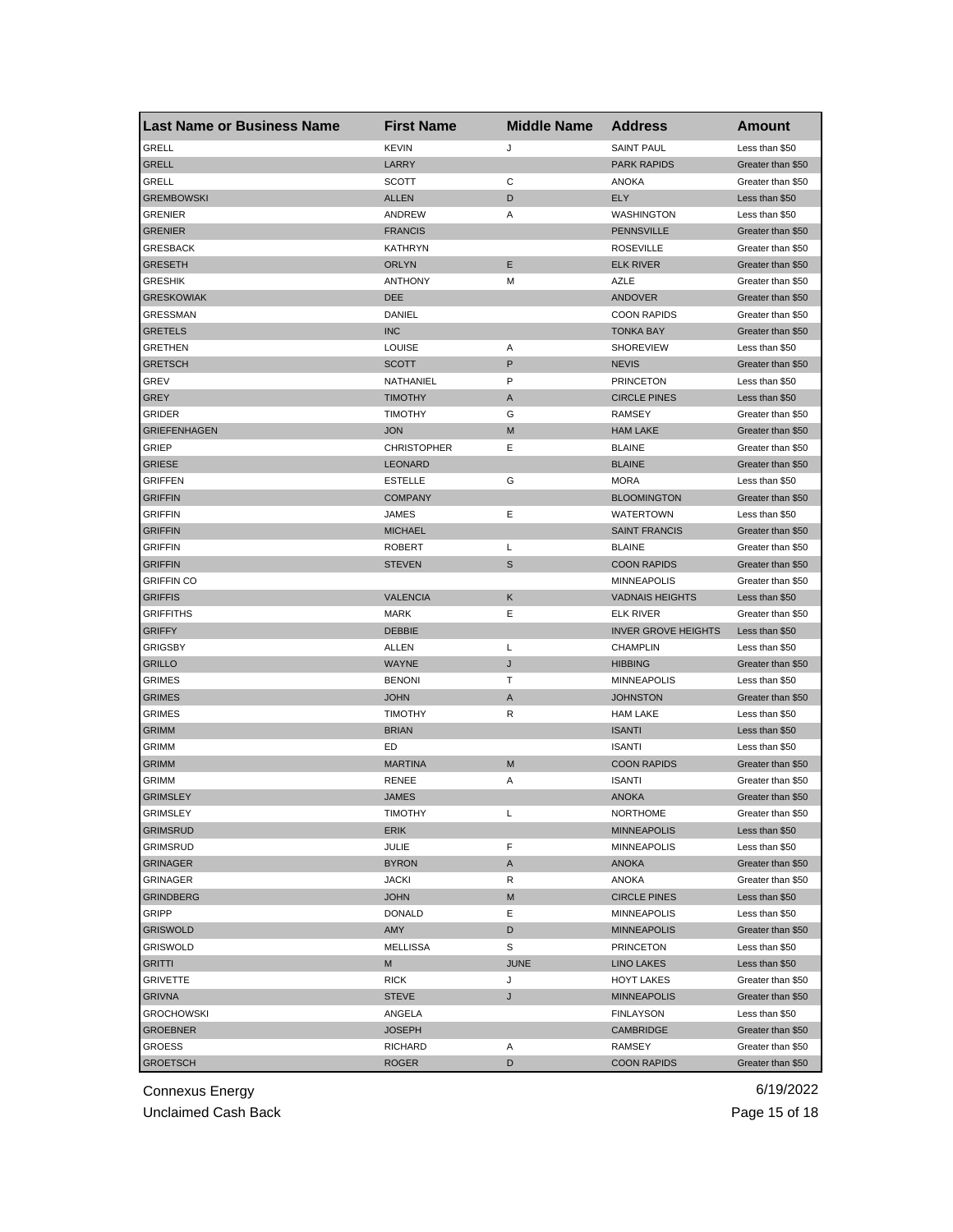| <b>Last Name or Business Name</b> | <b>First Name</b> | <b>Middle Name</b> | <b>Address</b>         | Amount            |
|-----------------------------------|-------------------|--------------------|------------------------|-------------------|
| <b>GROETTUM</b>                   | <b>KEVEN</b>      | R                  | <b>COON RAPIDS</b>     | Greater than \$50 |
| <b>GROETTUM</b>                   | <b>MARY</b>       | L.                 | <b>BLAINE</b>          | Greater than \$50 |
| <b>GROETTUM</b>                   | <b>ROBERT</b>     | Q                  | <b>COON RAPIDS</b>     | Less than \$50    |
| <b>GRONG</b>                      | <b>KIMBERLY</b>   | Α                  | <b>BROOKLYN CENTER</b> | Less than \$50    |
| <b>GRONSKEI</b>                   | <b>CHRIS</b>      |                    | <b>BETHEL</b>          | Greater than \$50 |
| <b>GRONSKEI</b>                   | <b>MAYNARD</b>    | н                  | <b>KNIFE RIVER</b>     | Greater than \$50 |
| <b>GROPPOLI</b>                   | <b>MICHAEL</b>    | P                  | <b>CIRCLE PINES</b>    | Greater than \$50 |
| <b>GROSHAN</b>                    | <b>DANIEL</b>     | A                  | <b>ST PAUL</b>         | Less than \$50    |
| <b>GROSHONG</b>                   | CONRAD            |                    | <b>ROBBINSDALE</b>     | Greater than \$50 |
| <b>GROSS</b>                      | DANIELLE          |                    | <b>ISANTI</b>          | Less than \$50    |
| GROSS                             | <b>MORRIS</b>     | R                  | <b>COON RAPIDS</b>     | Greater than \$50 |
| <b>GROSS</b>                      | <b>RANDY</b>      | T                  | <b>LINO LAKES</b>      | Less than \$50    |
| GROSS                             | <b>RAYMOND</b>    |                    | <b>MINNEAPOLIS</b>     | Less than \$50    |
| <b>GROSSE</b>                     | <b>WILLIAM</b>    |                    | <b>MOUNDSVIEW</b>      | Greater than \$50 |
| GROSSLEIN                         | <b>ROBERT</b>     | Α                  | <b>ARDEN HILLS</b>     | Greater than \$50 |
| <b>GROSTYAN</b>                   | <b>GREGORY</b>    | W                  | <b>BLAINE</b>          | Greater than \$50 |
| GROTH                             | <b>CURTIS</b>     |                    | ANDOVER                | Greater than \$50 |
| <b>GROUNDED AIR EXPRESS</b>       |                   |                    | <b>ANDOVER</b>         | Less than \$50    |
| GROVER                            | <b>DONALD</b>     | W                  | WEST ST PAUL           | Greater than \$50 |
| <b>GROVER</b>                     | KEITH             | Е                  | <b>MOOSE LAKE</b>      | Greater than \$50 |
| <b>GROVER</b>                     | <b>RICHARD</b>    | G                  | <b>FOLEY</b>           | Greater than \$50 |
| <b>GRUBA</b>                      | <b>BETTY</b>      |                    | <b>MONTICELLO</b>      | Greater than \$50 |
| <b>GRUBBS</b>                     | <b>BOB</b>        | S                  | <b>BLAINE</b>          | Greater than \$50 |
| <b>GRUBBS</b>                     | <b>JOSHUA</b>     |                    | <b>COON RAPIDS</b>     | Greater than \$50 |
| <b>GRUBBS</b>                     | RANDY             |                    | LINO LAKES             | Greater than \$50 |
| <b>GRUBBS</b>                     | <b>ROBIN</b>      | L                  | <b>ALEXANDRIA</b>      | Greater than \$50 |
| <b>GRUBBS</b>                     | TERRY             | L                  | <b>BROOKLYN PARK</b>   | Greater than \$50 |
| <b>GRUBER</b>                     | <b>ANTHONY</b>    | Α                  | <b>BLAINE</b>          | Greater than \$50 |
| GRUBER                            | DAVID             | LEE                | <b>COON RAPIDS</b>     | Greater than \$50 |
| <b>GRUBER GEORGE P II</b>         |                   |                    | <b>STILLWATER</b>      | Greater than \$50 |
| GRUBER-VANDYKE                    | <b>DOROTHY</b>    | М                  | <b>CLEAR LAKE</b>      | Greater than \$50 |
| <b>GRUBSTAD</b>                   | <b>DEAN</b>       | L                  | <b>ANOKA</b>           | Greater than \$50 |
| GRUDEM                            | <b>CHARLES</b>    | м                  | <b>INDIALANTIC</b>     | Greater than \$50 |
| <b>GRUENEWALD</b>                 | <b>ROSEMARY</b>   | J                  | <b>WOODBURY</b>        | Greater than \$50 |
| <b>GRUENHAGEN</b>                 | ANDREW            |                    | <b>CHAMPLIN</b>        | Less than \$50    |
| <b>GRUENHAGEN</b>                 | <b>SHANNON</b>    | M                  | <b>SWANSBORO</b>       | Less than \$50    |
| <b>GRUENHAGEN</b>                 | <b>TIMOTHY</b>    | М                  | <b>SIREN</b>           | Greater than \$50 |
| GRUIDL*                           | <b>TIFFANY</b>    | R                  | <b>RAMSEY</b>          | Less than \$50    |
| <b>GRUIS</b>                      | KYLE              | D                  | <b>BENSON</b>          | Greater than \$50 |
| <b>GRUIS</b>                      | LEE               | Е                  | <b>KIMBALL</b>         | Greater than \$50 |
| <b>GRUNDMEIER</b>                 | DAVID             |                    | CAMBRIDGE              | Less than \$50    |
| <b>GRUNWALD</b>                   | DALE              | R                  | <b>COON RAPIDS</b>     | Greater than \$50 |
| <b>GRUPA CONST INC</b>            |                   |                    | <b>ELK RIVER</b>       | Less than \$50    |
| <b>GRYGELKO</b>                   | <b>JAMES</b>      |                    | <b>SCANDIA</b>         | Greater than \$50 |
| <b>GRZESKOWIAK</b>                | ANNETTE           |                    | <b>BLAINE</b>          | Greater than \$50 |
| <b>GRZESKOWIAK</b>                | <b>ANNETTE</b>    |                    | <b>BLAINE</b>          | Greater than \$50 |
| <b>GRZESKOWIAK</b>                | <b>AUDREY</b>     | Е                  | <b>MINNEAPOLIS</b>     |                   |
|                                   |                   |                    |                        | Less than \$50    |
| <b>GRZYBOWSKI</b>                 | <b>MARK</b>       | P                  | <b>FRIDLEY</b>         | Greater than \$50 |
| GUARDIAN CONSTRUCTION INC         |                   |                    | PLYMOUTH               | Greater than \$50 |
| <b>GUARRIELLO</b>                 | <b>MIKE</b>       | A                  | <b>BELLEVILLE</b>      | Less than \$50    |
| <b>GUCK</b>                       | <b>BERNARD</b>    | J                  | PERHAM                 | Greater than \$50 |
| <b>GUCK</b>                       | <b>BRADLY</b>     | A                  | <b>PLYMOUTH</b>        | Greater than \$50 |
| <b>GUCK</b>                       | <b>ROBERT</b>     |                    | NORTH FORT MYERS       | Less than \$50    |
| <b>GUDIM</b>                      | <b>DUANE</b>      | R                  | ZIMMERMAN              | Less than \$50    |
| <b>GUENTHER</b>                   | HOPE              | Α                  | <b>HUGO</b>            | Less than \$50    |
| <b>GUENTHER</b>                   | <b>JOHN</b>       |                    | <b>GRAND RAPIDS</b>    | Greater than \$50 |

Unclaimed Cash Back **Page 16 of 18**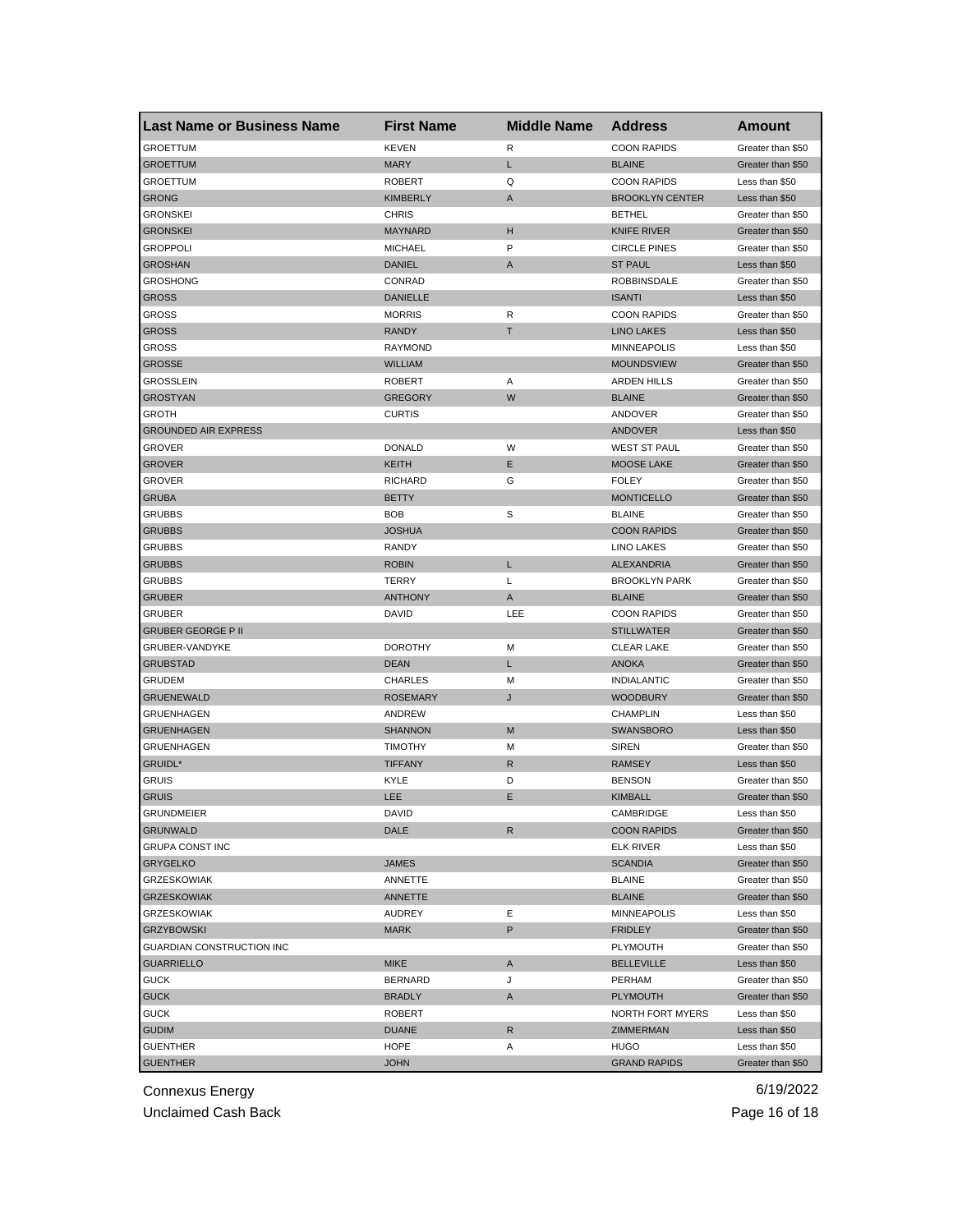| <b>Last Name or Business Name</b>           | <b>First Name</b>  | <b>Middle Name</b> | <b>Address</b>         | Amount            |
|---------------------------------------------|--------------------|--------------------|------------------------|-------------------|
| <b>GUENTZEL</b>                             | <b>MICHAEL</b>     | Г                  | <b>ANOKA</b>           | Greater than \$50 |
| <b>GUERDETTE</b>                            | LEANNE             |                    | <b>COON RAPIDS</b>     | Greater than \$50 |
| <b>GUERIN</b>                               | <b>KERRY</b>       | J                  | <b>VADNAIS HEIGHTS</b> | Greater than \$50 |
| <b>GUERRE</b>                               | <b>ELLYN</b>       | M                  | <b>COON RAPIDS</b>     | Less than \$50    |
| <b>GUERTIN</b>                              | <b>EDGAR</b>       | M                  | <b>NORTH OAKS</b>      | Greater than \$50 |
| <b>GUERTIN</b>                              | <b>GLENN</b>       | G                  | <b>COON RAPIDS</b>     | Greater than \$50 |
| <b>GUETZKO</b>                              | LEROYCE            | M                  | <b>CIRCLE PINES</b>    | Less than \$50    |
| <b>GUILFOYLE</b>                            | JOHN               | J                  | <b>BIG LAKE</b>        | Greater than \$50 |
| <b>GUILLET</b>                              | JOE                |                    | ANDOVER                | Greater than \$50 |
| <b>GUIMONT</b>                              | <b>CINDY</b>       |                    | <b>ROCHESTER</b>       | Less than \$50    |
| <b>GUIMONT</b>                              | GREG               |                    | <b>FRIDLEY</b>         | Greater than \$50 |
| <b>GUIMONT</b>                              | <b>IRENE</b>       | Ε                  | <b>ANOKA</b>           | Greater than \$50 |
| <b>GUISINGER</b>                            | <b>TONY</b>        | Α                  | ANOKA                  | Less than \$50    |
| <b>GULBRANDSON</b>                          | <b>JOHN</b>        | A                  | <b>CIRCLE PINES</b>    | Greater than \$50 |
| <b>GULBRANSON</b>                           | LYDELL             | J                  | <b>COON RAPIDS</b>     | Greater than \$50 |
| <b>GULBRANSON</b>                           | <b>NOLAN</b>       | т                  | <b>COLLIEVILLE</b>     | Greater than \$50 |
| <b>GULBRANSON</b>                           | SALLY              |                    | <b>WILLMAR</b>         | Less than \$50    |
| <b>GULENCHYN</b>                            | <b>SHERI</b>       | L                  | <b>MAPLE GROVE</b>     | Greater than \$50 |
| <b>GULLICKSON</b>                           | DAN                |                    | <b>BLAINE</b>          | Less than \$50    |
| <b>GULLICKSON</b>                           | <b>DAVID</b>       | M                  | <b>CHANHASSEN</b>      | Greater than \$50 |
| <b>GULLIFER</b>                             | <b>DAVID</b>       | W                  | <b>ANOKA</b>           | Greater than \$50 |
| <b>GULLORD</b>                              | <b>CARLIN</b>      |                    | <b>ANOKA</b>           | Greater than \$50 |
| <b>GULLY</b>                                | <b>BENITA</b>      | Α                  | <b>RAMSEY</b>          | Greater than \$50 |
| <b>GULLY</b>                                | <b>EDWARD</b>      | R                  | OAK GROVE              | Greater than \$50 |
| <b>GULLY EDWARD R III</b>                   |                    |                    | <b>HOPKINS</b>         | Greater than \$50 |
| <b>GULSETH</b>                              | <b>RICK</b>        | O                  | <b>WAYZATA</b>         | Greater than \$50 |
| <b>GULSETH</b>                              | SANDRA             | Г                  | MAPLE GROVE            | Greater than \$50 |
| <b>GULSO</b>                                | <b>DONALD</b>      | M                  | <b>COON RAPIDS</b>     | Greater than \$50 |
| <b>GULSVIG</b>                              | LONNY              | Г                  | <b>FOREST LAKE</b>     | Greater than \$50 |
| <b>GUMINGA</b>                              | <b>THEODORE</b>    | C                  | <b>MINNEAPOLIS</b>     | Greater than \$50 |
| <b>GUMMERT</b>                              | <b>DORIE</b>       | J                  | <b>FOREST LAKE</b>     | Greater than \$50 |
| <b>GUMPHREY</b>                             | GREG               | D                  | <b>CIRCLE PINES</b>    | Less than \$50    |
| <b>GUMPHREY</b>                             | JERRY              | D                  | LAKE HAVASU CITY       | Greater than \$50 |
| <b>GUNASEKERA</b>                           | <b>FRANK</b>       | B                  | <b>BLAINE</b>          | Greater than \$50 |
| <b>GUNDERSON</b>                            | <b>ALVIN</b>       |                    | <b>GOODLAND</b>        | Greater than \$50 |
| <b>GUNDERSON</b>                            | <b>CHRISTOPHER</b> |                    | <b>BLAINE</b>          | Greater than \$50 |
| <b>GUNDERSON</b>                            | <b>DAVID</b>       | O                  | <b>BLAINE</b>          | Greater than \$50 |
| <b>GUNDERSON</b>                            | <b>GERALD</b>      |                    | <b>PHOENIX</b>         | Greater than \$50 |
| <b>GUNDERSON</b>                            | JACQUELINE         |                    | MESA                   | Greater than \$50 |
| <b>GUNDERSON</b>                            | KEITH              | W                  | <b>VADNAIS HEIGHTS</b> | Greater than \$50 |
| GUNDERSON                                   | MARVIN             |                    | <b>CIRCLE PINES</b>    | Greater than \$50 |
| <b>GUNDERSON</b>                            | <b>MISSY</b>       |                    | <b>WYOMING</b>         | Greater than \$50 |
| <b>GUNDERSON</b>                            | <b>NIKKI</b>       | Α                  | RAMSEY                 | Greater than \$50 |
| <b>GUNDERSON</b>                            | <b>PRISCILLA</b>   |                    | <b>COON RAPIDS</b>     | Greater than \$50 |
| <b>GUNDERSON</b>                            | <b>RONNIE</b>      | G                  | <b>BLAINE</b>          | Greater than \$50 |
| <b>GUNDERSON</b>                            | <b>SHEILA</b>      | R                  | <b>COON RAPIDS</b>     | Greater than \$50 |
| <b>GUNDERSON</b>                            | SUE                |                    | KANSASVILLE            | Less than \$50    |
| <b>GUNDERSON</b>                            | <b>THOR</b>        | #SHANON            | <b>COON RAPIDS</b>     | Greater than \$50 |
| GUNDERSON                                   | <b>TIMOTHY</b>     | G                  | <b>BIG LAKE</b>        | Less than \$50    |
|                                             |                    |                    |                        |                   |
| <b>GUNDERSON</b>                            | <b>VERNON</b>      | L.                 | <b>CEDAR</b>           | Greater than \$50 |
| <b>GUNDLACH MICHAEL D</b><br>& GUNDLACH ELI |                    |                    | <b>BLAINE</b>          | Greater than \$50 |
| <b>GUNION</b>                               | KENNETH            | A                  | <b>ISANTI</b>          | Greater than \$50 |
| <b>GUNN</b>                                 | GARRETT            |                    | <b>WHITMORE</b>        | Less than \$50    |
| <b>GUNN</b>                                 | WALTER             | W                  | <b>MINNEAPOLIS</b>     | Greater than \$50 |
| <b>GUNNARSON</b>                            | <b>CHRISTINE</b>   | Μ                  | <b>SAINT MICHAEL</b>   | Less than \$50    |
| <b>GUNNINK</b>                              | WENDELL            |                    | <b>COON RAPIDS</b>     | Greater than \$50 |

Unclaimed Cash Back **Page 17 of 18**